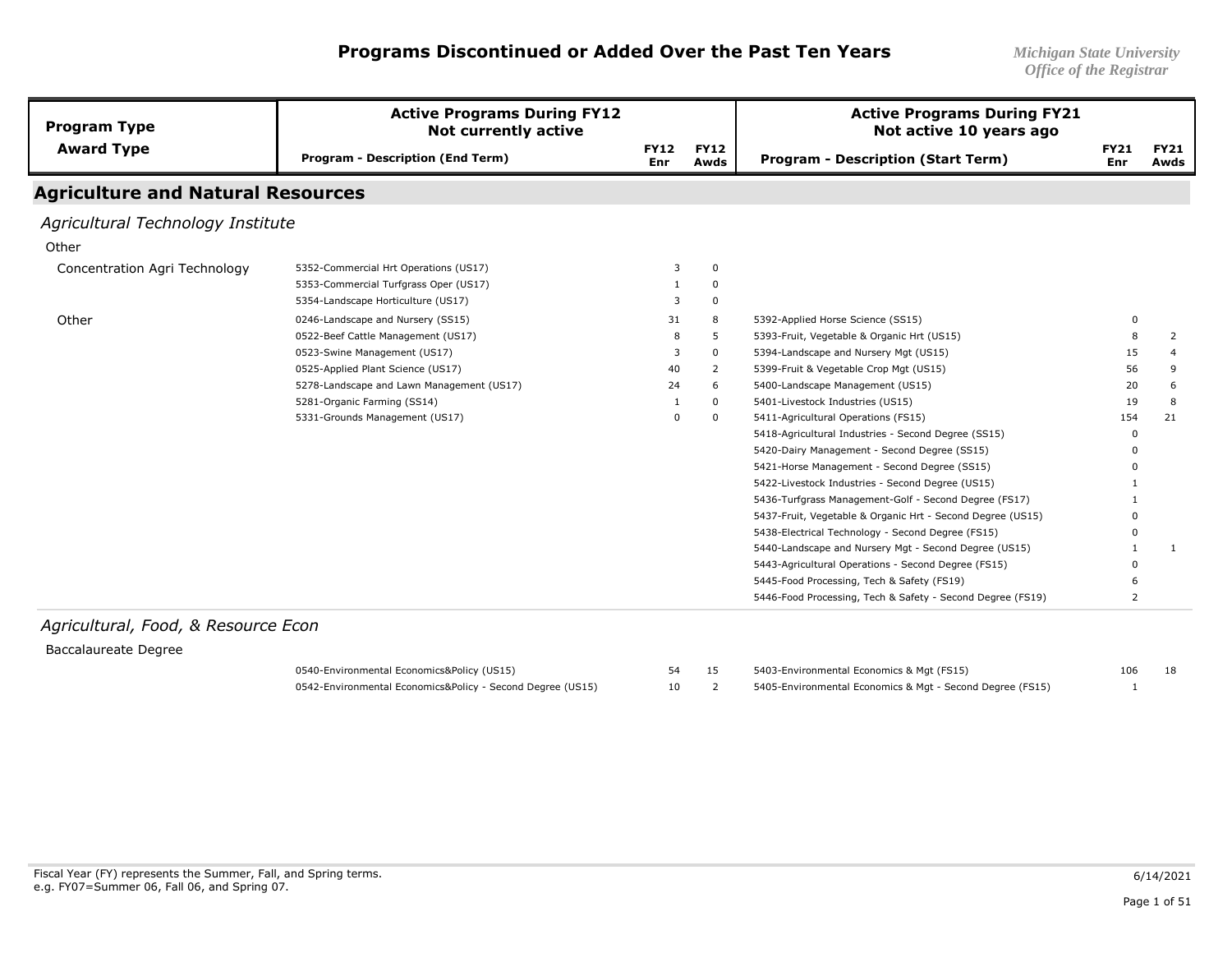| <b>Program Type</b>                 | <b>Active Programs During FY12</b><br><b>Not currently active</b>          |                           |                     | <b>Active Programs During FY21</b><br>Not active 10 years ago                                              |                    |                     |                     |
|-------------------------------------|----------------------------------------------------------------------------|---------------------------|---------------------|------------------------------------------------------------------------------------------------------------|--------------------|---------------------|---------------------|
| <b>Award Type</b>                   | <b>Program - Description (End Term)</b>                                    | <b>FY12</b><br><b>Enr</b> | <b>FY12</b><br>Awds | <b>Program - Description (Start Term)</b>                                                                  | <b>FY21</b><br>Enr | <b>FY21</b><br>Awds |                     |
|                                     |                                                                            |                           |                     |                                                                                                            |                    |                     |                     |
| Other                               |                                                                            |                           |                     |                                                                                                            |                    |                     |                     |
| Additional Major Undergraduate      | 0541-Environmental Economics&Policy (US15)                                 | 1                         | $\mathbf 0$         | 5404-Environmental Economics & Mgt (FS15)                                                                  | 5                  |                     | $\mathbf{1}$        |
| Minor Undergraduate                 |                                                                            |                           |                     | 5402-Agribusiness Management (FS15)                                                                        | 76                 | 31                  |                     |
|                                     |                                                                            |                           |                     | 5406-Environmental Economics (FS15)                                                                        | 21<br>27           |                     | $\overline{7}$<br>9 |
|                                     | 0510-Agribusiness (US14)                                                   | 0                         | $\mathbf 0$         | 5407-Food Industry Management (FS15)                                                                       |                    |                     |                     |
| Specialization Graduate             |                                                                            |                           |                     |                                                                                                            |                    |                     |                     |
| Specialization Undergraduate        | 0506-Agribusiness Management (US15)<br>0507-Environmental Economics (US15) | 130                       | 37<br>12            |                                                                                                            |                    |                     |                     |
|                                     | 0508-Food Industry Management (US15)                                       | 44<br>47                  | 14                  |                                                                                                            |                    |                     |                     |
|                                     |                                                                            |                           |                     |                                                                                                            |                    |                     |                     |
| Agriculture & Natural Resource Dean |                                                                            |                           |                     |                                                                                                            |                    |                     |                     |
| Other                               |                                                                            |                           |                     |                                                                                                            |                    |                     |                     |
| Graduate Certificate                |                                                                            |                           |                     | 5432-College Teaching-Agriculture (SS13)                                                                   | $\overline{2}$     |                     | 5                   |
| Minor Undergraduate                 |                                                                            |                           |                     | 5391-Leadership in Integrated Learn (FS15)                                                                 | 127                | 21                  |                     |
| Specialization Undergraduate        | 0470-Ag & Natural Res Biotechnology (US15)                                 | $\overline{2}$            | $\overline{2}$      |                                                                                                            |                    |                     |                     |
|                                     | 0514-Connected Learning (US15)                                             | 73                        | 12                  |                                                                                                            |                    |                     |                     |
| Biosystems & Agricultural Engineeri |                                                                            |                           |                     |                                                                                                            |                    |                     |                     |
| Other                               |                                                                            |                           |                     |                                                                                                            |                    |                     |                     |
| Minor Undergraduate                 |                                                                            |                           |                     | 5395-Technology Systems Management (FS15)                                                                  | 5                  |                     | 1                   |
| <b>Community Sustainability</b>     |                                                                            |                           |                     |                                                                                                            |                    |                     |                     |
| Baccalaureate Degree                |                                                                            |                           |                     |                                                                                                            |                    |                     |                     |
|                                     | 5283-Envir Studies and Agriscience (US14)                                  | 121                       | 23                  | 5379-Ag, Food & Natural Resources Ed (FS14)                                                                | 39                 | 12                  |                     |
|                                     | 5285-Envir Studies and Agriscience - Second Degree (US14)                  | 13                        | $\mathbf 0$         | 5381-Ag, Food & Natural Resources Ed - Second Degree (FS14)                                                | 3                  |                     | $\mathbf{1}$        |
|                                     | 5322-Natural Res Recreation & Tour (US14)                                  | 62                        | 10                  | 5382-Envir Studies & Sustainability (FS14)                                                                 | 348                | 64                  |                     |
|                                     | 5324-Natural Res Recreation & Tour - Second Degree (US14)                  | $\overline{3}$            | $\mathbf 0$         | 5384-Envir Studies & Sustainability - Second Degree (FS14)                                                 | 12                 |                     | 3                   |
|                                     |                                                                            |                           |                     | 5385-Sustainable Parks, Rec and Tour (FS14)<br>5387-Sustainable Parks, Rec and Tour - Second Degree (FS14) | 71<br>5            | 22                  | $\mathbf{1}$        |
|                                     |                                                                            |                           |                     |                                                                                                            |                    |                     |                     |
| Master's Degree                     |                                                                            |                           |                     |                                                                                                            | 2                  |                     |                     |
|                                     | 5208-Comm, Ag, Rec & Res Studies (US14)                                    | 40                        | 12                  | 5376-Sustain Tour&Protect Area Mgt (FS13)<br>5389-Community Sustainability (FS14)                          | 11                 | 12                  | 2                   |
|                                     |                                                                            |                           |                     | 5444-Agriculture, Food & Nat Res Ed (FS19)                                                                 | 14                 |                     | 6                   |
| Doctor's Degree-Resch/Scholar       |                                                                            |                           |                     |                                                                                                            |                    |                     |                     |
|                                     | 5209-Comm, Ag, Rec & Res Studies (US14)                                    | 37                        | 3                   | 5377-Sustain Tour&Protect Area Mgt (FS13)                                                                  | $\overline{4}$     |                     |                     |
|                                     |                                                                            |                           |                     | 5390-Community Sustainability (FS14)                                                                       | 27                 |                     | 6                   |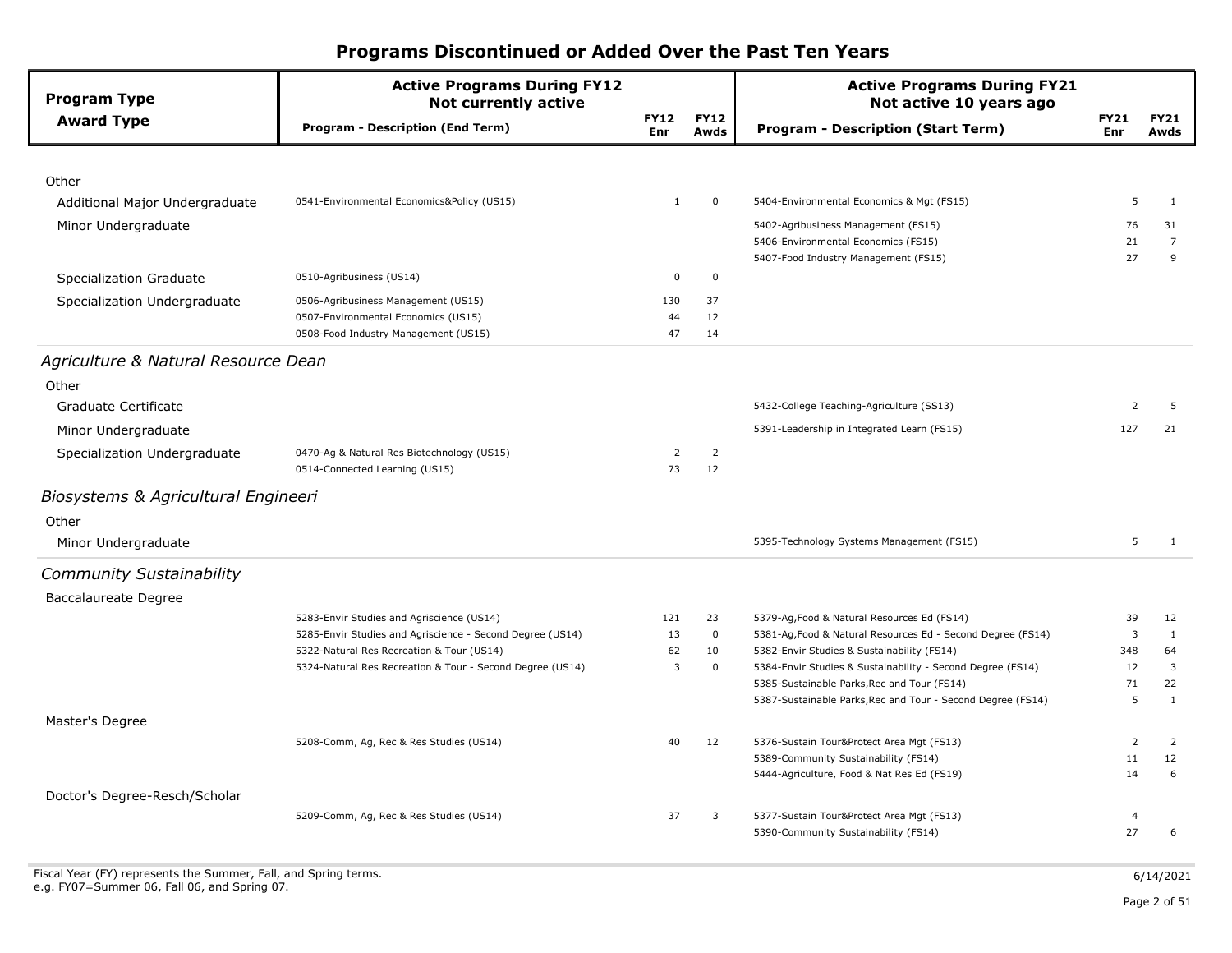| <b>Program Type</b>            | <b>Active Programs During FY12</b><br><b>Not currently active</b> |                    |                     | <b>Active Programs During FY21</b><br>Not active 10 years ago                             |                    |                     |  |  |
|--------------------------------|-------------------------------------------------------------------|--------------------|---------------------|-------------------------------------------------------------------------------------------|--------------------|---------------------|--|--|
| <b>Award Type</b>              | <b>Program - Description (End Term)</b>                           | <b>FY12</b><br>Enr | <b>FY12</b><br>Awds | <b>Program - Description (Start Term)</b>                                                 | <b>FY21</b><br>Enr | <b>FY21</b><br>Awds |  |  |
|                                |                                                                   |                    |                     |                                                                                           |                    |                     |  |  |
| Other                          |                                                                   |                    |                     |                                                                                           |                    |                     |  |  |
| Additional Major Undergraduate | 5284-Envir Studies and Agriscience (US14)                         | 2                  | $\mathbf{1}$        | 5380-Ag, Food & Natural Resources Ed (FS14)                                               | $\mathbf 0$        |                     |  |  |
|                                | 5323-Natural Res Recreation & Tour (US14)                         | 0                  | $\mathbf 0$         | 5383-Envir Studies & Sustainability (FS14)<br>5386-Sustainable Parks, Rec and Tour (FS14) | 12<br>22           | 6                   |  |  |
| Concentration Undergraduate    | 5286-Communication (US14)                                         | 11                 | 3                   |                                                                                           |                    |                     |  |  |
|                                | 5287-Community Engagement and Educ (US14)                         | 12                 | 3                   |                                                                                           |                    |                     |  |  |
|                                | 5288-Science and Policy (US14)                                    | 48                 | 18                  |                                                                                           |                    |                     |  |  |
|                                | 5289-Tch Ed in Agrisci and Nat Res (US14)                         | 22                 | 5                   |                                                                                           |                    |                     |  |  |
|                                | 5325-Natural Res Recreation Mgt (US14)                            | 12                 | 3                   |                                                                                           |                    |                     |  |  |
|                                | 5326-Commercial Recreation & Tourism (US14)                       | 29                 | $\overline{4}$      |                                                                                           |                    |                     |  |  |
| Minor Undergraduate            |                                                                   |                    |                     | 5408-Sustainable Nat Res Rec Mgt (FS15)                                                   | 26                 | 10                  |  |  |
| Specialization Undergraduate   | 5279-Natural Resource Recreation (US15)                           | 6                  | $\mathbf{1}$        |                                                                                           |                    |                     |  |  |
|                                | 5333-Sustainability (SS13)                                        | 28                 | $\overline{7}$      |                                                                                           |                    |                     |  |  |
| Crop & Soil Science            |                                                                   |                    |                     |                                                                                           |                    |                     |  |  |
| <b>Baccalaureate Degree</b>    |                                                                   |                    |                     |                                                                                           |                    |                     |  |  |
|                                | 0312-Crop and Soil Sciences (US13)                                | 104                | 21                  |                                                                                           |                    |                     |  |  |
|                                | 0314-Crop and Soil Sciences - Second Degree (US13)                | $\overline{4}$     | $\pmb{0}$           |                                                                                           |                    |                     |  |  |
|                                | 5248-Crop and Soil Sciences (US13)                                | 121                | 66                  |                                                                                           |                    |                     |  |  |
| Master's Degree                |                                                                   |                    |                     |                                                                                           |                    |                     |  |  |
|                                | 0330-Crop and Soil Sciences (US13)                                | 27                 | $\overline{7}$      |                                                                                           |                    |                     |  |  |
|                                | 5310-Plant Breed, Genet&Biotech-CSS (US13)                        | 5                  | $\overline{2}$      |                                                                                           |                    |                     |  |  |
| Doctor's Degree-Resch/Scholar  |                                                                   |                    |                     |                                                                                           |                    |                     |  |  |
|                                | 0331-Crop and Soil Sciences (US13)                                | 30                 | $\mathbf 0$         |                                                                                           |                    |                     |  |  |
|                                | 0473-Crop&Soil Sci-Envir Toxicology (US13)                        | 0                  | 0                   |                                                                                           |                    |                     |  |  |
|                                | 5311-Plant Breed, Genet&Biotech-CSS (US13)                        | 8                  | 1                   |                                                                                           |                    |                     |  |  |
| Other                          |                                                                   |                    |                     |                                                                                           |                    |                     |  |  |
| Additional Major Undergraduate | 0313-Crop and Soil Sciences (US13)                                | 0                  | $\mathbf 0$         |                                                                                           |                    |                     |  |  |
| Minor Undergraduate            | 5332-Agronomy (US13)                                              | 28                 | 10                  |                                                                                           |                    |                     |  |  |
| Other                          | 9812-Crop and Soil Sciences (US13)                                | 0                  | $\mathbf 0$         |                                                                                           |                    |                     |  |  |
| Specialization Graduate        | 5327-Ecological Food & Farming Sys (US13)                         | 5                  | $\mathbf 0$         |                                                                                           |                    |                     |  |  |
|                                | 5328-Ecological Food & Farming Sys (US13)                         | 11                 | 0                   |                                                                                           |                    |                     |  |  |
| Specialization Undergraduate   | 0539-International Agriculture (US13)                             | 6                  | $\overline{4}$      |                                                                                           |                    |                     |  |  |
|                                | 5318-Sustainable Ag & Food Systems (US13)                         | 43                 | 10                  |                                                                                           |                    |                     |  |  |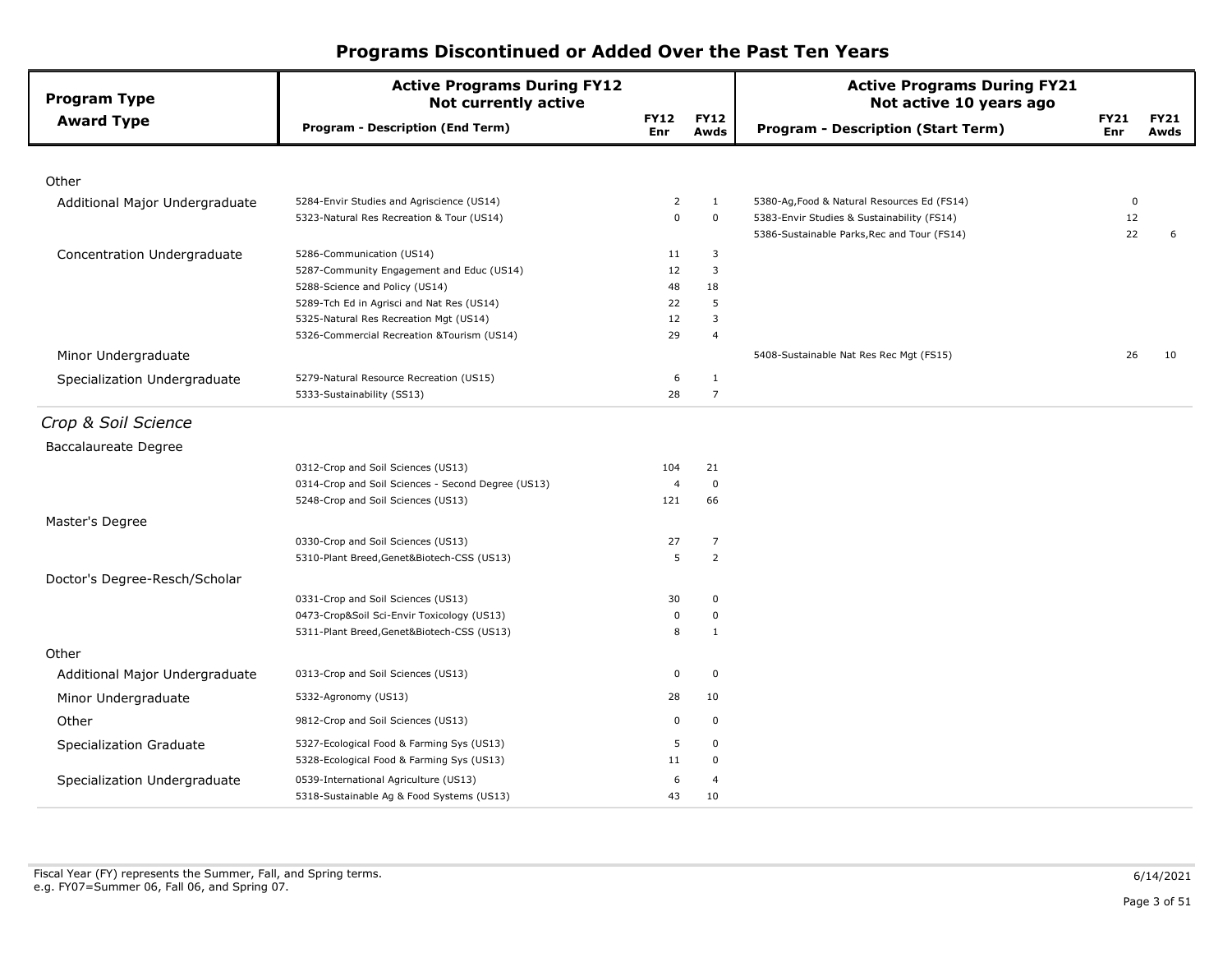| <b>Program Type</b>             | <b>Active Programs During FY12</b><br><b>Not currently active</b> |                    |                     | <b>Active Programs During FY21</b><br>Not active 10 years ago                       |                    |                     |  |
|---------------------------------|-------------------------------------------------------------------|--------------------|---------------------|-------------------------------------------------------------------------------------|--------------------|---------------------|--|
| <b>Award Type</b>               | <b>Program - Description (End Term)</b>                           | <b>FY12</b><br>Enr | <b>FY12</b><br>Awds | <b>Program - Description (Start Term)</b>                                           | <b>FY21</b><br>Enr | <b>FY21</b><br>Awds |  |
| Entomology                      |                                                                   |                    |                     |                                                                                     |                    |                     |  |
|                                 |                                                                   |                    |                     |                                                                                     |                    |                     |  |
| Master's Degree                 |                                                                   | $\mathbf 0$        | $\pmb{0}$           |                                                                                     |                    |                     |  |
|                                 | 0538-Integrated Pest Management (SS12)                            |                    |                     |                                                                                     |                    |                     |  |
| <b>Fisheries &amp; Wildlife</b> |                                                                   |                    |                     |                                                                                     |                    |                     |  |
| Other                           |                                                                   |                    |                     |                                                                                     |                    |                     |  |
| Graduate Certificate            | 5337-Conservation Law (SS20)                                      | $\mathbf 0$        | $\mathbf 0$         |                                                                                     |                    |                     |  |
| Minor Undergraduate             |                                                                   |                    |                     | 5415-Conserv, Rec&Envir Enforcement (FS15)                                          | 41                 | 10                  |  |
|                                 |                                                                   |                    |                     | 5416-Marine Ecosystem Management (FS15)                                             | 43                 | 9                   |  |
| Specialization Undergraduate    | 0524-Conservation&Envir Law Enforce (US15)                        | 15                 | 6                   |                                                                                     |                    |                     |  |
|                                 | 5201-Marine Ecosystem Management (US15)                           | 19                 | $\overline{2}$      |                                                                                     |                    |                     |  |
| Food Science & Human Nutrition  |                                                                   |                    |                     |                                                                                     |                    |                     |  |
| Master's Degree                 |                                                                   |                    |                     |                                                                                     |                    |                     |  |
|                                 |                                                                   |                    |                     | 5439-Nutrition and Dietetics (SS19)                                                 | 25                 | 10                  |  |
|                                 |                                                                   |                    |                     |                                                                                     |                    |                     |  |
| Other                           |                                                                   |                    |                     |                                                                                     |                    |                     |  |
| Concentration Undergraduate     |                                                                   |                    |                     | 5424-Biomed & Molecular Nutrition (FS16)<br>5425-Global Nutrition and Health (FS16) | 97<br>31           | 33<br>12            |  |
|                                 |                                                                   |                    |                     | 5426-Public Health Nutrition (FS16)                                                 | 42                 | 14                  |  |
| Minor Undergraduate             | 5349-Nutritional Sciences (FS15)                                  | 42                 | 5                   | 5397-Beverage Science & Technology (FS15)                                           | 24                 | 10                  |  |
|                                 |                                                                   |                    |                     | 5398-Food Processing and Technology (FS15)                                          | 23                 | 12                  |  |
| Specialization Undergraduate    | 0511-Food Processing and Technology (US15)                        | 18                 | $\overline{2}$      |                                                                                     |                    |                     |  |
| Forestry                        |                                                                   |                    |                     |                                                                                     |                    |                     |  |
| Other                           |                                                                   |                    |                     |                                                                                     |                    |                     |  |
| Concentration Undergraduate     | 5292-Forest Resource Management (FS14)                            | 16                 | 9                   |                                                                                     |                    |                     |  |
|                                 | 5293-Forest Conserv & Environ Stdys (FS13)                        | 3                  | $\mathbf{1}$        |                                                                                     |                    |                     |  |
|                                 | 5294-Forest Sciences (US13)                                       | $\mathbf 0$        | $\mathbf{1}$        |                                                                                     |                    |                     |  |
|                                 | 5295-Wood Products Mfg & Marketing (US13)                         | $\mathbf 0$        | $\mathbf 0$         |                                                                                     |                    |                     |  |
|                                 | 5296-Urban and Community Forestry (US13)                          | $\mathbf{1}$       | $\mathbf 0$         |                                                                                     |                    |                     |  |
| Graduate Certificate            |                                                                   |                    |                     | 5351-Forest Carbon Sci, Policy & Mgt (FS12)                                         | 18                 | $\overline{7}$      |  |
|                                 |                                                                   |                    |                     | 5417-Spatial Ecology (FS15)                                                         | 4                  | $\mathbf{1}$        |  |
| Minor Undergraduate             |                                                                   |                    |                     | 5427-Forestry (FS16)                                                                | 16                 | $\overline{2}$      |  |
|                                 |                                                                   |                    |                     | 5428-Forestry Field Applications (FS16)                                             | 1                  |                     |  |
|                                 |                                                                   |                    |                     | 5429-Urban and Community Forestry (FS16)                                            | 34<br>$\mathbf{1}$ | $\overline{7}$      |  |
|                                 |                                                                   |                    |                     | 5442-Sustainable Bioproducts S&Tech (US19)                                          |                    |                     |  |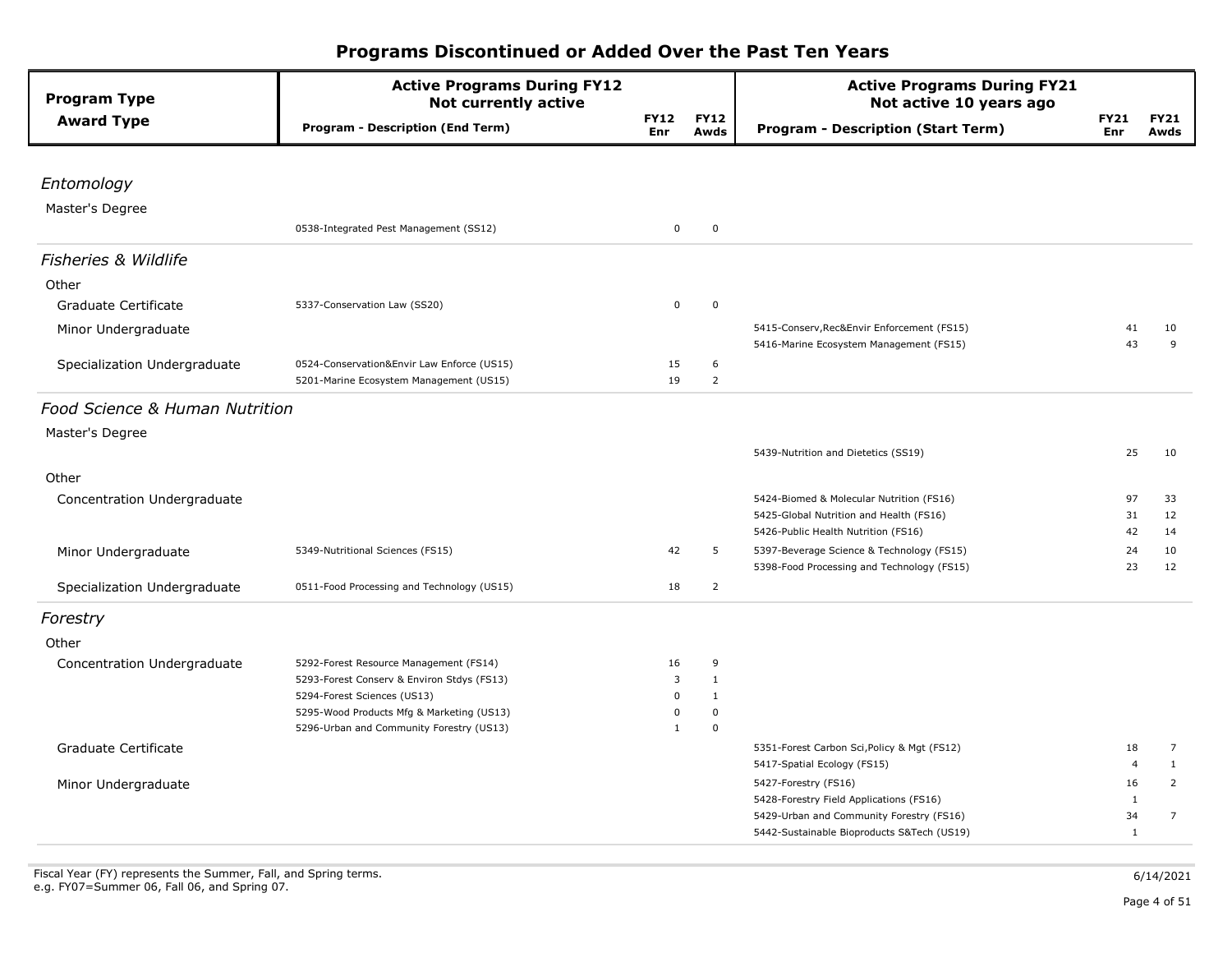| <b>Program Type</b>                      | <b>Active Programs During FY12</b><br><b>Not currently active</b> |                    |                     | <b>Active Programs During FY21</b><br>Not active 10 years ago                    |                      |                     |
|------------------------------------------|-------------------------------------------------------------------|--------------------|---------------------|----------------------------------------------------------------------------------|----------------------|---------------------|
| <b>Award Type</b>                        | <b>Program - Description (End Term)</b>                           | <b>FY12</b><br>Enr | <b>FY12</b><br>Awds | <b>Program - Description (Start Term)</b>                                        | <b>FY21</b><br>Enr   | <b>FY21</b><br>Awds |
|                                          |                                                                   |                    |                     |                                                                                  |                      |                     |
| Horticulture                             |                                                                   |                    |                     |                                                                                  |                      |                     |
| Other                                    |                                                                   |                    |                     |                                                                                  |                      |                     |
| Minor Undergraduate                      |                                                                   |                    |                     | 5396-Plant, Animal& Microbial Biotech (FS15)                                     | 34                   | 8                   |
| Packaging                                |                                                                   |                    |                     |                                                                                  |                      |                     |
| Other                                    |                                                                   |                    |                     |                                                                                  |                      |                     |
| Concentration Undergraduate              |                                                                   |                    |                     | 5430-Packaging Science (FS16)<br>5431-Packaging Value Chain Mgt (FS16)           | 145<br>202           | 53<br>80            |
| Planning, Design, & Construction         |                                                                   |                    |                     |                                                                                  |                      |                     |
| Doctor's Degree-Resch/Scholar            |                                                                   |                    |                     |                                                                                  |                      |                     |
|                                          | 5275-Construction Management (FS12)                               | 8                  | $\mathbf 0$         | 5355-Planning, Design & Construction (SS13)                                      | 26                   | $\overline{7}$      |
| Other                                    |                                                                   |                    |                     |                                                                                  |                      |                     |
| <b>Concentration Graduate</b>            |                                                                   |                    |                     | 5356-Construction Management (SS13)                                              | $\overline{4}$       | 1                   |
|                                          |                                                                   |                    |                     | 5357-Environmental Design (SS13)<br>5358-Urban and Regional Planning (SS13)      | $\overline{7}$<br>12 | 3<br>3              |
|                                          |                                                                   |                    |                     |                                                                                  |                      |                     |
| Plant Pathology                          |                                                                   |                    |                     |                                                                                  |                      |                     |
| Master's Degree                          |                                                                   |                    |                     |                                                                                  |                      |                     |
|                                          | 0531-Plant Pathology (US13)                                       | 13                 | 5                   |                                                                                  |                      |                     |
| Doctor's Degree-Resch/Scholar            |                                                                   |                    |                     |                                                                                  |                      |                     |
|                                          | 0532-Plant Pathology (US13)                                       | 18                 | 3                   |                                                                                  |                      |                     |
| <b>Plant Soil and Microbial Sciences</b> |                                                                   |                    |                     |                                                                                  |                      |                     |
| Baccalaureate Degree                     |                                                                   |                    |                     |                                                                                  |                      |                     |
|                                          |                                                                   |                    |                     | 5360-Crop and Soil Sciences (FS13)                                               | 90                   | 22                  |
| Master's Degree                          |                                                                   |                    |                     | 5362-Crop and Soil Sciences - Second Degree (FS13)                               | 1                    |                     |
|                                          |                                                                   |                    |                     | 5369-Crop and Soil Sciences (FS13)                                               | 20                   | 5                   |
|                                          |                                                                   |                    |                     | 5372-Plant Breed, Genet&Biotech-CSS (FS13)                                       | 9                    | $\mathbf{1}$        |
|                                          |                                                                   |                    |                     | 5374-Plant Pathology (FS13)                                                      | 17                   | $\overline{4}$      |
| Doctor's Degree-Resch/Scholar            |                                                                   |                    |                     |                                                                                  |                      |                     |
|                                          |                                                                   |                    |                     | 5370-Crop and Soil Sciences (FS13)<br>5371-Crop&Soil Sci-Envir Toxicology (FS13) | 23<br>2              | 5<br>$\mathbf{1}$   |
|                                          |                                                                   |                    |                     | 5373-Plant Breed, Genet&Biotech-CSS (FS13)                                       | 11                   | $\overline{4}$      |
|                                          |                                                                   |                    |                     | 5375-Plant Pathology (FS13)                                                      | 26                   | 6                   |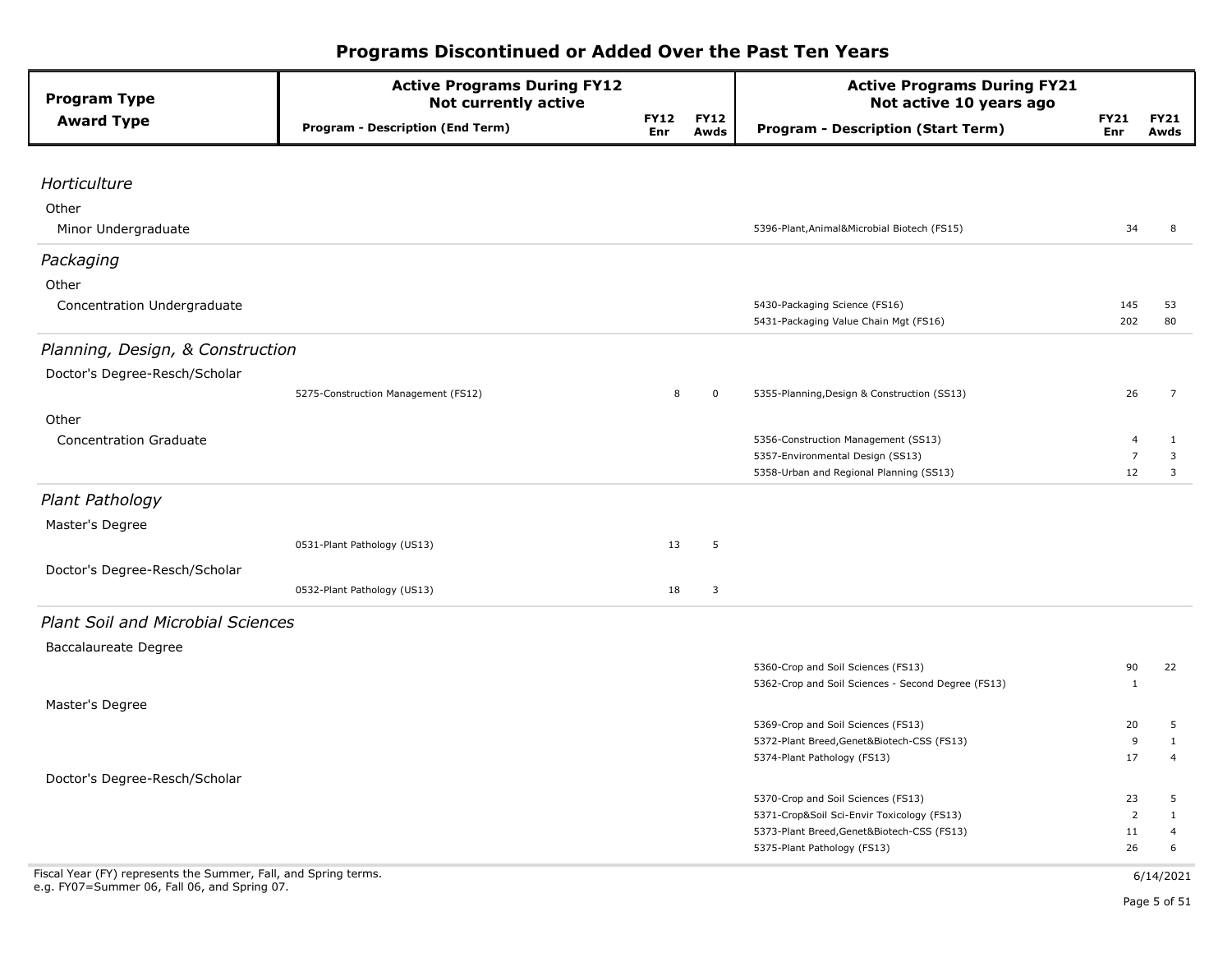| <b>Program Type</b>                                                     | <b>Active Programs During FY12</b><br><b>Not currently active</b> |               |                           |                       | <b>Active Programs During FY21</b><br>Not active 10 years ago                                                                                     |                |                                |                              |
|-------------------------------------------------------------------------|-------------------------------------------------------------------|---------------|---------------------------|-----------------------|---------------------------------------------------------------------------------------------------------------------------------------------------|----------------|--------------------------------|------------------------------|
| <b>Award Type</b>                                                       | <b>Program - Description (End Term)</b>                           |               | <b>FY12</b><br><b>Enr</b> | <b>FY12</b><br>Awds   | <b>Program - Description (Start Term)</b>                                                                                                         |                | <b>FY21</b><br>Enr             | <b>FY21</b><br>Awds          |
|                                                                         |                                                                   |               |                           |                       |                                                                                                                                                   |                |                                |                              |
| Other                                                                   |                                                                   |               |                           |                       |                                                                                                                                                   |                |                                |                              |
| Additional Major Undergraduate                                          |                                                                   |               |                           |                       | 5361-Crop and Soil Sciences (FS13)                                                                                                                |                | $\overline{3}$                 |                              |
| Concentration Undergraduate                                             |                                                                   |               |                           |                       | 5412-Agronomic Sciences (FS15)<br>5413-Turfgrass Management (FS15)<br>5414-Advanced Study (FS15)                                                  |                | 54<br>28<br>5                  | 15<br>6<br>$\mathbf{1}$      |
| Minor Undergraduate                                                     |                                                                   |               |                           |                       | 5364-Agronomy (FS13)<br>5410-Sustainable Ag & Food Systems (FS15)<br>5433-Turfgrass Management (SS18)<br>5434-Applied Dev Intl Agr Nat Res (FS15) |                | 31<br>57<br>$\mathbf{1}$<br>11 | 9<br>21<br>5                 |
| Other                                                                   |                                                                   |               |                           |                       | 9854-Crop and Soil Sciences (FS13)<br>9862-Plant Pathology (FS13)                                                                                 |                | $\mathbf 0$<br>0               |                              |
| Specialization Graduate                                                 |                                                                   |               |                           |                       | 5365-Ecological Food & Farming Sys (FS13)<br>5366-Ecological Food & Farming Sys (FS13)                                                            |                | $\overline{2}$<br>9            | 1<br>5                       |
| <b>Totals for</b><br><b>Agriculture and Natural</b><br><b>Resources</b> |                                                                   | # Of<br>Prgms | FY12<br>Enr<br>Total      | FY12<br>Awds<br>Total |                                                                                                                                                   | # Of<br>Prgms  | FY21<br>Enr<br>Total           | <b>FY21</b><br>Awds<br>Total |
|                                                                         | Baccalaureate Degree                                              |               |                           |                       | Baccalaureate Degree                                                                                                                              |                |                                |                              |
|                                                                         |                                                                   | 9             | 492                       | 137                   |                                                                                                                                                   | 10             | 676                            | 143                          |
|                                                                         | Master's Degree                                                   |               |                           |                       | Master's Degree                                                                                                                                   |                |                                |                              |
|                                                                         | Doctor's Degree-Resch/Scholar                                     | 5             | 85                        | 26                    | Doctor's Degree-Resch/Scholar                                                                                                                     | $\overline{7}$ | 98                             | 40                           |
|                                                                         |                                                                   | 6             | 101                       | $\overline{7}$        |                                                                                                                                                   | 7              | 119                            | 29                           |
|                                                                         | Other                                                             |               |                           |                       | Other                                                                                                                                             |                |                                |                              |
|                                                                         | Additional Major Undergraduate                                    | 4             | 3                         | 1                     | Additional Major Undergraduate                                                                                                                    | 5              | 42                             | 7                            |
|                                                                         | Concentration Agri Technology                                     | 3             | $\overline{7}$            | $\mathbf 0$           | <b>Concentration Graduate</b>                                                                                                                     | 3              | 23                             | $\overline{7}$               |
|                                                                         | Concentration Undergraduate                                       | 11            | 154                       | 47                    | Concentration Undergraduate                                                                                                                       | 8              | 604                            | 214                          |
|                                                                         | Graduate Certificate                                              | 1             | 0                         | 0                     | Graduate Certificate                                                                                                                              | 3              | 24                             | 13                           |
|                                                                         | Minor Undergraduate                                               | 2             | 70                        | 15                    | Minor Undergraduate                                                                                                                               | 19             | 599                            | 172                          |
|                                                                         | Other                                                             | 8             | 107                       | 21                    | Other                                                                                                                                             | 20             | 283                            | 51                           |
|                                                                         | <b>Specialization Graduate</b>                                    | 3             | 16                        | $\Omega$              | Specialization Graduate                                                                                                                           | $\overline{2}$ | 11                             | 6                            |
|                                                                         | Specialization Undergraduate                                      | 12            | 431                       | 109                   | College Total                                                                                                                                     | 84             | 2,479                          | 682                          |
|                                                                         | College Total                                                     |               | 64 1,466                  | 363                   |                                                                                                                                                   |                |                                |                              |
|                                                                         |                                                                   |               |                           |                       |                                                                                                                                                   |                |                                |                              |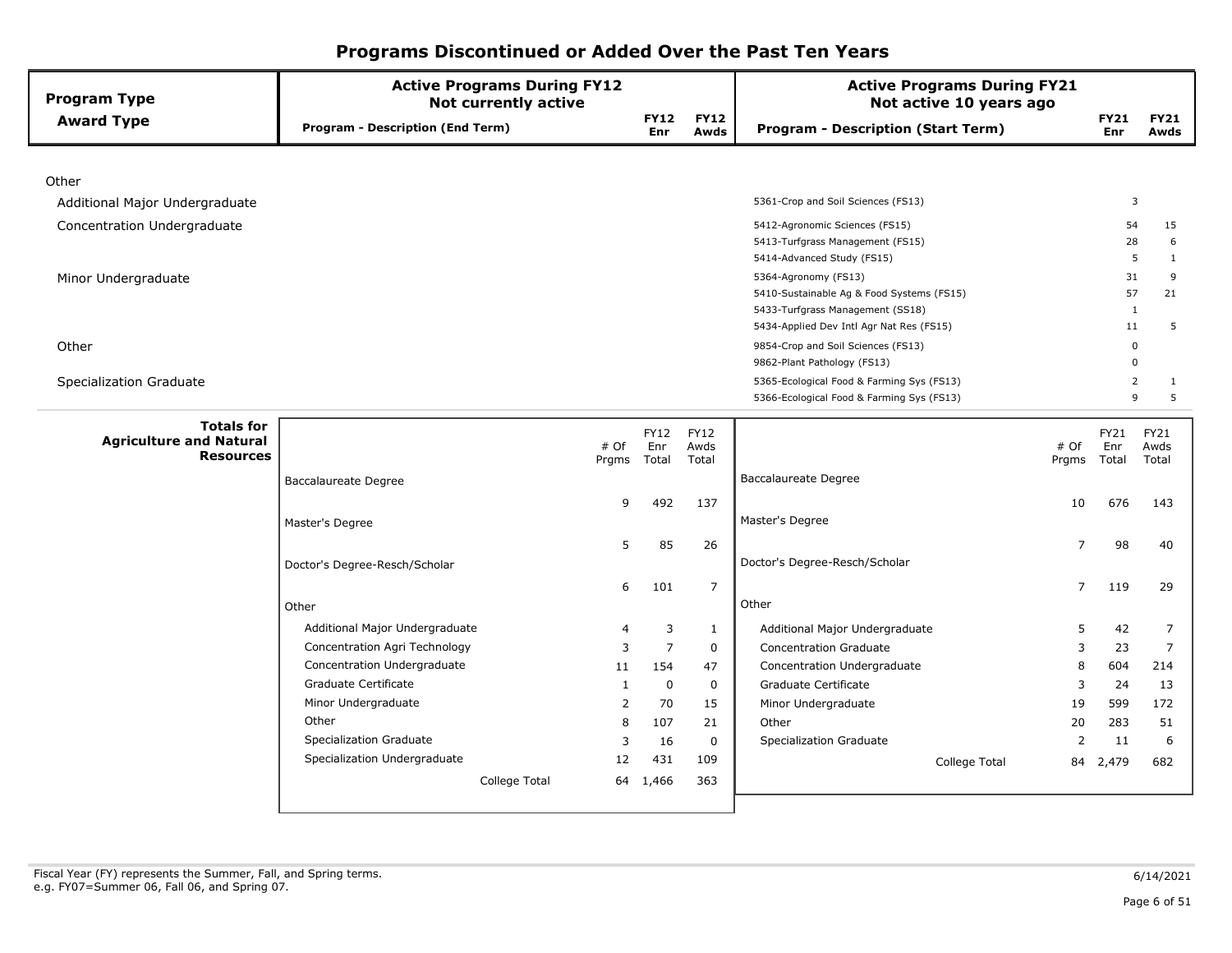| <b>Active Programs During FY12</b><br><b>Program Type</b><br><b>Not currently active</b> |                                         |                           |                     | <b>Active Programs During FY21</b><br>Not active 10 years ago |             |                     |
|------------------------------------------------------------------------------------------|-----------------------------------------|---------------------------|---------------------|---------------------------------------------------------------|-------------|---------------------|
| <b>Award Type</b>                                                                        | <b>Program - Description (End Term)</b> | <b>FY12</b><br><b>Enr</b> | <b>FY12</b><br>Awds | Program - Description (Start Term)                            | FY21<br>Enr | <b>FY21</b><br>Awds |

#### **Programs Discontinued or Added Over the Past Ten Years** *Michigan State University*

| <b>Program Type</b>            | <b>Active Programs During FY12</b><br><b>Not currently active</b> |                    |                     | <b>Active Programs During FY21</b><br>Not active 10 years ago |                    |                     |
|--------------------------------|-------------------------------------------------------------------|--------------------|---------------------|---------------------------------------------------------------|--------------------|---------------------|
| <b>Award Type</b>              | <b>Program - Description (End Term)</b>                           | <b>FY12</b><br>Enr | <b>FY12</b><br>Awds | <b>Program - Description (Start Term)</b>                     | <b>FY21</b><br>Enr | <b>FY21</b><br>Awds |
| <b>Arts and Letters</b>        |                                                                   |                    |                     |                                                               |                    |                     |
| Art, Art History, and Design   |                                                                   |                    |                     |                                                               |                    |                     |
| <b>Baccalaureate Degree</b>    |                                                                   |                    |                     |                                                               |                    |                     |
|                                |                                                                   |                    |                     | 5772-Graphic Design (SS16)                                    | 197                | 34                  |
|                                |                                                                   |                    |                     | 5774-Graphic Design - Second Degree (SS16)                    | 9                  | -5                  |
| Other                          |                                                                   |                    |                     |                                                               |                    |                     |
| Additional Major Undergraduate |                                                                   |                    |                     | 5773-Graphic Design (SS16)                                    | $\mathbf{1}$       |                     |
| Minor Undergraduate            |                                                                   |                    |                     | 5765-Graphic Design (US15)                                    | 338                | 95                  |
|                                |                                                                   |                    |                     | 5777-Comic Art and Graphic Novels (FS16)                      | 39                 | $\overline{4}$      |
|                                |                                                                   |                    |                     | 5795-Art Photography (US19)                                   | 48                 | 10                  |
| Specialization Undergraduate   | 5667-Design (US11)                                                | 79                 | 20                  |                                                               |                    |                     |
| Arts & Letters Dean            |                                                                   |                    |                     |                                                               |                    |                     |
| <b>Baccalaureate Degree</b>    |                                                                   |                    |                     |                                                               |                    |                     |
|                                |                                                                   |                    |                     | 5743-Experience Architecture (FS13)                           | 139                | 38                  |
|                                |                                                                   |                    |                     | 5745-Experience Architecture - Second Degree (FS13)           | $\overline{ }$     | 2                   |
| Master's Degree                |                                                                   |                    |                     |                                                               |                    |                     |
|                                | 5601-Digital Rhetoric &Prof Writing (SS14)                        | 15                 | 5                   | 5724-Foreign Language Teaching (FS12)                         | 71                 | 16                  |
|                                | 5643-Critical Stdy-Lit and Pedagogy (SS14)                        | 10                 | 3                   | 5749-Arts and Cultural Management (US14)                      | 9                  | $\overline{2}$      |
| Doctor's Degree-Resch/Scholar  |                                                                   |                    |                     |                                                               |                    |                     |
|                                | 5600-Rhetoric and Writing (SS14)                                  | 37                 | 6                   |                                                               |                    |                     |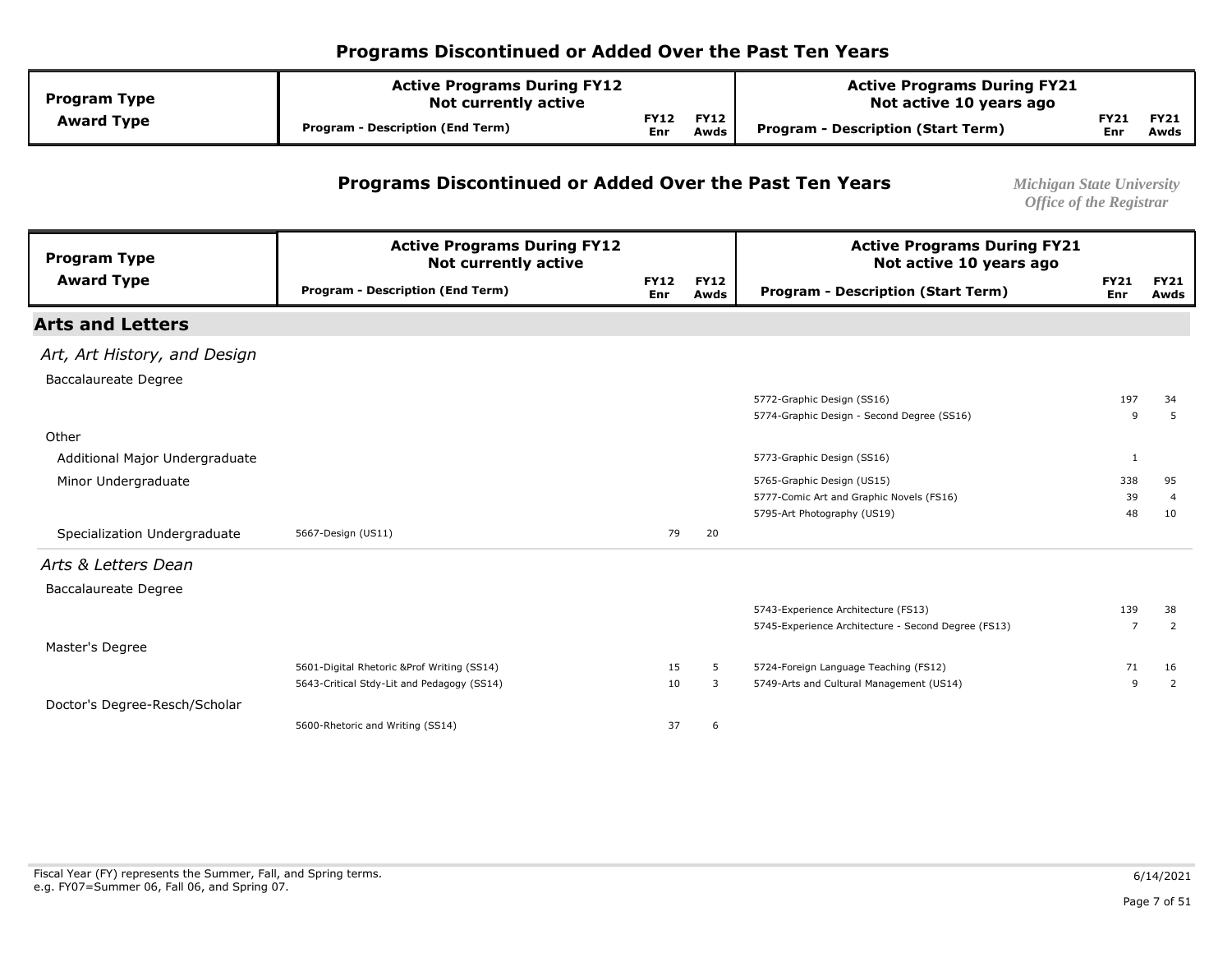| <b>Program Type</b>            | <b>Active Programs During FY12</b><br><b>Not currently active</b>            |                           |                     | <b>Active Programs During FY21</b><br>Not active 10 years ago          |                      |                      |
|--------------------------------|------------------------------------------------------------------------------|---------------------------|---------------------|------------------------------------------------------------------------|----------------------|----------------------|
| <b>Award Type</b>              | <b>Program - Description (End Term)</b>                                      | <b>FY12</b><br><b>Enr</b> | <b>FY12</b><br>Awds | <b>Program - Description (Start Term)</b>                              | <b>FY21</b><br>Enr   | <b>FY21</b><br>Awds  |
|                                |                                                                              |                           |                     |                                                                        |                      |                      |
| Other                          |                                                                              |                           |                     |                                                                        |                      |                      |
| Additional Major Undergraduate |                                                                              |                           |                     | 5744-Experience Architecture (FS13)                                    | $\overline{7}$       |                      |
| <b>Concentration Graduate</b>  | 5689-Composition and Rhetoric (US15)<br>5690-English Education (US15)        | 0<br>0                    | 0<br>$\mathbf 0$    |                                                                        |                      |                      |
| Graduate Certificate           |                                                                              |                           |                     | 5742-Digital Humanities (FS13)                                         | 17                   | $\mathbf{1}$         |
|                                |                                                                              |                           |                     | 5759-Museum Studies (FS14)                                             | $\overline{7}$       |                      |
|                                |                                                                              |                           |                     | 5780-College Teaching-Arts & Letter (SS13)                             | $\mathbf 0$          | 1                    |
|                                |                                                                              |                           |                     | 5783-Global Studies in Arts & Human (SS18)                             | 1                    |                      |
|                                |                                                                              |                           |                     | 5797-Indigenous Studies (US19)                                         | 5                    |                      |
| Minor Undergraduate            |                                                                              |                           |                     | 5747-Arts and Cultural Management (FS13)                               | 47                   | 8                    |
|                                |                                                                              |                           |                     | 5760-African American&African Stdys (FS15)                             | 23                   | $\mathbf{1}$         |
|                                |                                                                              |                           |                     | 5761-Museum Studies (FS15)<br>5762-Russian and Eurasian Studies (FS15) | 35<br>$\overline{3}$ | 10<br>$\overline{2}$ |
|                                |                                                                              |                           |                     | 5767-Digital Humanities (FS15)                                         | 18                   | $\overline{2}$       |
|                                |                                                                              |                           |                     | 5768-Jewish Studies (FS15)                                             | 50                   | 10                   |
|                                |                                                                              |                           |                     | 5781-American Indian &Indigenous St (SS17)                             | 15                   | $\overline{4}$       |
|                                |                                                                              |                           |                     | 5788-African American&African SSC (FS18)                               | 35                   | 8                    |
|                                |                                                                              |                           |                     | 5806-Jewish Studies Social Science (US20)                              | 8                    |                      |
| Specialization Undergraduate   | 0620-Russian & Eastern Europe Stdy (US15)                                    | $\overline{4}$            | $\mathbf{1}$        |                                                                        |                      |                      |
|                                | 1010-Jewish Studies (US15)                                                   | 47                        | 15                  |                                                                        |                      |                      |
|                                | 1036-American Indian Studies (US15)                                          | 5                         | $\overline{3}$      |                                                                        |                      |                      |
|                                | 5645-Museum Studies (US15)                                                   | 72                        | 16                  |                                                                        |                      |                      |
|                                | 5668-African American&African Stdys (US15)<br>5691-Digital Humanities (US15) | 12<br>48                  | 3<br>5              |                                                                        |                      |                      |
| English                        |                                                                              |                           |                     |                                                                        |                      |                      |
|                                |                                                                              |                           |                     |                                                                        |                      |                      |
| Baccalaureate Degree           |                                                                              |                           |                     |                                                                        |                      |                      |
|                                |                                                                              |                           |                     | 5755-Film Studies (SS15)                                               | 75<br>3              | 15                   |
|                                |                                                                              |                           |                     | 5757-Film Studies - Second Degree (SS15)                               |                      |                      |
| Other                          |                                                                              |                           |                     |                                                                        |                      |                      |
| Additional Major Undergraduate |                                                                              |                           |                     | 5756-Film Studies (SS15)                                               | 13                   | $\mathbf{1}$         |
| Concentration Undergraduate    | 5675-Film Studies (FS14)                                                     | 54                        | 13                  | 5778-Popular Culture Studies (FS16)                                    | $\overline{4}$       |                      |
| Graduate Certificate           |                                                                              |                           |                     | 5796-Film Studies (FS19)                                               | 2                    |                      |
| Minor Undergraduate            |                                                                              |                           |                     | 5769-Fiction Filmmaking (FS15)                                         | 71                   | 15                   |
|                                |                                                                              |                           |                     | 5782-Creative Writing (FS17)                                           | 32                   | 5                    |
|                                |                                                                              |                           |                     | 5799-Popular Culture Studies (US20)                                    | $\mathbf 0$          |                      |
| Specialization Undergraduate   | 1022-Postcolonial&Diaspora Lit&Cul (US15)                                    | 0                         | $\mathbf 0$         |                                                                        |                      |                      |
|                                | 5698-Fiction Film Production (US15)                                          | 54                        | 17                  |                                                                        |                      |                      |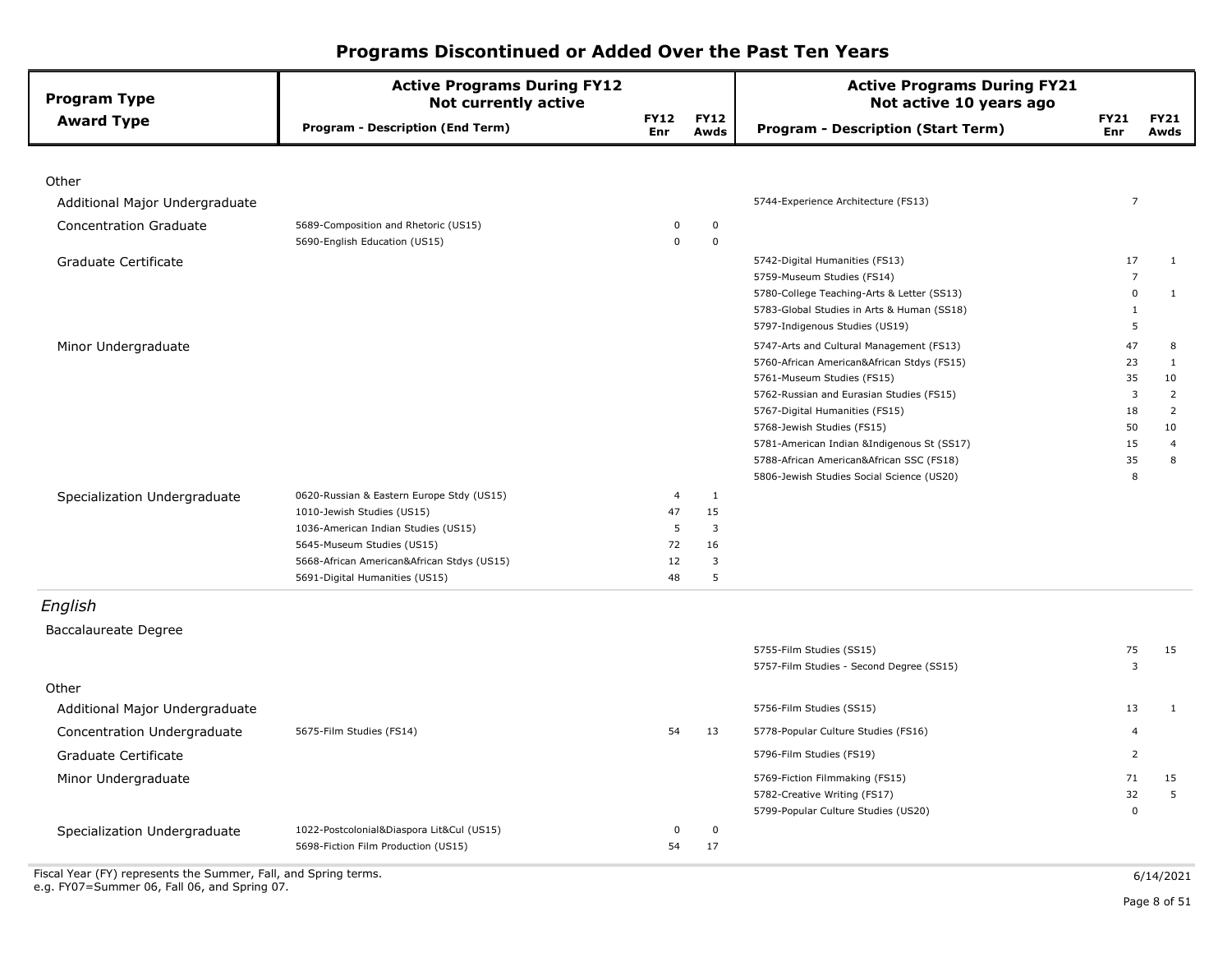| Programs Discontinued or Added Over the Past Ten Years |  |  |  |  |
|--------------------------------------------------------|--|--|--|--|
|--------------------------------------------------------|--|--|--|--|

| <b>Program Type</b>                | <b>Active Programs During FY12</b><br><b>Not currently active</b> |                                                                                                                                                                                                                                                                                                                                                                                                                                                                                                                                                                                                       | <b>Active Programs During FY21</b><br>Not active 10 years ago |              |          |
|------------------------------------|-------------------------------------------------------------------|-------------------------------------------------------------------------------------------------------------------------------------------------------------------------------------------------------------------------------------------------------------------------------------------------------------------------------------------------------------------------------------------------------------------------------------------------------------------------------------------------------------------------------------------------------------------------------------------------------|---------------------------------------------------------------|--------------|----------|
| <b>Award Type</b>                  | <b>Program - Description (End Term)</b>                           | <b>FY12</b><br><b>FY12</b><br><b>FY21</b><br><b>Program - Description (Start Term)</b><br>Enr<br>Awds<br>Enr<br>57<br>5754-Tch Eng to Speakers Other Lang (FS14)<br>5763-Cognitive Science (FS15)<br>140<br>5764-Korean (SS15)<br>68<br>5779-Indian & S Asian Lng&Cultures (FS16)<br>8<br>5790-Cognitive Science SSC (FS18)<br>166<br>64<br>14<br>5798-Philosophy and the Law (SS20)<br>9<br>$\overline{2}$<br>$\mathbf{1}$<br>9<br>$\mathbf{1}$<br>5753-Nonprofit Leadership (FS14)<br>$\mathbf{Q}$<br>$\overline{2}$<br>0<br>5726-Spanish (FS12)<br>43<br>5728-Spanish - Second Degree (FS12)<br>29 | <b>FY21</b><br>Awds                                           |              |          |
|                                    |                                                                   |                                                                                                                                                                                                                                                                                                                                                                                                                                                                                                                                                                                                       |                                                               |              |          |
| Linguistic, Languages and Cultures |                                                                   |                                                                                                                                                                                                                                                                                                                                                                                                                                                                                                                                                                                                       |                                                               |              |          |
| Other                              |                                                                   |                                                                                                                                                                                                                                                                                                                                                                                                                                                                                                                                                                                                       |                                                               |              |          |
| Minor Undergraduate                |                                                                   |                                                                                                                                                                                                                                                                                                                                                                                                                                                                                                                                                                                                       |                                                               |              | 13       |
|                                    |                                                                   |                                                                                                                                                                                                                                                                                                                                                                                                                                                                                                                                                                                                       |                                                               |              | 34       |
|                                    |                                                                   |                                                                                                                                                                                                                                                                                                                                                                                                                                                                                                                                                                                                       |                                                               |              | 11       |
|                                    |                                                                   |                                                                                                                                                                                                                                                                                                                                                                                                                                                                                                                                                                                                       |                                                               |              | 3        |
|                                    |                                                                   |                                                                                                                                                                                                                                                                                                                                                                                                                                                                                                                                                                                                       |                                                               |              | 40       |
| Specialization Undergraduate       | 5649-Cognitive Science (US15)                                     |                                                                                                                                                                                                                                                                                                                                                                                                                                                                                                                                                                                                       |                                                               |              |          |
| Philosophy                         |                                                                   |                                                                                                                                                                                                                                                                                                                                                                                                                                                                                                                                                                                                       |                                                               |              |          |
| Other                              |                                                                   |                                                                                                                                                                                                                                                                                                                                                                                                                                                                                                                                                                                                       |                                                               |              |          |
| Concentration Undergraduate        |                                                                   |                                                                                                                                                                                                                                                                                                                                                                                                                                                                                                                                                                                                       |                                                               |              | 2        |
| <b>Specialization Graduate</b>     | 5650-Ethics and Development (US15)                                |                                                                                                                                                                                                                                                                                                                                                                                                                                                                                                                                                                                                       |                                                               |              |          |
|                                    | 5651-Ethics and Development (US15)                                |                                                                                                                                                                                                                                                                                                                                                                                                                                                                                                                                                                                                       |                                                               |              |          |
| <b>Religious Studies</b>           |                                                                   |                                                                                                                                                                                                                                                                                                                                                                                                                                                                                                                                                                                                       |                                                               |              |          |
| Other                              |                                                                   |                                                                                                                                                                                                                                                                                                                                                                                                                                                                                                                                                                                                       |                                                               |              |          |
| Concentration Undergraduate        |                                                                   |                                                                                                                                                                                                                                                                                                                                                                                                                                                                                                                                                                                                       |                                                               |              | 3        |
| Minor Undergraduate                | 5702-Religion in the Americas (US18)                              |                                                                                                                                                                                                                                                                                                                                                                                                                                                                                                                                                                                                       |                                                               |              |          |
| Romance and Classical Studies      |                                                                   |                                                                                                                                                                                                                                                                                                                                                                                                                                                                                                                                                                                                       |                                                               |              |          |
|                                    |                                                                   |                                                                                                                                                                                                                                                                                                                                                                                                                                                                                                                                                                                                       |                                                               |              |          |
| <b>Baccalaureate Degree</b>        |                                                                   |                                                                                                                                                                                                                                                                                                                                                                                                                                                                                                                                                                                                       |                                                               |              |          |
|                                    |                                                                   |                                                                                                                                                                                                                                                                                                                                                                                                                                                                                                                                                                                                       |                                                               |              | 12<br>13 |
| Master's Degree                    |                                                                   |                                                                                                                                                                                                                                                                                                                                                                                                                                                                                                                                                                                                       |                                                               |              |          |
|                                    |                                                                   |                                                                                                                                                                                                                                                                                                                                                                                                                                                                                                                                                                                                       | 5733-Hispanic Literatures (FS12)                              | 4            |          |
|                                    |                                                                   |                                                                                                                                                                                                                                                                                                                                                                                                                                                                                                                                                                                                       | 5771-Spanish, Second, Bilingual Lng (SS16)                    | 8            | 3        |
|                                    |                                                                   |                                                                                                                                                                                                                                                                                                                                                                                                                                                                                                                                                                                                       | 5800-French & Francophone Studies (FS20)                      | 3            |          |
| Doctor's Degree-Resch/Scholar      |                                                                   |                                                                                                                                                                                                                                                                                                                                                                                                                                                                                                                                                                                                       |                                                               |              |          |
|                                    |                                                                   |                                                                                                                                                                                                                                                                                                                                                                                                                                                                                                                                                                                                       | 5734-Hispanic Cultural Studies (FS12)                         | 9            |          |
|                                    |                                                                   |                                                                                                                                                                                                                                                                                                                                                                                                                                                                                                                                                                                                       | 5803-French & Francophone Studies (FS20)                      | $\mathbf{1}$ |          |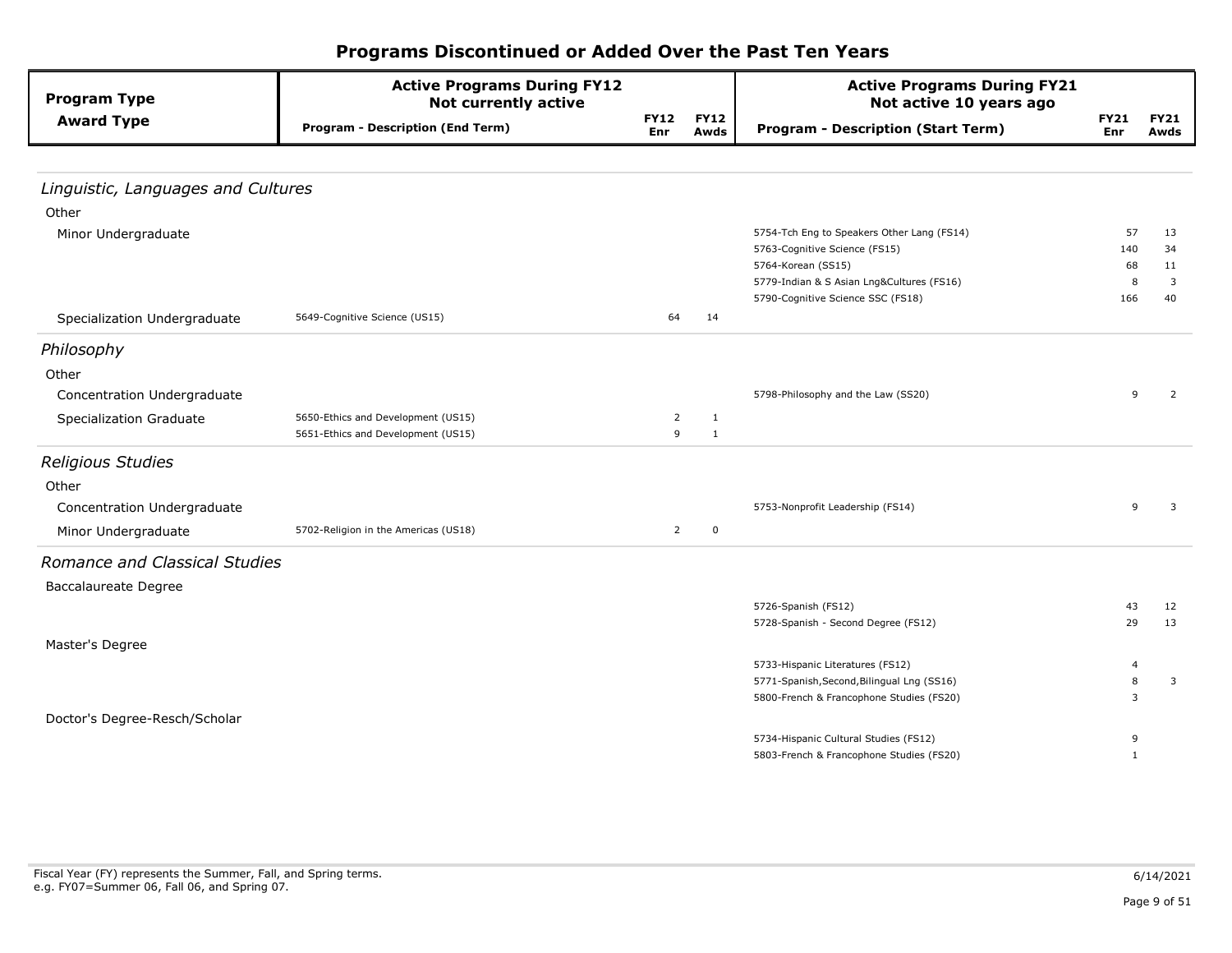| <b>Program Type</b>            | <b>Active Programs During FY12</b><br><b>Not currently active</b> |                    |                     | <b>Active Programs During FY21</b><br>Not active 10 years ago                      |                         |                     |
|--------------------------------|-------------------------------------------------------------------|--------------------|---------------------|------------------------------------------------------------------------------------|-------------------------|---------------------|
| <b>Award Type</b>              | <b>Program - Description (End Term)</b>                           | <b>FY12</b><br>Enr | <b>FY12</b><br>Awds | <b>Program - Description (Start Term)</b>                                          | <b>FY21</b><br>Enr      | <b>FY21</b><br>Awds |
|                                |                                                                   |                    |                     |                                                                                    |                         |                     |
| Other                          |                                                                   |                    |                     |                                                                                    |                         |                     |
| Additional Major Undergraduate |                                                                   |                    |                     | 5727-Spanish (FS12)                                                                | 53                      | 6                   |
| <b>Concentration Graduate</b>  |                                                                   |                    |                     | 5801-Interdisciplinary Studies (FS20)                                              | $\Omega$                |                     |
|                                |                                                                   |                    |                     | 5802-Literary and Cultural Studies (FS20)<br>5804-Interdisciplinary Studies (FS20) | $\Omega$<br>$\mathbf 0$ |                     |
|                                |                                                                   |                    |                     | 5805-Literary and Cultural Studies (FS20)                                          | 0                       |                     |
| Minor Undergraduate            |                                                                   |                    |                     | 5729-Spanish (FS12)                                                                | 764                     | 168                 |
|                                |                                                                   |                    |                     | 5735-Portuguese (FS12)                                                             | 10                      | $\overline{4}$      |
|                                |                                                                   |                    |                     | 5775-Class&Ancient Mediterranean St (SS16)                                         | 21                      | 3                   |
| Spanish and Portuguese         |                                                                   |                    |                     |                                                                                    |                         |                     |
| <b>Baccalaureate Degree</b>    |                                                                   |                    |                     |                                                                                    |                         |                     |
|                                | 5617-Spanish (US12)                                               | 167                | 42                  |                                                                                    |                         |                     |
|                                | 5619-Spanish - Second Degree (US12)                               | 45                 | 19                  |                                                                                    |                         |                     |
| Master's Degree                |                                                                   |                    |                     |                                                                                    |                         |                     |
|                                | 5614-Hispanic Literatures (US12)                                  | 7                  | 3                   |                                                                                    |                         |                     |
|                                | 5616-Applied Spanish Linguistics (US12)                           | 6                  | 3                   |                                                                                    |                         |                     |
| Doctor's Degree-Resch/Scholar  |                                                                   |                    |                     |                                                                                    |                         |                     |
|                                | 5615-Hispanic Cultural Studies (US12)                             | 16                 | $\overline{2}$      |                                                                                    |                         |                     |
| Other                          |                                                                   |                    |                     |                                                                                    |                         |                     |
| Additional Major Undergraduate | 5618-Spanish (US12)                                               | 83                 | 10                  |                                                                                    |                         |                     |
| Minor Undergraduate            | 5682-Spanish (US12)                                               | 546                | 109                 |                                                                                    |                         |                     |
|                                | 5704-Portuguese (US12)                                            | 20                 | 3                   |                                                                                    |                         |                     |
| Theatre                        |                                                                   |                    |                     |                                                                                    |                         |                     |
| Other                          |                                                                   |                    |                     |                                                                                    |                         |                     |
| Minor Undergraduate            |                                                                   |                    |                     | 5758-Musical Theatre (FS14)                                                        | 60                      | 17                  |
| <b>Women's Studies</b>         |                                                                   |                    |                     |                                                                                    |                         |                     |
| Other                          |                                                                   |                    |                     |                                                                                    |                         |                     |
| Minor Undergraduate            |                                                                   |                    |                     | 5766-LGBTQ and Sexuality Studies (FS15)                                            | 32                      | 9                   |
|                                |                                                                   |                    |                     | 5789-Women's and Gender Studies SSC (FS18)                                         | 146                     | 46                  |
|                                |                                                                   |                    |                     | 5791-LGBTQ & Sexuality Studies SSC (SS19)                                          | 38                      | 8                   |
| Specialization Undergraduate   | 5638-Women, Gender & Social Justice (US15)                        | 9                  | $\overline{4}$      |                                                                                    |                         |                     |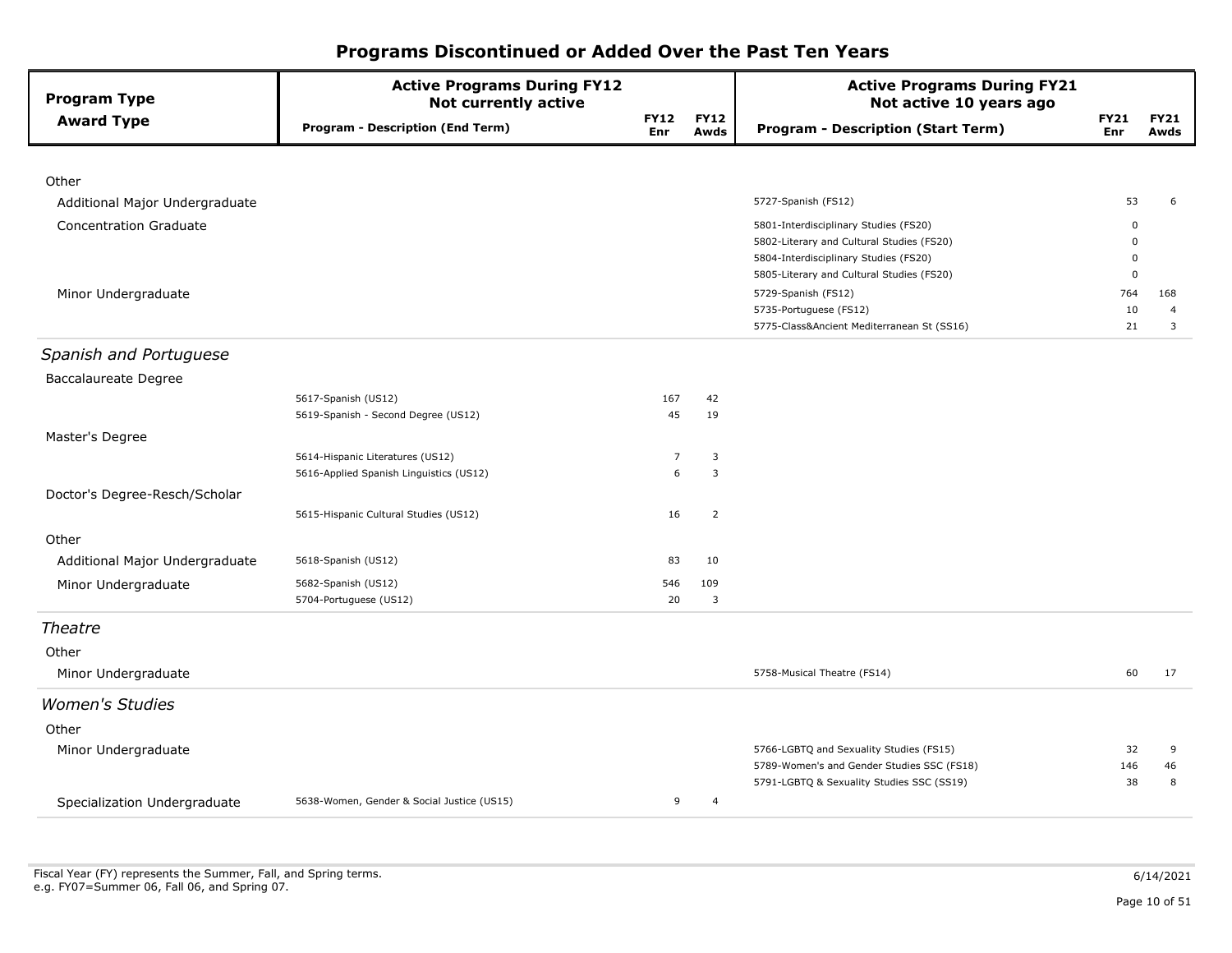| <b>Program Type</b>                  | <b>Active Programs During FY12</b><br><b>Not currently active</b> |              |                    |                     | <b>Active Programs During FY21</b><br>Not active 10 years ago |       |                    |                     |
|--------------------------------------|-------------------------------------------------------------------|--------------|--------------------|---------------------|---------------------------------------------------------------|-------|--------------------|---------------------|
| <b>Award Type</b>                    | <b>Program - Description (End Term)</b>                           |              | <b>FY12</b><br>Enr | <b>FY12</b><br>Awds | <b>Program - Description (Start Term)</b>                     |       | <b>FY21</b><br>Enr | <b>FY21</b><br>Awds |
|                                      |                                                                   |              |                    |                     |                                                               |       |                    |                     |
| Writing, Rhetoric, American Cultures |                                                                   |              |                    |                     |                                                               |       |                    |                     |
| <b>Baccalaureate Degree</b>          |                                                                   |              |                    |                     |                                                               |       |                    |                     |
|                                      | 5635-Professional Writing (US19)                                  |              | 182                | 34                  | 5792-Professional & Public Writing (FS19)                     |       | 46                 | 3                   |
|                                      | 5637-Professional Writing - Second Degree (US19)                  |              | 10                 | $\overline{4}$      | 5794-Professional & Public Writing - Second Degree (FS19)     |       | $\overline{2}$     | $\mathbf{1}$        |
| Master's Degree                      |                                                                   |              |                    |                     |                                                               |       |                    |                     |
|                                      |                                                                   |              |                    |                     | 5750-Digital Rhetoric &Prof Writing (US14)                    |       | 10                 | 5                   |
|                                      |                                                                   |              |                    |                     | 5751-Critical Stdy-Lit and Pedagogy (US14)                    |       | $\overline{7}$     | $\overline{2}$      |
| Doctor's Degree-Resch/Scholar        |                                                                   |              |                    |                     |                                                               |       |                    |                     |
|                                      |                                                                   |              |                    |                     | 5752-Rhetoric and Writing (US14)                              |       | 34                 | 6                   |
| Other                                |                                                                   |              |                    |                     |                                                               |       |                    |                     |
| Additional Major Undergraduate       | 5636-Professional Writing (US19)                                  |              | 36                 | 5                   | 5793-Professional & Public Writing (FS19)                     |       | 16                 | 1                   |
| <b>Totals for</b>                    |                                                                   |              |                    |                     |                                                               |       |                    |                     |
| <b>Arts and Letters</b>              |                                                                   | # Of         | <b>FY12</b><br>Enr | <b>FY12</b><br>Awds |                                                               | # Of  | <b>FY21</b><br>Enr | <b>FY21</b><br>Awds |
|                                      |                                                                   | Prgms        | Total              | Total               |                                                               | Prgms | Total              | Total               |
|                                      | Baccalaureate Degree                                              |              |                    |                     | <b>Baccalaureate Degree</b>                                   |       |                    |                     |
|                                      |                                                                   | 4            | 404                | 99                  |                                                               | 10    | 550                | 123                 |
|                                      | Master's Degree                                                   |              |                    |                     | Master's Degree                                               |       |                    |                     |
|                                      |                                                                   | 4            | 38                 | 14                  |                                                               | 7     | 112                | 28                  |
|                                      | Doctor's Degree-Resch/Scholar                                     |              |                    |                     | Doctor's Degree-Resch/Scholar                                 |       |                    |                     |
|                                      |                                                                   | 2            | 53                 | 8                   |                                                               | 3     | 44                 | 6                   |
|                                      | Other                                                             |              |                    |                     | Other                                                         |       |                    |                     |
|                                      | Additional Major Undergraduate                                    | 2            | 119                | 15                  | Additional Major Undergraduate                                | 5     | 90                 | 8                   |
|                                      | <b>Concentration Graduate</b>                                     | 2            | $\mathbf 0$        | $\mathbf 0$         | <b>Concentration Graduate</b>                                 | 4     | $\mathbf 0$        | 0                   |
|                                      | Concentration Undergraduate                                       | $\mathbf{1}$ | 54                 | 13                  | Concentration Undergraduate                                   | 3     | 22                 | 5                   |
|                                      | Minor Undergraduate                                               | 3            | 568                | 112                 | Graduate Certificate                                          | 6     | 32                 | 2                   |
|                                      | Specialization Graduate                                           | 2            | 11                 | 2                   | Minor Undergraduate                                           | 27    | 2,272              | 530                 |
|                                      | Specialization Undergraduate                                      | 11           | 394                | 98                  | College Total                                                 |       | 65 3,122           | 702                 |
|                                      | College Total                                                     |              | 31 1,641           | 361                 |                                                               |       |                    |                     |
|                                      |                                                                   |              |                    |                     |                                                               |       |                    |                     |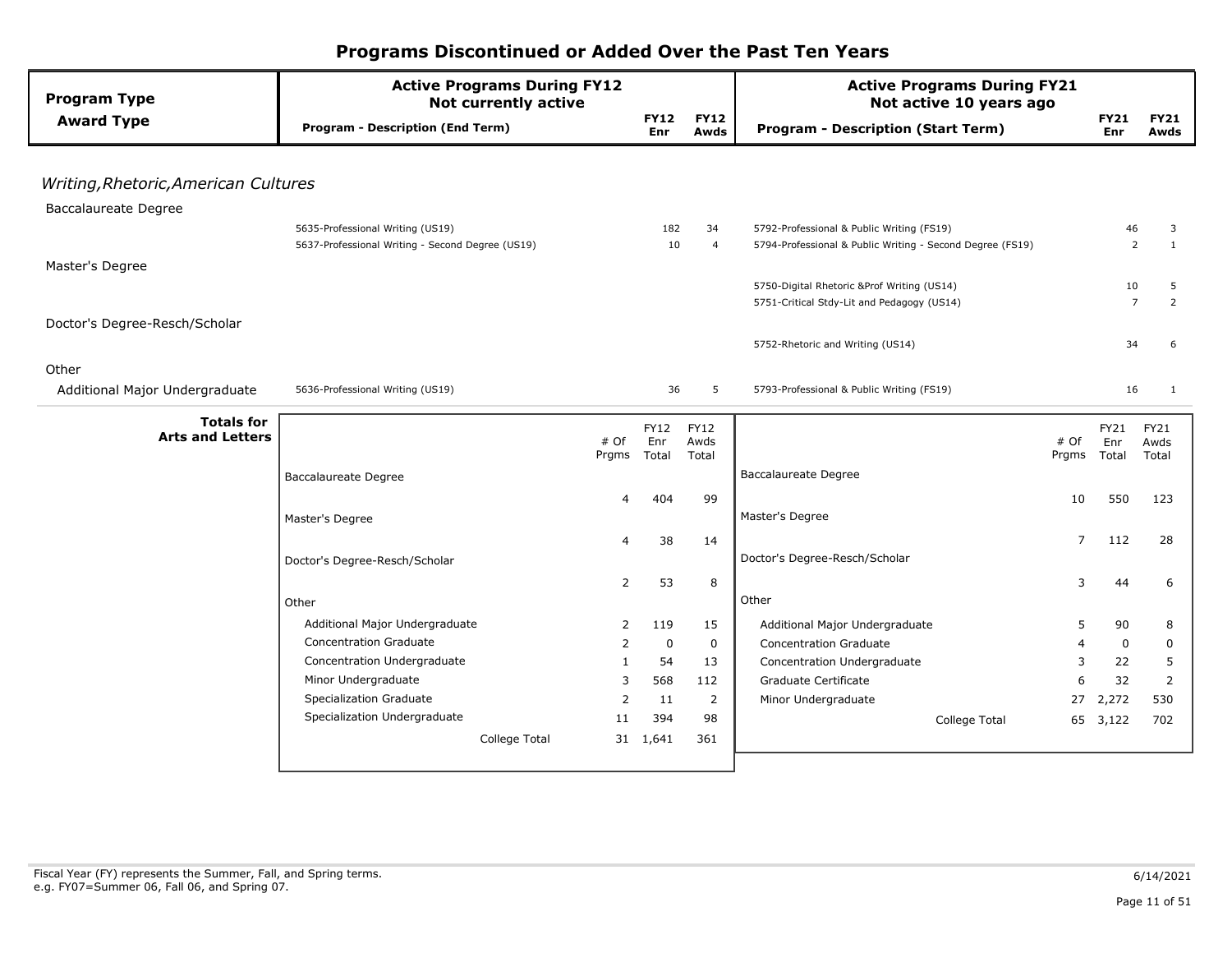| <b>Program Type</b> | <b>Active Programs During FY12</b><br><b>Not currently active</b> |                           |                     | <b>Active Programs During FY21</b><br>Not active 10 years ago |                    |                     |
|---------------------|-------------------------------------------------------------------|---------------------------|---------------------|---------------------------------------------------------------|--------------------|---------------------|
| <b>Award Type</b>   | <b>Program - Description (End Term)</b>                           | <b>FY12</b><br><b>Enr</b> | <b>FY12</b><br>Awds | Program - Description (Start Term)                            | <b>FY21</b><br>Enr | <b>FY21</b><br>Awds |

#### **Programs Discontinued or Added Over the Past Ten Years** *Michigan State University*

| <b>Program Type</b>                | <b>Active Programs During FY12</b><br><b>Not currently active</b> |                    |                     | <b>Active Programs During FY21</b><br>Not active 10 years ago |                    |                     |
|------------------------------------|-------------------------------------------------------------------|--------------------|---------------------|---------------------------------------------------------------|--------------------|---------------------|
| <b>Award Type</b>                  | <b>Program - Description (End Term)</b>                           | <b>FY12</b><br>Enr | <b>FY12</b><br>Awds | <b>Program - Description (Start Term)</b>                     | <b>FY21</b><br>Enr | <b>FY21</b><br>Awds |
| <b>Business</b>                    |                                                                   |                    |                     |                                                               |                    |                     |
| Accounting and Information Systems |                                                                   |                    |                     |                                                               |                    |                     |
| Doctor's Degree-Resch/Scholar      |                                                                   |                    |                     |                                                               |                    |                     |
|                                    |                                                                   |                    |                     | 6096-Information Technology Manage (SS19)                     | $\overline{2}$     |                     |
| Other                              |                                                                   |                    |                     |                                                               |                    |                     |
| <b>Concentration Graduate</b>      | 6025-Financial Rpt & Assurance Serv (FS18)                        | 81                 | 81                  | 6067-Public & Corporate Accounting (SS14)                     | 99                 | 76                  |
|                                    | 6027-Management Accounting (FS18)                                 | 11                 | 11                  |                                                               |                    |                     |
| Graduate Certificate               |                                                                   |                    |                     | 6097-Accounting Analytics (US19)                              | 9                  |                     |
| <b>Business Dean</b>               |                                                                   |                    |                     |                                                               |                    |                     |
| Master's Degree                    |                                                                   |                    |                     |                                                               |                    |                     |
|                                    | 6037-Corporate Business Admin (FS16)                              | 0                  | $\mathbf{0}$        | 6066-Business Analytics (US14)                                | 76                 | 30                  |
|                                    | 6044-Business Administration (US16)                               | 0                  | $\mathbf 0$         | 6089-Healthcare Management (FS18)                             | 128                | 14                  |
| Doctor's Degree-Resch/Scholar      | 6024-Business Information Systems (FS18)                          | $\overline{7}$     | 0                   |                                                               |                    |                     |
|                                    |                                                                   |                    |                     |                                                               |                    |                     |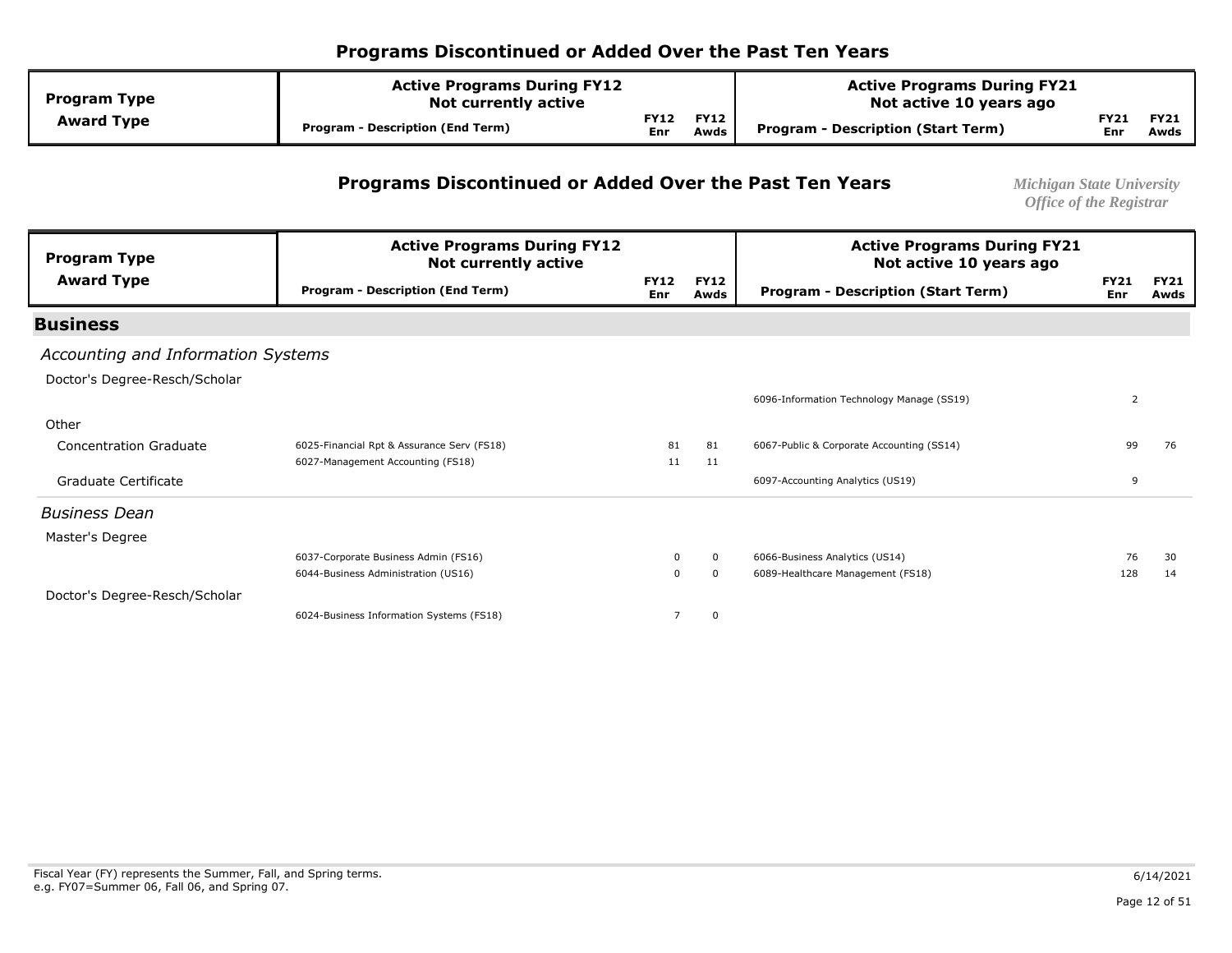| <b>Program Type</b>           | <b>Active Programs During FY12</b><br><b>Not currently active</b> |                    |                     | <b>Active Programs During FY21</b><br>Not active 10 years ago |                    |                     |
|-------------------------------|-------------------------------------------------------------------|--------------------|---------------------|---------------------------------------------------------------|--------------------|---------------------|
| <b>Award Type</b>             | <b>Program - Description (End Term)</b>                           | <b>FY12</b><br>Enr | <b>FY12</b><br>Awds | <b>Program - Description (Start Term)</b>                     | <b>FY21</b><br>Enr | <b>FY21</b><br>Awds |
|                               |                                                                   |                    |                     |                                                               |                    |                     |
| Other                         |                                                                   |                    |                     |                                                               |                    |                     |
| <b>Concentration Graduate</b> | 1341-Corporate Accounting (FS15)                                  | $\overline{7}$     | $\overline{7}$      | 6090-Healthcare Leadership (FS18)                             | 13                 |                     |
|                               | 1343-Human Resource Management (US18)                             | 17                 | 17                  | 6091-Healthcare Compliance (FS18)                             | 3                  |                     |
|                               | 1346-Hospitality Business (US13)                                  | 1                  | 1                   | 6092-Business Analytics (FS18)                                | 14                 | 13                  |
|                               | 6005-International Business (US13)                                | 10                 | 10                  | 6093-Human Resource & Strategic Mgt (FS18)                    | 28                 | 19                  |
|                               | 6033-Information Technology Mgt (US13)                            | 2                  | $\overline{2}$      |                                                               |                    |                     |
|                               | 6039-Strategic Management (US14)                                  | 7                  | $\overline{7}$      |                                                               |                    |                     |
|                               | 6055-Consulting (US13)                                            | 0                  | $\mathbf 0$         |                                                               |                    |                     |
|                               | 6056-Leadership & Change Management (US14)                        | 11                 | 11                  |                                                               |                    |                     |
| Graduate Certificate          |                                                                   |                    |                     | 6082-College Teaching-Business (SS13)                         | 0                  |                     |
| Minor Undergraduate           |                                                                   |                    |                     | 6071-Information Technology (FS15)                            | 185                | 89                  |
| Specialization Undergraduate  | 6018-Information Technology (US15)                                | 131                | 38                  |                                                               |                    |                     |
|                               | 6030-International Business (US11)                                | 237                | 79                  |                                                               |                    |                     |
|                               | 6045-Entrepreneurship (US15)                                      | 95                 | 28                  |                                                               |                    |                     |
| Finance                       |                                                                   |                    |                     |                                                               |                    |                     |
| Other                         |                                                                   |                    |                     |                                                               |                    |                     |
| Minor Undergraduate           |                                                                   |                    |                     | 6083-Insurance and Risk Management (FS17)                     | 67                 | 42                  |
| <b>Hospitality Business</b>   |                                                                   |                    |                     |                                                               |                    |                     |
| Other                         |                                                                   |                    |                     |                                                               |                    |                     |
| Minor Undergraduate           |                                                                   |                    |                     | 6073-Hosp Bus Real Est Invest Mgt (FS15)                      | 91                 | 20                  |
| Specialization Undergraduate  | 6034-Hospitality Bus R Estate & Dev (FS13)                        | 28                 | $\overline{7}$      |                                                               |                    |                     |
| Management                    |                                                                   |                    |                     |                                                               |                    |                     |
|                               |                                                                   |                    |                     |                                                               |                    |                     |
| <b>Baccalaureate Degree</b>   |                                                                   |                    |                     |                                                               |                    |                     |
|                               | 6001-General Management (US15)                                    | 796                | 61                  | 6074-Management (FS15)                                        | 81                 | 43                  |
|                               | 6003-General Management - Second Degree (US15)                    | 8                  | $\overline{2}$      | 6076-Management - Second Degree (FS15)                        | $\overline{4}$     | 1                   |
| Master's Degree               |                                                                   |                    |                     |                                                               |                    |                     |
|                               |                                                                   |                    |                     | 6062-Management, Strategy, Leadership (FS13)                  | 400                | 126                 |
|                               |                                                                   |                    |                     |                                                               |                    |                     |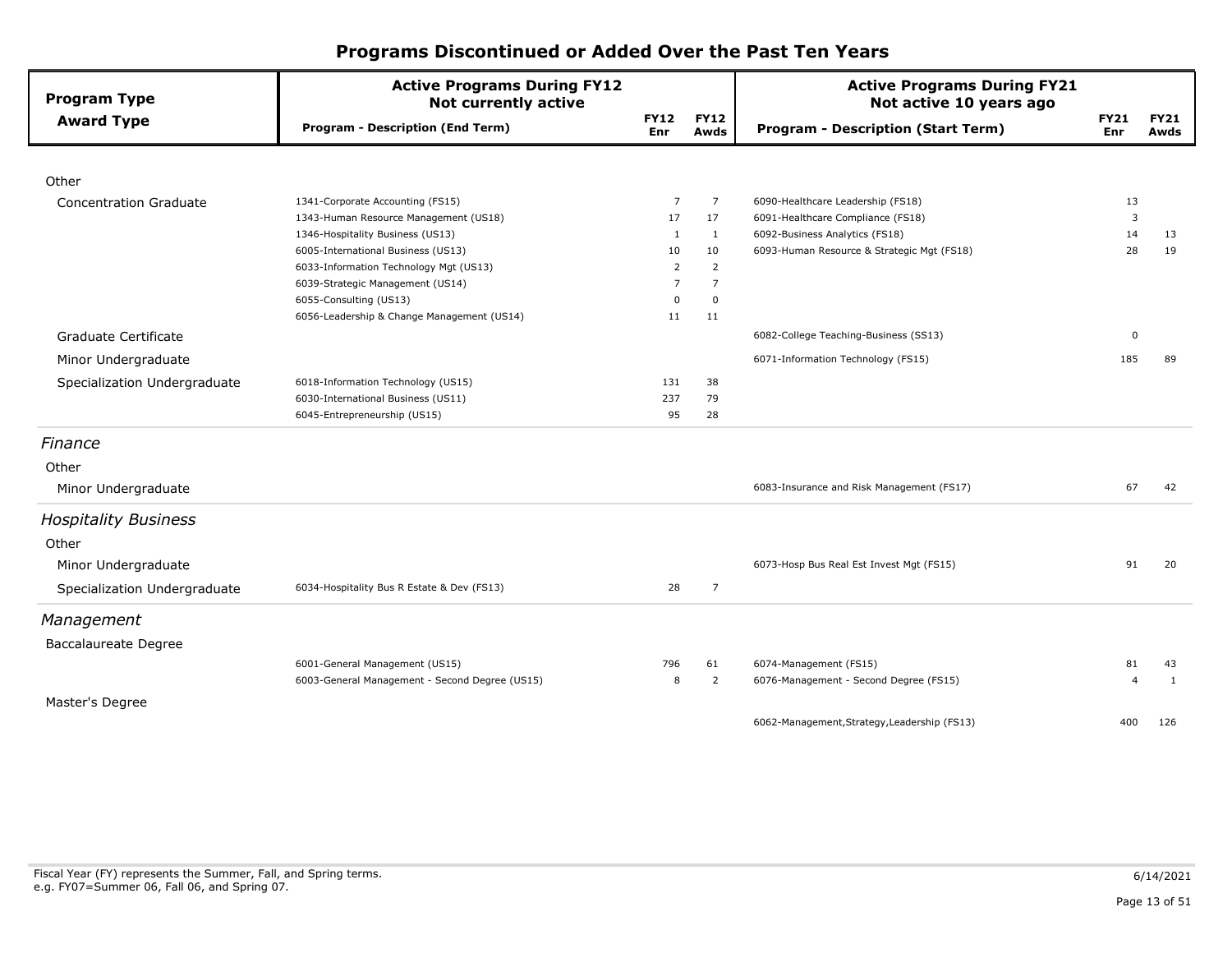| <b>Program Type</b>                  | <b>Active Programs During FY12</b><br><b>Not currently active</b> |                |                    |                     | <b>Active Programs During FY21</b><br>Not active 10 years ago |       |                    |                     |
|--------------------------------------|-------------------------------------------------------------------|----------------|--------------------|---------------------|---------------------------------------------------------------|-------|--------------------|---------------------|
| <b>Award Type</b>                    | <b>Program - Description (End Term)</b>                           |                | <b>FY12</b><br>Enr | <b>FY12</b><br>Awds | <b>Program - Description (Start Term)</b>                     |       | <b>FY21</b><br>Enr | <b>FY21</b><br>Awds |
|                                      |                                                                   |                |                    |                     |                                                               |       |                    |                     |
| Other                                |                                                                   |                |                    |                     |                                                               |       |                    |                     |
| Additional Major Undergraduate       | 6002-General Management (US15)                                    |                | 0                  | $\mathbf 0$         | 6075-Management (FS15)                                        |       | 0                  |                     |
| Graduate Certificate                 |                                                                   |                |                    |                     | 6063-Human Resource Mgt&Development (FS13)                    |       | 8                  |                     |
|                                      |                                                                   |                |                    |                     | 6064-Leadership and Managing Teams (FS13)                     |       | 5                  | 1                   |
|                                      |                                                                   |                |                    |                     | 6065-Strategic Management (FS13)                              |       | 8                  | 1                   |
| Minor Undergraduate                  |                                                                   |                |                    |                     | 6077-Retail Management (FS15)                                 |       | 68                 | 30                  |
|                                      |                                                                   |                |                    |                     | 6080-Sports Business Management (SS16)                        |       | 68                 | 28                  |
|                                      |                                                                   |                |                    |                     | 6098-Entrepreneurship & Innovation (FS19)                     |       | 552                | 42                  |
| <b>Totals for</b><br><b>Business</b> | # Of                                                              |                | <b>FY12</b><br>Enr | <b>FY12</b><br>Awds |                                                               | # Of  | FY21<br>Enr        | <b>FY21</b><br>Awds |
|                                      | Prgms                                                             |                | Total              | Total               |                                                               | Prgms | Total              | Total               |
|                                      | <b>Baccalaureate Degree</b>                                       |                |                    |                     | <b>Baccalaureate Degree</b>                                   |       |                    |                     |
|                                      |                                                                   | 2              | 804                | 63                  |                                                               | 2     | 85                 | 44                  |
|                                      | Master's Degree                                                   |                |                    |                     | Master's Degree                                               |       |                    |                     |
|                                      |                                                                   | $\overline{2}$ | $\mathbf 0$        | $\mathbf 0$         |                                                               | 3     | 604                | 170                 |
|                                      | Doctor's Degree-Resch/Scholar                                     |                |                    |                     | Doctor's Degree-Resch/Scholar                                 |       |                    |                     |
|                                      |                                                                   | 1              | $\overline{7}$     | $\mathbf 0$         |                                                               | 1     | 2                  | 0                   |
|                                      | Other                                                             |                |                    |                     | Other                                                         |       |                    |                     |
|                                      | Additional Major Undergraduate                                    |                | $\mathbf 0$        | $\mathbf 0$         | Additional Major Undergraduate                                | 1     | 0                  | 0                   |
|                                      | <b>Concentration Graduate</b>                                     | 10             | 147                | 147                 | Concentration Graduate                                        | 5     | 157                | 108                 |
|                                      | Specialization Undergraduate                                      | 4              | 491                | 152                 | Graduate Certificate                                          | 5     | 30                 | 2                   |
|                                      | College Total                                                     | 20             | 1,449              | 362                 | Minor Undergraduate                                           | 6     | 1,031              | 251                 |
|                                      |                                                                   |                |                    |                     | College Total                                                 |       | 23 1,909           | 575                 |
|                                      |                                                                   |                |                    |                     |                                                               |       |                    |                     |
|                                      |                                                                   |                |                    |                     |                                                               |       |                    |                     |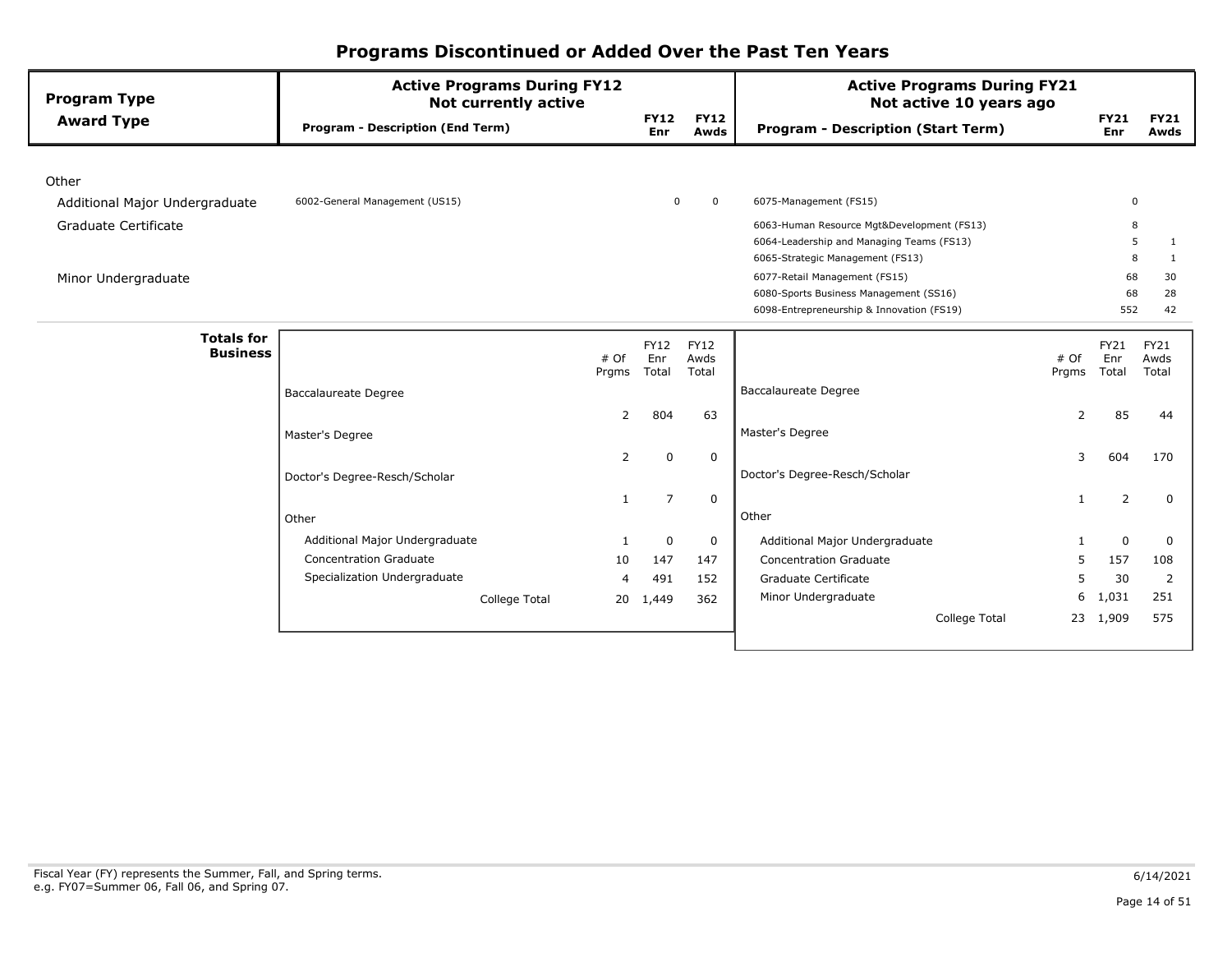| <b>Program Type</b> | <b>Active Programs During FY12</b><br><b>Not currently active</b> |                    |                     | <b>Active Programs During FY21</b><br>Not active 10 years ago |             |                     |
|---------------------|-------------------------------------------------------------------|--------------------|---------------------|---------------------------------------------------------------|-------------|---------------------|
| <b>Award Type</b>   | <b>Program - Description (End Term)</b>                           | <b>FY12</b><br>Enr | <b>FY12</b><br>Awds | <b>Program - Description (Start Term)</b>                     | FY21<br>Enr | <b>FY21</b><br>Awds |

#### **Programs Discontinued or Added Over the Past Ten Years** *Michigan State University*

*Office of the Registrar* 

| <b>Program Type</b>                    | <b>Active Programs During FY12</b><br><b>Not currently active</b> |                    |                     | <b>Active Programs During FY21</b><br>Not active 10 years ago |                    |                     |
|----------------------------------------|-------------------------------------------------------------------|--------------------|---------------------|---------------------------------------------------------------|--------------------|---------------------|
| <b>Award Type</b>                      | <b>Program - Description (End Term)</b>                           | <b>FY12</b><br>Enr | <b>FY12</b><br>Awds | <b>Program - Description (Start Term)</b>                     | <b>FY21</b><br>Enr | <b>FY21</b><br>Awds |
| <b>Communication Arts and Sciences</b> |                                                                   |                    |                     |                                                               |                    |                     |
| Advertising and Public Relations       |                                                                   |                    |                     |                                                               |                    |                     |
| <b>Baccalaureate Degree</b>            |                                                                   |                    |                     |                                                               |                    |                     |
|                                        | 1353-Advertising (SS17)                                           | 1,098              | 270                 | 6331-Advertising Creative (US17)                              | 391                | 95                  |
|                                        | 1355-Advertising - Second Degree (SS17)                           | 31                 | 10                  | 6333-Advertising Creative - Second Degree (US17)              | 7                  |                     |
|                                        |                                                                   |                    |                     | 6336-Advertising Management (US17)                            | 1,410              | 470                 |
|                                        |                                                                   |                    |                     | 6338-Advertising Management - Second Degree (US17)            | 9                  | 3                   |
|                                        |                                                                   |                    |                     | 6371-Public Relations (FS20)                                  | 33                 |                     |
|                                        |                                                                   |                    |                     | 6373-Public Relations - Second Degree (FS20)                  | 2                  |                     |
| Master's Degree                        |                                                                   |                    |                     |                                                               |                    |                     |
|                                        | 1357-Public Relations (SS20)                                      | 71                 | 44                  | 6368-Advertising & Public Relations (FS20)                    | 25                 | 6                   |
| Other                                  |                                                                   |                    |                     |                                                               |                    |                     |
| Additional Major Undergraduate         | 1354-Advertising (SS17)                                           | 16                 | 2                   | 6332-Advertising Creative (US17)                              | 9                  |                     |
|                                        |                                                                   |                    |                     | 6337-Advertising Management (US17)                            | 6                  | 2                   |
|                                        |                                                                   |                    |                     | 6372-Public Relations (FS20)                                  | 2                  |                     |
| Concentration Undergraduate            | 1474-Creative (SS17)                                              | 107                | 1                   | 6334-Art Direction (US17)                                     | 312                | 85                  |
|                                        | 1475-Management and Media (SS17)                                  | 114                | 3                   | 6335-Copywriting (US17)                                       | 44                 | 12                  |
| Minor Undergraduate                    |                                                                   |                    |                     | 6313-Public Relations (FS15)                                  | 259                | 121                 |
|                                        |                                                                   |                    |                     | 6339-Advertising Analytics (US17)                             | 49                 | 29                  |
| Specialization Undergraduate           | 1458-Public Relations (US15)                                      | 209                | 101                 |                                                               |                    |                     |
| Constantinople of the set of the set   |                                                                   |                    |                     |                                                               |                    |                     |

*Communication* 

Baccalaureate Degree

 6376-Communication Leader &Strategy - Second Degree (FS20) 6374-Communication Leader &Strategy (FS20) 22 0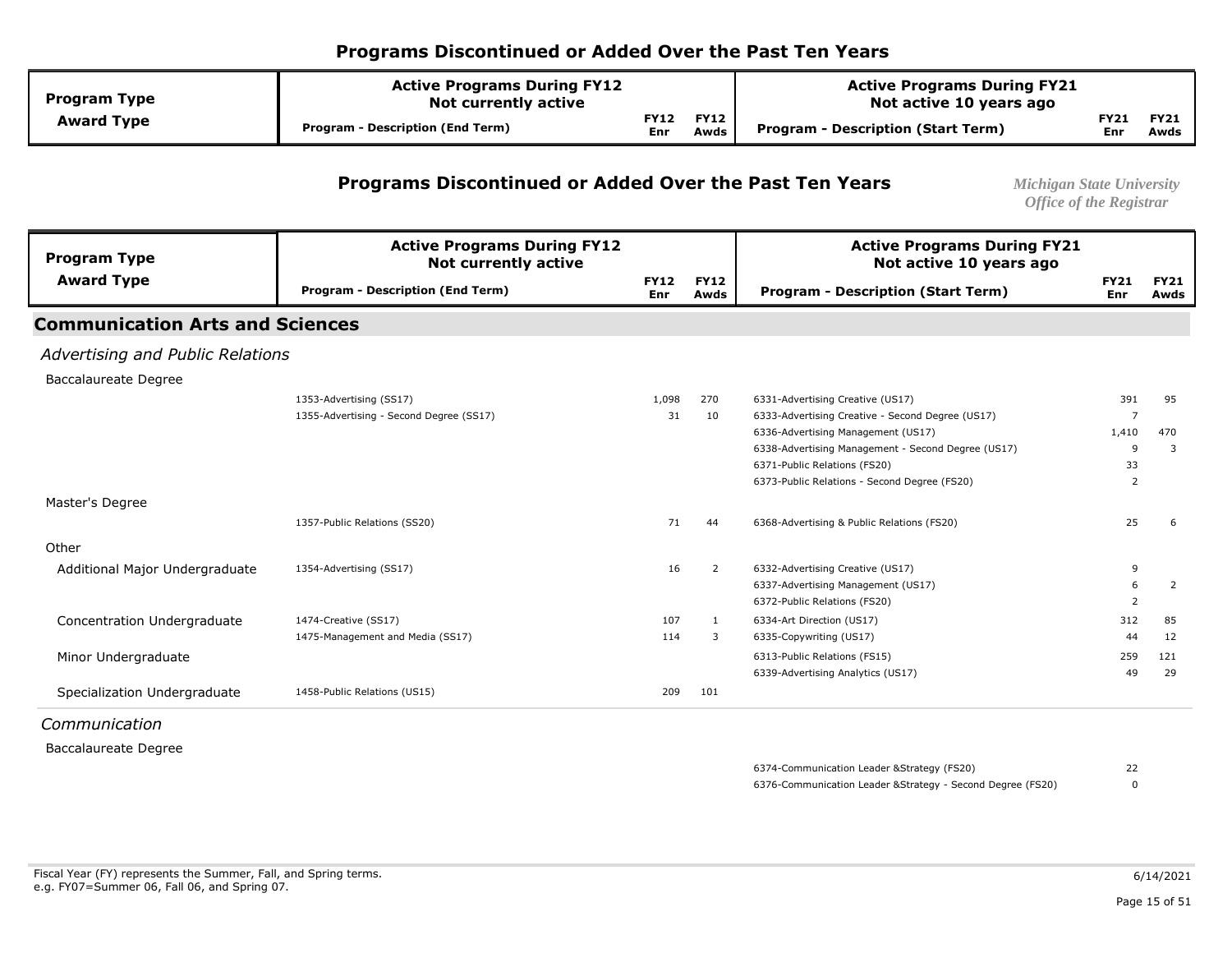| <b>Program Type</b>                | <b>Active Programs During FY12</b><br><b>Not currently active</b> |                    |                     | <b>Active Programs During FY21</b><br>Not active 10 years ago                  |                    |                     |
|------------------------------------|-------------------------------------------------------------------|--------------------|---------------------|--------------------------------------------------------------------------------|--------------------|---------------------|
| <b>Award Type</b>                  | <b>Program - Description (End Term)</b>                           | <b>FY12</b><br>Enr | <b>FY12</b><br>Awds | <b>Program - Description (Start Term)</b>                                      | <b>FY21</b><br>Enr | <b>FY21</b><br>Awds |
|                                    |                                                                   |                    |                     |                                                                                |                    |                     |
| Other                              |                                                                   |                    |                     |                                                                                |                    |                     |
| Additional Major Undergraduate     |                                                                   |                    |                     | 6375-Communication Leader & Strategy (FS20)                                    | 0                  |                     |
| Concentration Undergraduate        |                                                                   |                    |                     | 6360-Comm Sci, Analytics & Res Meth (FS19)                                     | $\overline{7}$     | 1                   |
|                                    |                                                                   |                    |                     | 6361-Health Communication (FS19)                                               | 61                 | 22                  |
|                                    |                                                                   |                    |                     | 6362-Intercultural Communication (FS19)                                        | 39                 | 10                  |
|                                    |                                                                   |                    |                     | 6363-Interpersonal Communication (FS19)                                        | 120                | 47                  |
|                                    |                                                                   |                    |                     | 6364-Mediated Communication (FS19)<br>6365-Organizational Communication (FS19) | 49<br>120          | 17<br>42            |
|                                    |                                                                   |                    |                     | 6366-Social Influence (FS19)                                                   | 28                 | 12                  |
| Minor Undergraduate                |                                                                   |                    |                     | 6320-Sales Leadership (FS15)                                                   | 165                | 64                  |
| Specialization Graduate            |                                                                   |                    |                     | 6323-Nonprofit Fundraising (US16)                                              | 6                  | 3                   |
| Specialization Undergraduate       | 1470-Sales Communication (US15)                                   | 115                | 57                  |                                                                                |                    |                     |
| Communication Arts & Sciences Dean |                                                                   |                    |                     |                                                                                |                    |                     |
| Master's Degree                    |                                                                   |                    |                     |                                                                                |                    |                     |
|                                    |                                                                   |                    |                     | 6328-Strategic Communication (FS16)                                            | 139                | 43                  |
| Doctor's Degree-Resch/Scholar      |                                                                   |                    |                     |                                                                                |                    |                     |
|                                    | 1447-Comm Arts&Sci-Media&Info Stdys (FS12)                        | 64                 | 6                   | 6322-Information and Media (FS16)                                              | 41                 | 6                   |
| Other                              |                                                                   |                    |                     |                                                                                |                    |                     |
| Graduate Certificate               |                                                                   |                    |                     | 6330-College Teaching-Communication (SS13)                                     | 0                  |                     |
|                                    |                                                                   |                    |                     | 6357-Digital Media (FS18)                                                      | 33                 | 26                  |
|                                    |                                                                   |                    |                     | 6358-Media Analytics (FS18)                                                    | 11                 | 9                   |
|                                    |                                                                   |                    |                     | 6359-Organizational Comm Leadership (FS18)                                     | 15                 | 13                  |
| Specialization Graduate            |                                                                   |                    |                     | 6311-Media and Information Studies (FS14)                                      | $\Omega$           |                     |
|                                    |                                                                   |                    |                     | 6312-Media and Information Studies (FS14)                                      | $\Omega$           |                     |
| Specialization Undergraduate       | 1492-Design (US15)                                                | 43                 | 0                   |                                                                                |                    |                     |
| Communicative Sciences & Disorders |                                                                   |                    |                     |                                                                                |                    |                     |
| Other                              |                                                                   |                    |                     |                                                                                |                    |                     |
| Minor Undergraduate                |                                                                   |                    |                     | 6321-Communicative Sci & Disorders (FS15)                                      | 149                | 51                  |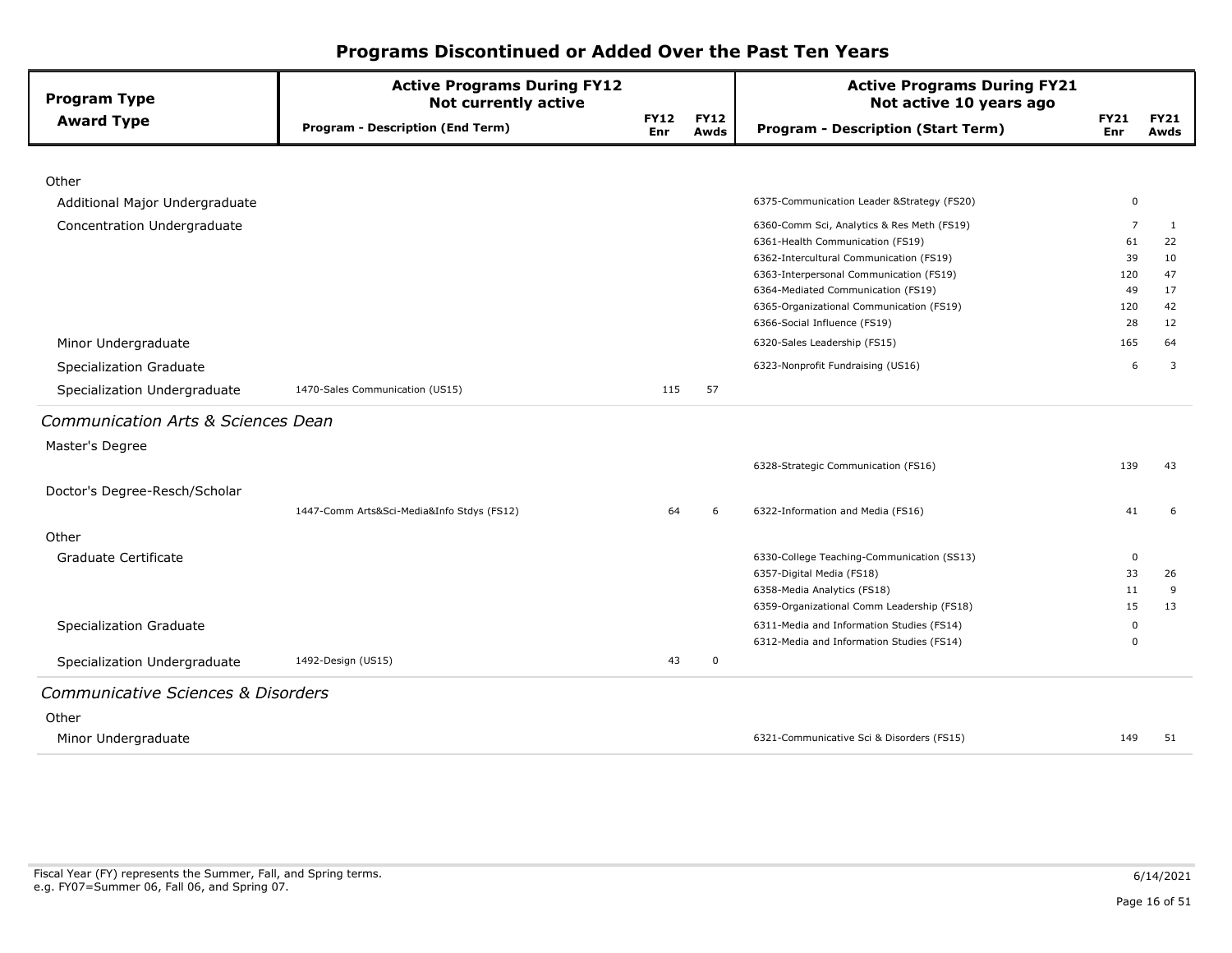| <b>Program Type</b>                 | <b>Active Programs During FY12</b><br><b>Not currently active</b> |                    |                     | <b>Active Programs During FY21</b><br>Not active 10 years ago |                    |                     |
|-------------------------------------|-------------------------------------------------------------------|--------------------|---------------------|---------------------------------------------------------------|--------------------|---------------------|
| <b>Award Type</b>                   | <b>Program - Description (End Term)</b>                           | <b>FY12</b><br>Enr | <b>FY12</b><br>Awds | <b>Program - Description (Start Term)</b>                     | <b>FY21</b><br>Enr | <b>FY21</b><br>Awds |
|                                     |                                                                   |                    |                     |                                                               |                    |                     |
| Department of Media and Information |                                                                   |                    |                     |                                                               |                    |                     |
| Baccalaureate Degree                |                                                                   |                    |                     |                                                               |                    |                     |
|                                     | 1460-Media and Communication Tech (FS11)                          | 146                | 56                  | 6377-Games and Interactive Media (FS20)                       | 98                 | 5                   |
|                                     | 1462-Media and Communication Tech - Second Degree (FS11)          | 9                  | $\overline{4}$      | 6379-Games and Interactive Media - Second Degree (FS20)       | 2                  |                     |
|                                     | 1465-Media Arts and Technology (FS11)                             | 436                | 125                 | 6380-Information Science (FS20)                               | 69                 | 7                   |
|                                     | 1467-Media Arts and Technology - Second Degree (FS11)             | 48                 | 15                  | 6382-Information Science - Second Degree (FS20)               | $\mathbf{1}$       |                     |
|                                     | 1480-Media and Information (US16)                                 | 97                 | $\mathbf 0$         |                                                               |                    |                     |
|                                     | 1481-Media and Information - Second Degree (US16)                 | $\overline{4}$     | 0                   |                                                               |                    |                     |
| Master's Degree                     |                                                                   |                    |                     |                                                               |                    |                     |
|                                     | 1438-Telecomm, Info Studies & Media (US15)                        | 62                 | 30                  | 6317-Media and Information (FS15)                             | 55                 | 20                  |
| Other                               |                                                                   |                    |                     |                                                               |                    |                     |
| Additional Major Undergraduate      | 1461-Media and Communication Tech (FS11)                          | 1                  | $\mathbf 0$         | 6378-Games and Interactive Media (FS20)                       | 1                  |                     |
|                                     | 1466-Media Arts and Technology (FS11)                             | 11                 | $\overline{3}$      | 6381-Information Science (FS20)                               | $\mathbf{1}$       |                     |
| Concentration Undergraduate         | 1463-Media Management and Research (FS11)                         | 26                 | 7                   | 6325-Film and Media Production (FS16)                         | 122                | 42                  |
|                                     | 1464-Info and Communication Tech (FS11)                           | 122                | 53                  | 6326-Game&Interactive Media Design (FS16)                     | 68                 | 11                  |
|                                     |                                                                   |                    |                     | 6327-Info, Mgt & Design for Society (FS16)                    | 49                 | 15                  |
| Graduate Certificate                |                                                                   |                    |                     | 1497-Serious Game Design & Research (FS12)                    | 12                 | 2                   |
| Minor Undergraduate                 |                                                                   |                    |                     | 6314-Documentary Production (FS15)                            | 40                 | 12                  |
|                                     |                                                                   |                    |                     | 6315-Game Design and Development (FS15)                       | 126                | 35                  |
|                                     |                                                                   |                    |                     | 6329-Info and Comm Tech and Develop (FS16)                    | 17                 | 11                  |
| Specialization Undergraduate        | 1448-Game Design and Development (US15)                           | 102                | 27                  |                                                               |                    |                     |
|                                     | 1471-Documentary Studies (US15)                                   | 29                 | 6                   |                                                               |                    |                     |
|                                     | 1472-Info & Comm Tech for Develop (US15)                          | 3                  | $\Omega$            |                                                               |                    |                     |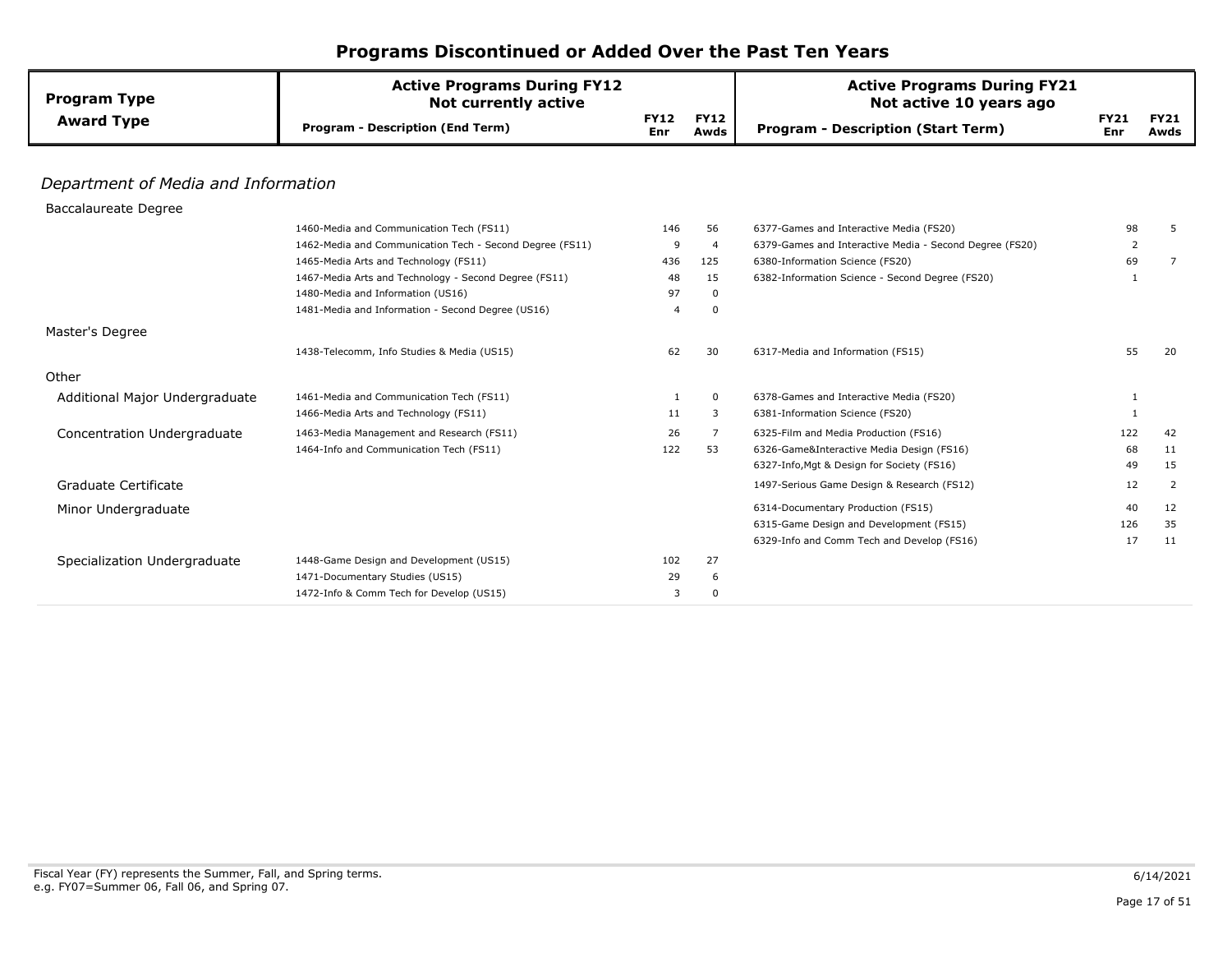| <b>Program Type</b>           | <b>Active Programs During FY12</b><br><b>Not currently active</b> |                           |                     | <b>Active Programs During FY21</b><br>Not active 10 years ago |                    |                     |
|-------------------------------|-------------------------------------------------------------------|---------------------------|---------------------|---------------------------------------------------------------|--------------------|---------------------|
| <b>Award Type</b>             | <b>Program - Description (End Term)</b>                           | <b>FY12</b><br><b>Enr</b> | <b>FY12</b><br>Awds | <b>Program - Description (Start Term)</b>                     | <b>FY21</b><br>Enr | <b>FY21</b><br>Awds |
|                               |                                                                   |                           |                     |                                                               |                    |                     |
| Journalism                    |                                                                   |                           |                     |                                                               |                    |                     |
| Other                         |                                                                   |                           |                     |                                                               |                    |                     |
| <b>Concentration Graduate</b> | 1456-Journalism-General (US12)                                    |                           | $\Omega$            | 6300-Envir, Sci & Health Journalism (FS12)                    | $\Omega$           |                     |
|                               | 1457-Environmental Journalism (US12)                              | 0                         | $\mathbf 0$         | 6301-Journalism Education (FS12)                              |                    |                     |
|                               |                                                                   |                           |                     | 6302-International Journalism (FS12)                          | $\Omega$           |                     |
| Concentration Undergraduate   | 1482-Business Reporting (US18)                                    | $\overline{2}$            | $\mathbf 0$         | 6348-Broadcast Journalism (FS18)                              | 44                 | 6                   |
|                               | 1483-Editorial Reporting (US18)                                   | 24                        | 6                   | 6349-Environment, Sci & Health Rep (FS18)                     | 14                 | 4                   |
|                               | 1484-Electronic News (US18)                                       | 45                        | 4                   | 6350-Information Graphics (FS18)                              |                    |                     |
|                               | 1485-Environmental Reporting (US18)                               |                           | 3                   | 6351-Journalism Education (FS18)                              | $\Omega$           |                     |
|                               | 1487-Journalism History (US18)                                    |                           | 1                   | 6352-Media Design (FS18)                                      | 12                 | $\overline{4}$      |
|                               | 1488-Media Marketing (US18)                                       | 9                         | 3                   | 6353-Media Relations (FS18)                                   | 26                 | 8                   |
|                               | 1489-Public Affairs Reporting (US18)                              | 10                        | $\overline{4}$      | 6354-Photojournalism (FS18)                                   | 13                 | 4                   |
|                               | 1490-Sports Reporting (US18)                                      | 48                        | 12                  | 6355-Sports Journalism (FS18)                                 | 33                 | 5                   |
|                               | 1491-Visual Communication (US18)                                  | 56                        | 16                  | 6356-Writing, Reporting and Editing (FS18)                    | 77                 | 5                   |
| Graduate Certificate          |                                                                   |                           |                     | 1494-Journalism (FS12)                                        |                    |                     |
| Minor Undergraduate           |                                                                   |                           |                     | 6324-Animation&Comics Story Media (FS16)                      | 28                 | $\overline{a}$      |
|                               |                                                                   |                           |                     | 6346-Broadcast Journalism (FS18)                              | 64                 | 13                  |
|                               |                                                                   |                           |                     | 6347-Sports Journalism (FS18)                                 | 87                 | 13                  |
|                               |                                                                   |                           |                     | 6367-Media Photography (FS19)                                 | 61                 | 16                  |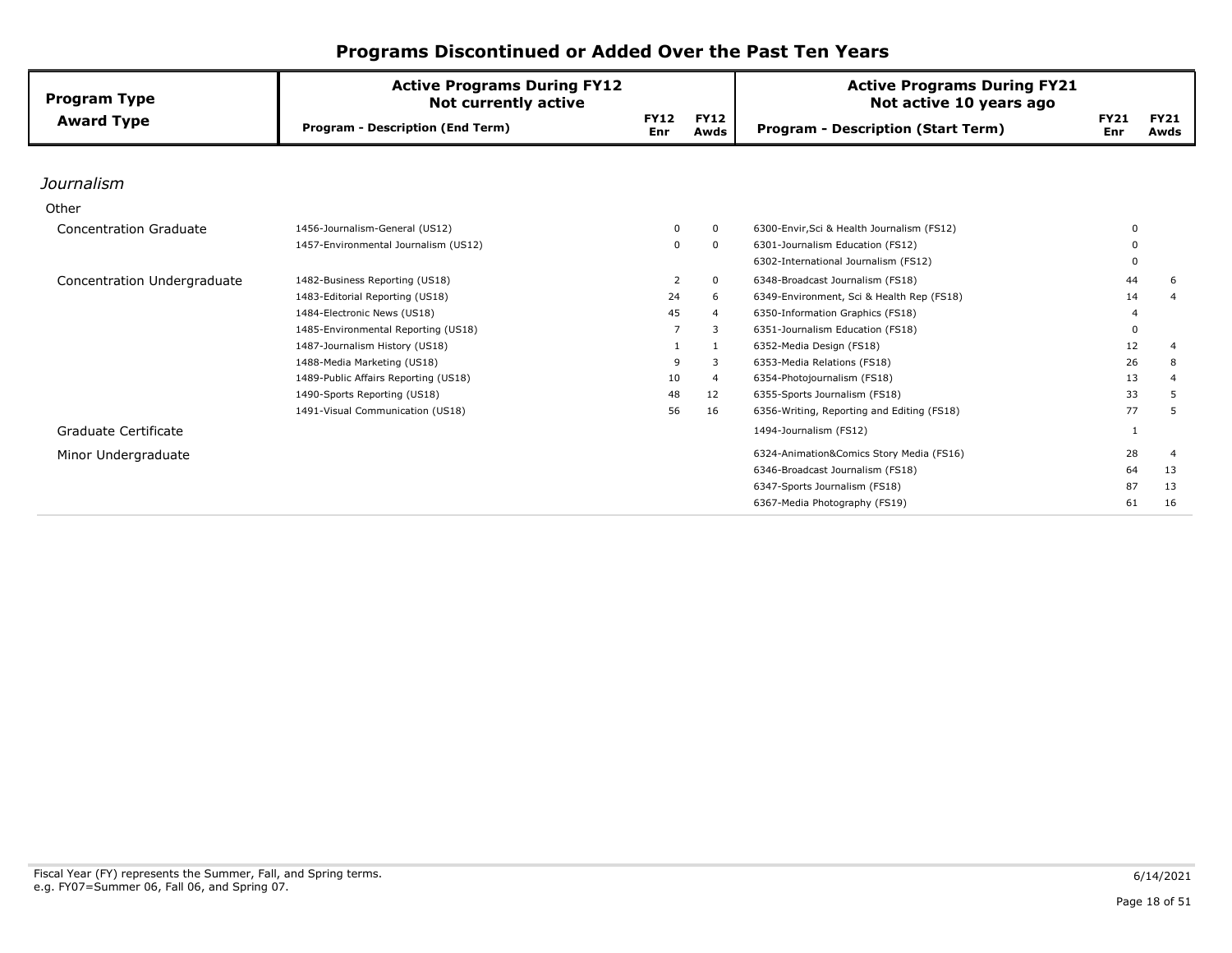| <b>Program Type</b>                                                   | <b>Active Programs During FY12</b><br><b>Not currently active</b> |               |                             |                              | <b>Active Programs During FY21</b><br>Not active 10 years ago |               |                      |                              |
|-----------------------------------------------------------------------|-------------------------------------------------------------------|---------------|-----------------------------|------------------------------|---------------------------------------------------------------|---------------|----------------------|------------------------------|
| <b>Award Type</b>                                                     | <b>Program - Description (End Term)</b>                           |               | <b>FY12</b><br>Enr          | <b>FY12</b><br>Awds          | <b>Program - Description (Start Term)</b>                     |               | <b>FY21</b><br>Enr   | <b>FY21</b><br>Awds          |
|                                                                       |                                                                   |               |                             |                              |                                                               |               |                      |                              |
| <b>Totals for</b><br><b>Communication Arts and</b><br><b>Sciences</b> |                                                                   | # Of<br>Prgms | <b>FY12</b><br>Enr<br>Total | <b>FY12</b><br>Awds<br>Total |                                                               | # Of<br>Prgms | FY21<br>Enr<br>Total | <b>FY21</b><br>Awds<br>Total |
|                                                                       | <b>Baccalaureate Degree</b>                                       |               |                             |                              | <b>Baccalaureate Degree</b>                                   |               |                      |                              |
|                                                                       |                                                                   | 8             | 1,869                       | 480                          |                                                               |               | 12 2,044             | 580                          |
|                                                                       | Master's Degree                                                   |               |                             |                              | Master's Degree                                               |               |                      |                              |
|                                                                       |                                                                   | 2             | 133                         | 74                           |                                                               | 3             | 219                  | 69                           |
|                                                                       | Doctor's Degree-Resch/Scholar                                     |               |                             |                              | Doctor's Degree-Resch/Scholar                                 |               |                      |                              |
|                                                                       |                                                                   |               | 64                          | 6                            |                                                               |               | 41                   | 6                            |
|                                                                       | Other                                                             |               |                             |                              | Other                                                         |               |                      |                              |
|                                                                       | Additional Major Undergraduate                                    | 3             | 28                          | 5                            | Additional Major Undergraduate                                | 6             | 19                   | 2                            |
|                                                                       | <b>Concentration Graduate</b>                                     | 2             | $\mathbf 0$                 | 0                            | <b>Concentration Graduate</b>                                 | 3             | $\Omega$             | $\mathbf 0$                  |
|                                                                       | Concentration Undergraduate                                       | 13            | 571                         | 113                          | Concentration Undergraduate                                   | 21            | 1,242                | 352                          |
|                                                                       | Specialization Undergraduate                                      | 6             | 501                         | 191                          | Graduate Certificate                                          | 6             | 72                   | 50                           |
|                                                                       | College Total                                                     | 35            | 3,166                       | 869                          | Minor Undergraduate                                           | 11            | 1,045                | 369                          |
|                                                                       |                                                                   |               |                             |                              | Specialization Graduate                                       | 3             | 6                    | 3                            |
|                                                                       |                                                                   |               |                             |                              | College Total                                                 | 66            | 4,688                | 1,431                        |
|                                                                       |                                                                   |               |                             |                              |                                                               |               |                      |                              |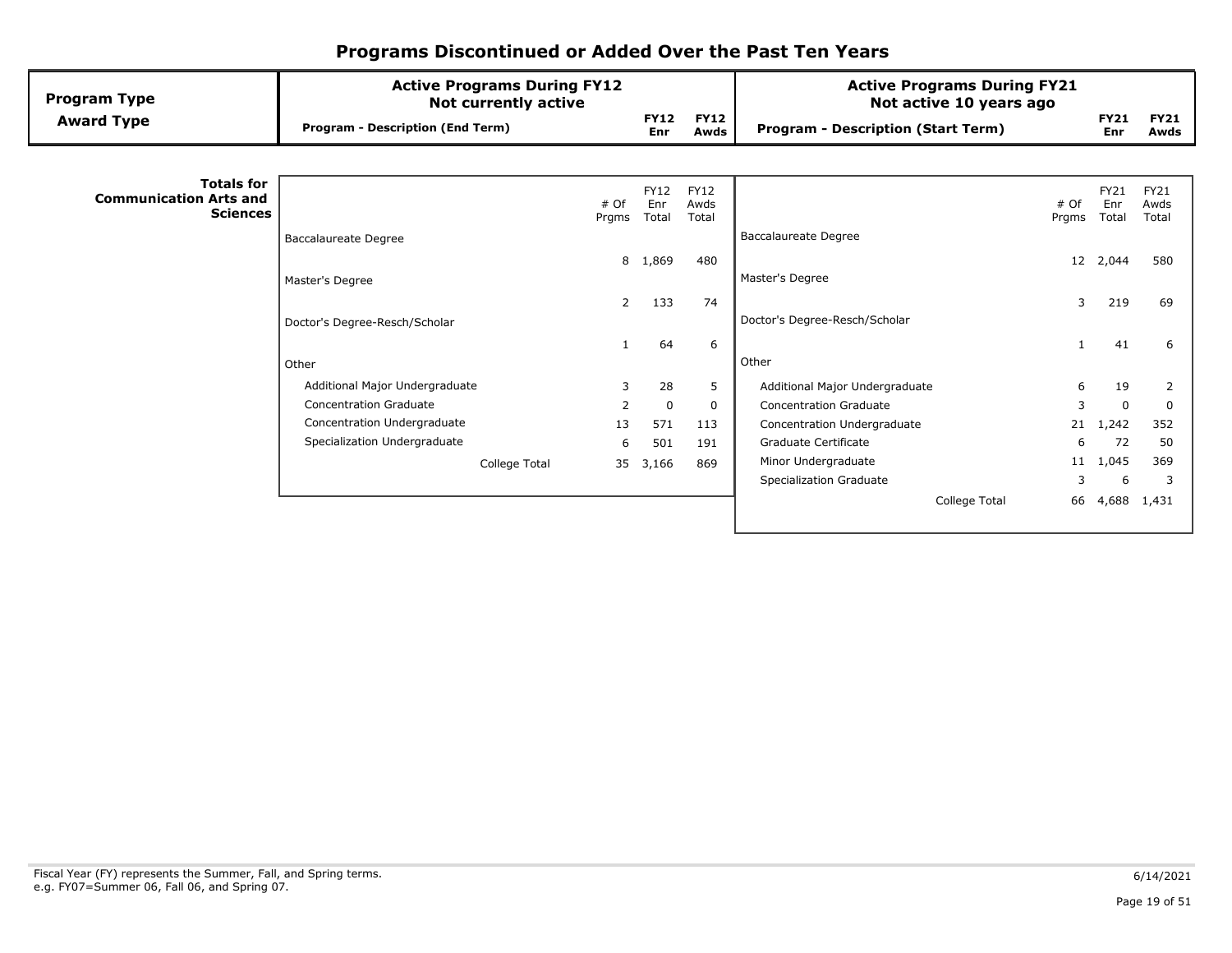| <b>Program Type</b> | <b>Active Programs During FY12</b><br><b>Not currently active</b> |                    |                     | <b>Active Programs During FY21</b><br>Not active 10 years ago |             |                     |  |
|---------------------|-------------------------------------------------------------------|--------------------|---------------------|---------------------------------------------------------------|-------------|---------------------|--|
| <b>Award Type</b>   | <b>Program - Description (End Term)</b>                           | <b>FY12</b><br>Enr | <b>FY12</b><br>Awds | Program - Description (Start Term)                            | FY21<br>Enr | <b>FY21</b><br>Awds |  |

#### **Programs Discontinued or Added Over the Past Ten Years** *Michigan State University*

| <b>Program Type</b>               | <b>Active Programs During FY12</b><br><b>Not currently active</b> |                    |                     | <b>Active Programs During FY21</b><br>Not active 10 years ago |                    |                     |
|-----------------------------------|-------------------------------------------------------------------|--------------------|---------------------|---------------------------------------------------------------|--------------------|---------------------|
| <b>Award Type</b>                 | <b>Program - Description (End Term)</b>                           | <b>FY12</b><br>Enr | <b>FY12</b><br>Awds | <b>Program - Description (Start Term)</b>                     | <b>FY21</b><br>Enr | <b>FY21</b><br>Awds |
| <b>Education</b>                  |                                                                   |                    |                     |                                                               |                    |                     |
| Counseling, Ed Psych & Special Ed |                                                                   |                    |                     |                                                               |                    |                     |
| Master's Degree                   |                                                                   |                    |                     |                                                               |                    |                     |
|                                   | 1726-Special Education (US17)                                     | 6                  | 3                   | 6771-Applied Behavior Analysis (FS16)                         | 14                 | 8                   |
|                                   |                                                                   |                    |                     | 6788-Special Ed:Multi-Tier Sys Sup (FS19)                     | 25                 | 12                  |
| Other                             |                                                                   |                    |                     |                                                               |                    |                     |
| Graduate Certificate              | 6737-Educ Assess K-12 Practitioners (SS12)                        | 0                  | $\mathbf 0$         | 6761-Appl Behav Analysis in Spec Ed (FS13)                    | 10                 | 1                   |
|                                   |                                                                   |                    |                     | 6762-Online Teaching and Learning (US13)                      | 37                 | 17                  |
|                                   |                                                                   |                    |                     | 6772-Educational Psychology (FS16)                            | 12                 | 2                   |
|                                   |                                                                   |                    |                     | 6775-College Teaching-Education (SS13)                        | $\Omega$           |                     |
|                                   |                                                                   |                    |                     | 6787-K12 Computer Science Educ (FS18)                         | 6                  | 4                   |
|                                   |                                                                   |                    |                     | 6789-Special Ed:Multi-Tier Sys Sup (FS19)                     | $\mathbf{1}$       |                     |
| <b>Education Dean</b>             |                                                                   |                    |                     |                                                               |                    |                     |
| Master's Degree                   |                                                                   |                    |                     |                                                               |                    |                     |
|                                   | 6739-Ed for the Health Professions (US11)                         | 0                  | $\mathbf 0$         |                                                               |                    |                     |
|                                   | 6744-Health Professions Education (FS14)                          | 14                 | $\mathbf 0$         |                                                               |                    |                     |
| Doctor's Degree-Resch/Scholar     |                                                                   |                    |                     |                                                               |                    |                     |
|                                   | 2293-Educational Policy (FS14)                                    | 40                 | 1                   |                                                               |                    |                     |
| Other                             |                                                                   |                    |                     |                                                               |                    |                     |
| <b>Concentration Graduate</b>     |                                                                   |                    |                     | 6678-Literacy Education (US17)                                | 11                 | 11                  |
|                                   |                                                                   |                    |                     | 6679-P-12 School &Postsecond Leader (US17)                    | 14                 | 13                  |
|                                   |                                                                   |                    |                     | 6680-Science and Mathematics Educ (US17)                      | 5                  | 5                   |
|                                   |                                                                   |                    |                     | 6681-Special Education (US17)                                 | 4                  | 2                   |
|                                   |                                                                   |                    |                     | 6682-Sport Coaching and Leadership (US17)                     | 4                  | 3                   |
|                                   |                                                                   |                    |                     | 6683-Technology and Learning (US17)                           | $\overline{2}$     | $\mathbf{1}$        |
| Other                             | 9842-Educational Policy (FS14)                                    | $\mathbf{1}$       | 1                   |                                                               |                    |                     |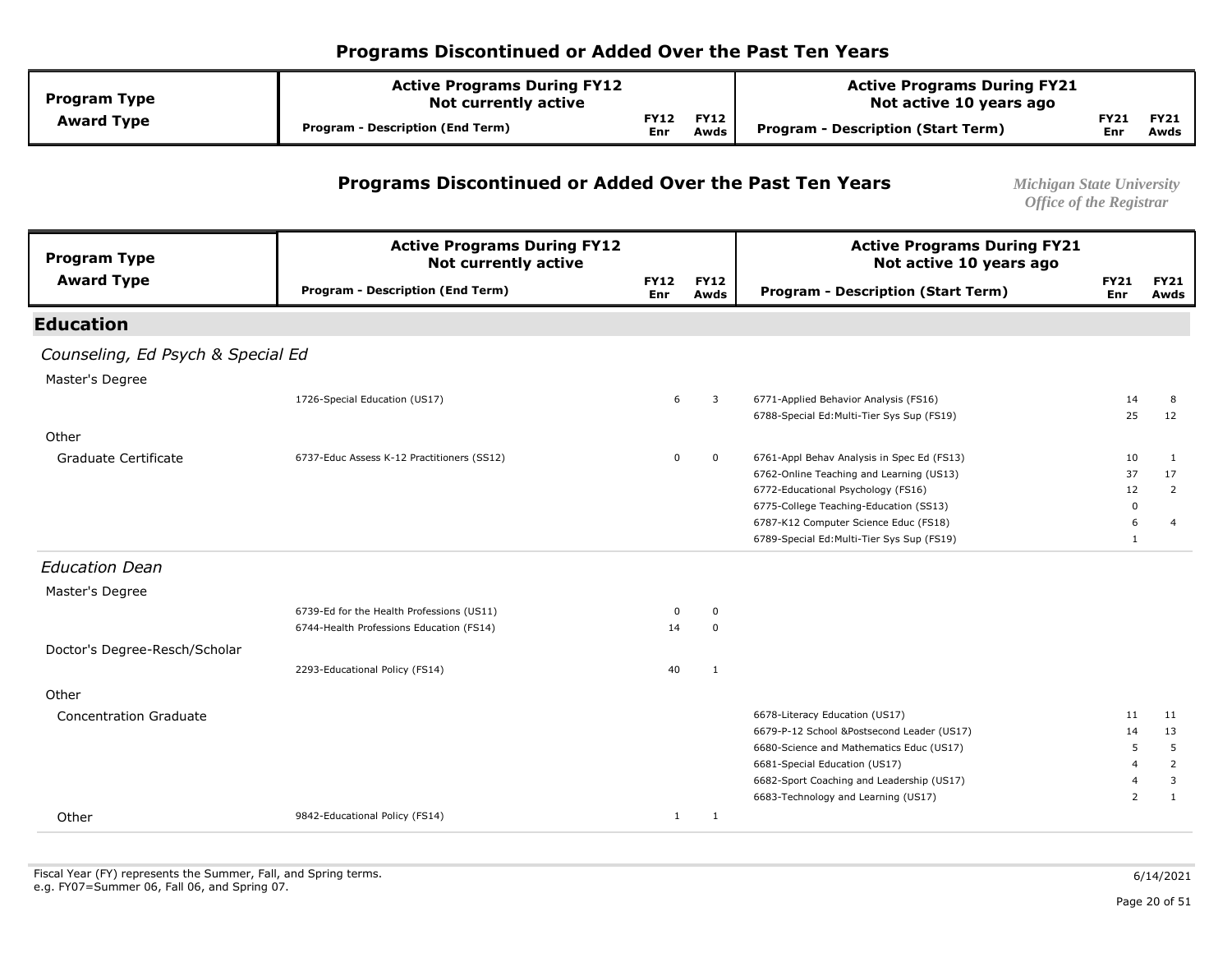| <b>Program Type</b>               | <b>Active Programs During FY12</b><br><b>Not currently active</b> |                    |                     | <b>Active Programs During FY21</b><br>Not active 10 years ago              |                           |                     |
|-----------------------------------|-------------------------------------------------------------------|--------------------|---------------------|----------------------------------------------------------------------------|---------------------------|---------------------|
| <b>Award Type</b>                 | <b>Program - Description (End Term)</b>                           | <b>FY12</b><br>Enr | <b>FY12</b><br>Awds | <b>Program - Description (Start Term)</b>                                  | <b>FY21</b><br><b>Enr</b> | <b>FY21</b><br>Awds |
|                                   |                                                                   |                    |                     |                                                                            |                           |                     |
| <b>Educational Administration</b> |                                                                   |                    |                     |                                                                            |                           |                     |
| Doctor's Degree-Prof Practice     |                                                                   |                    |                     |                                                                            |                           |                     |
|                                   |                                                                   |                    |                     | 6752-Educational Leadership (FS12)                                         | 38                        | 8                   |
| Doctor's Degree-Resch/Scholar     |                                                                   |                    |                     |                                                                            |                           |                     |
|                                   |                                                                   |                    |                     | 6777-Education Policy (SS17)                                               | 21                        | 1                   |
| Other                             |                                                                   |                    |                     |                                                                            |                           |                     |
| Other                             |                                                                   |                    |                     | 9859-Education Policy (SS17)                                               | $\mathbf{1}$              | 1                   |
| Specialization Graduate           |                                                                   |                    |                     | 6776-Economics of Education (SS17)                                         | 4                         |                     |
| Kinesiology                       |                                                                   |                    |                     |                                                                            |                           |                     |
| <b>Baccalaureate Degree</b>       |                                                                   |                    |                     |                                                                            |                           |                     |
|                                   | 6710-Athletic Training (FS19)                                     | 200                | 23                  |                                                                            |                           |                     |
|                                   | 6712-Athletic Training - Second Degree (FS19)                     | $\mathbf{1}$       | 0                   |                                                                            |                           |                     |
| Master's Degree                   |                                                                   |                    |                     |                                                                            |                           |                     |
|                                   |                                                                   |                    |                     | 6767-Sport Coaching and Leadership (SS16)<br>6792-Athletic Training (US20) | 48<br>3                   | $\overline{7}$      |
| Other                             |                                                                   |                    |                     |                                                                            |                           |                     |
| Additional Major Undergraduate    | 6711-Athletic Training (FS19)                                     | 0                  | 0                   |                                                                            |                           |                     |
| <b>Concentration Graduate</b>     | 6718-Adapted Physical Activity (US15)                             | 0                  | 0                   | 6766-Cognitive & Motor Neuroscience (FS15)                                 | 1                         |                     |
|                                   | 6720-Biomechanics (US15)                                          | 0                  | $\mathbf 0$         | 6790-Coaching (US19)                                                       | $\overline{4}$            | 3                   |
|                                   | 6721-Coaching (SS19)                                              | 5                  | $\overline{7}$      | 6791-Leadership (US19)                                                     | $\overline{1}$            |                     |
|                                   | 6723-Growth and Motor Development (US15)                          | 3                  | 3                   |                                                                            |                           |                     |
| Graduate Certificate              |                                                                   |                    |                     | 6758-College Teaching-Kinesiology (SS13)                                   | $\mathbf 0$               |                     |
|                                   |                                                                   |                    |                     | 6768-Sport Coaching and Leadership (US15)                                  | 5                         | 1                   |
| Minor Undergraduate               |                                                                   |                    |                     | 6763-Health Promotion (FS15)<br>6765-Coaching (FS15)                       | 1,172<br>125              | 395<br>36           |
| Specialization Undergraduate      | 2268-Coaching (US15)                                              | 54                 | 7                   |                                                                            |                           |                     |
|                                   | 2269-Health Promotion (US15)                                      | 540                | 189                 |                                                                            |                           |                     |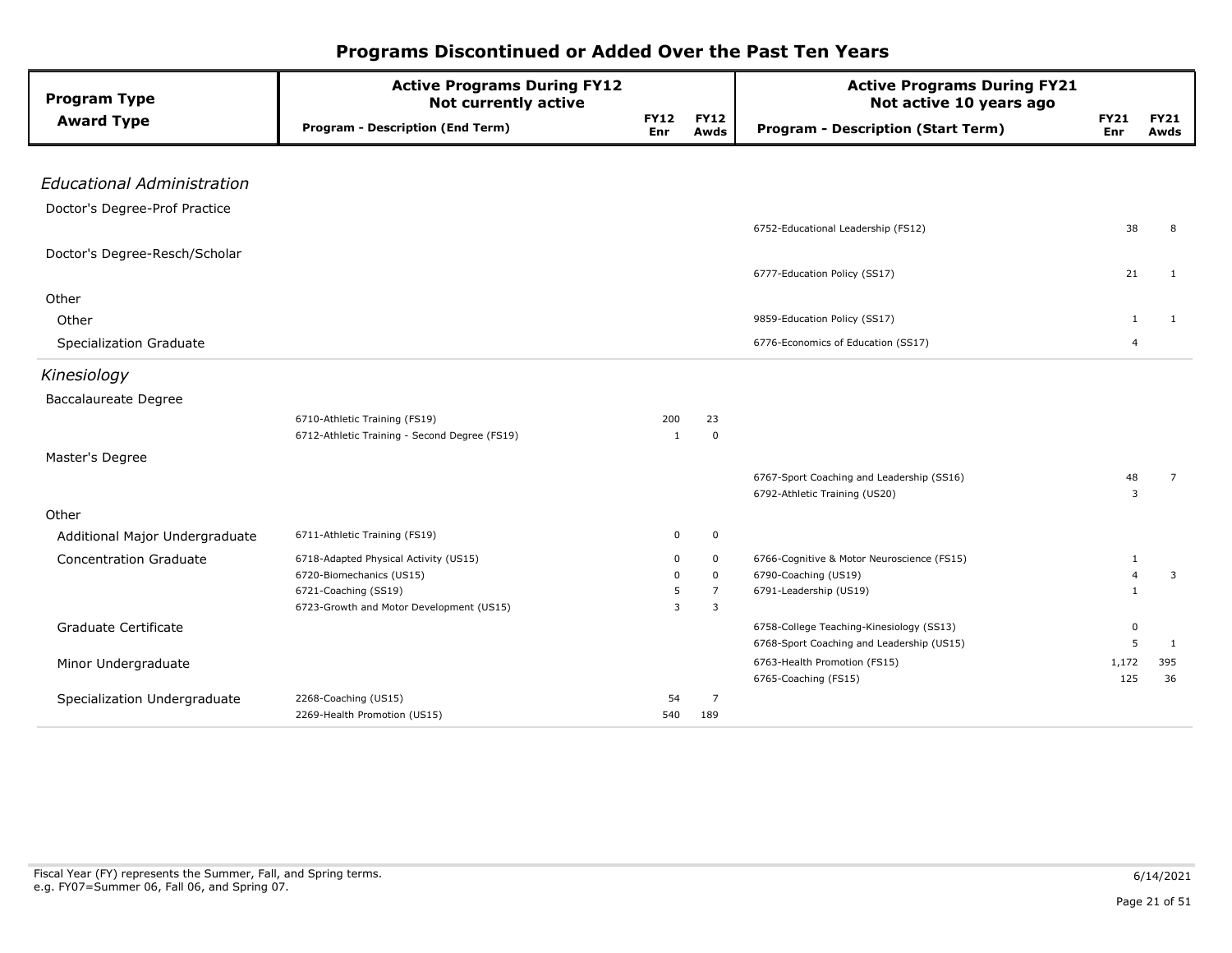| <b>Program Type</b>      | <b>Active Programs During FY12</b><br><b>Not currently active</b> |                       |    |                     | <b>Active Programs During FY21</b><br>Not active 10 years ago |                    |                     |
|--------------------------|-------------------------------------------------------------------|-----------------------|----|---------------------|---------------------------------------------------------------|--------------------|---------------------|
| <b>Award Type</b>        | <b>Program - Description (End Term)</b>                           | <b>FY12</b><br>Enr    |    | <b>FY12</b><br>Awds | <b>Program - Description (Start Term)</b>                     | <b>FY21</b><br>Enr | <b>FY21</b><br>Awds |
|                          |                                                                   |                       |    |                     |                                                               |                    |                     |
| <b>Teacher Education</b> |                                                                   |                       |    |                     |                                                               |                    |                     |
| Other                    |                                                                   |                       |    |                     |                                                               |                    |                     |
| Graduate Certificate     |                                                                   |                       |    |                     | 6769-English Language Learner Educ (FS15)                     |                    | 5                   |
|                          |                                                                   |                       |    |                     | 6770-Qualitative Research Methods (FS15)                      |                    | 14<br>2             |
|                          |                                                                   |                       |    |                     | 6778-Children's & Young Adult Liter (US18)                    |                    | $\Omega$            |
|                          |                                                                   |                       |    |                     | 6779-Elementary STEM Education (US18)                         |                    | $\overline{2}$      |
|                          |                                                                   |                       |    |                     | 6793-Teacher Leadership (US20)                                |                    | n                   |
| Specialization Graduate  |                                                                   |                       |    |                     | 6773-K-12 English as a Second Lang (US16)                     |                    | $\Omega$            |
| <b>Totals for</b>        |                                                                   |                       |    |                     |                                                               |                    |                     |
| <b>Education</b>         |                                                                   | <b>FY12</b>           |    | <b>FY12</b>         |                                                               | FY21               | FY21                |
|                          | # Of<br>Prgms                                                     | Enr<br>Total          |    | Awds<br>Total       | # Of<br>Prgms                                                 | Enr<br>Total       | Awds<br>Total       |
|                          | <b>Baccalaureate Degree</b>                                       |                       |    |                     | Doctor's Degree-Prof Practice                                 |                    |                     |
|                          |                                                                   |                       |    |                     |                                                               |                    |                     |
|                          |                                                                   | $\overline{2}$<br>201 |    | 23                  | $\mathbf{1}$                                                  | 38                 | 8                   |
|                          | Master's Degree                                                   |                       |    |                     | Master's Degree                                               |                    |                     |
|                          |                                                                   | 3                     | 20 | 3                   | 4                                                             | 90                 | 27                  |
|                          | Doctor's Degree-Resch/Scholar                                     |                       |    |                     | Doctor's Degree-Resch/Scholar                                 |                    |                     |
|                          | $\mathbf{1}$                                                      |                       | 40 | $\mathbf{1}$        | $\mathbf{1}$                                                  | 21                 | 1                   |
|                          | Other                                                             |                       |    |                     | Other                                                         |                    |                     |
|                          | Additional Major Undergraduate                                    |                       |    |                     |                                                               |                    |                     |
|                          | 1<br><b>Concentration Graduate</b>                                |                       | 0  | $\mathbf 0$         | <b>Concentration Graduate</b><br>9                            | 46                 | 38                  |
|                          | 4                                                                 |                       | 8  | 10                  | Graduate Certificate<br>13                                    | 92                 | 27                  |
|                          | Graduate Certificate<br>1                                         |                       | 0  | 0                   | Minor Undergraduate<br>$\mathbf{2}$                           | 1,297              | 431                 |
|                          | Other                                                             |                       | 1  | 1                   | Other<br>1                                                    | 1                  | -1                  |
|                          | Specialization Undergraduate<br>2                                 | 594                   |    | 196                 | Specialization Graduate<br>$\overline{2}$                     | $\overline{4}$     | $\Omega$            |
|                          | College Total<br>15                                               | 864                   |    | 234                 | College Total<br>33                                           | 1,589              | 533                 |
|                          |                                                                   |                       |    |                     |                                                               |                    |                     |
|                          |                                                                   |                       |    |                     |                                                               |                    |                     |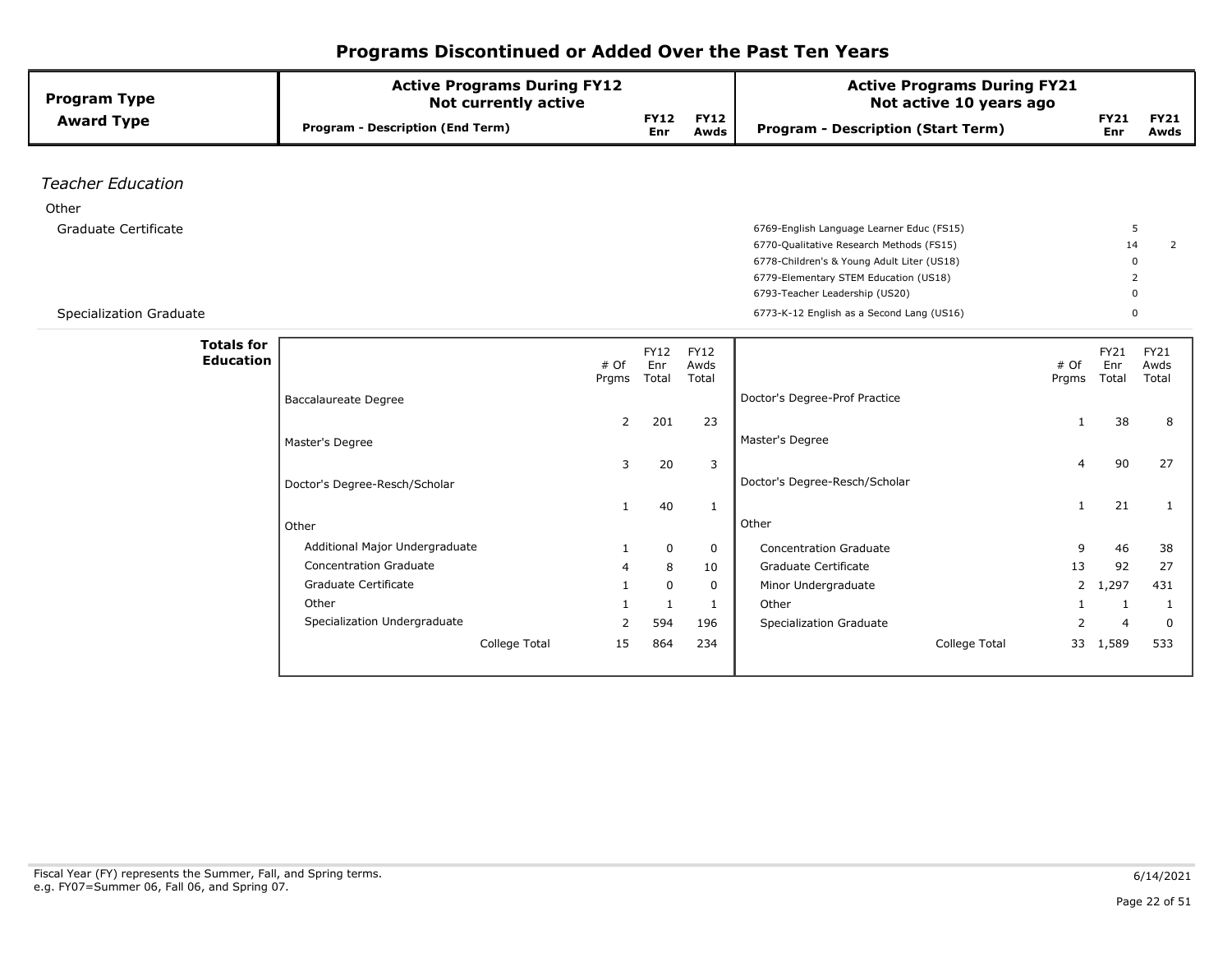| <b>Program Type</b> | <b>Active Programs During FY12</b><br><b>Not currently active</b> |                    |                     | <b>Active Programs During FY21</b><br>Not active 10 years ago |                    |                     |  |
|---------------------|-------------------------------------------------------------------|--------------------|---------------------|---------------------------------------------------------------|--------------------|---------------------|--|
| <b>Award Type</b>   | Program - Description (End Term)                                  | <b>FY12</b><br>Enr | <b>FY12</b><br>Awds | Program - Description (Start Term)                            | FY21<br><b>Enr</b> | <b>FY21</b><br>Awds |  |

#### **Programs Discontinued or Added Over the Past Ten Years** *Michigan State University*

| <b>Program Type</b>                                | <b>Active Programs During FY12</b><br><b>Not currently active</b> |                           |                     | <b>Active Programs During FY21</b><br>Not active 10 years ago |                    |                     |
|----------------------------------------------------|-------------------------------------------------------------------|---------------------------|---------------------|---------------------------------------------------------------|--------------------|---------------------|
| <b>Award Type</b>                                  | <b>Program - Description (End Term)</b>                           | <b>FY12</b><br><b>Enr</b> | <b>FY12</b><br>Awds | <b>Program - Description (Start Term)</b>                     | <b>FY21</b><br>Enr | <b>FY21</b><br>Awds |
| <b>Engineering</b>                                 |                                                                   |                           |                     |                                                               |                    |                     |
| <b>Biomedical Engineering</b>                      |                                                                   |                           |                     |                                                               |                    |                     |
| Master's Degree                                    |                                                                   |                           |                     |                                                               |                    |                     |
|                                                    |                                                                   |                           |                     | 8076-Biomedical Engineering (FS16)                            | $\overline{2}$     |                     |
| Doctor's Degree-Resch/Scholar                      |                                                                   |                           |                     | 8077-Biomedical Engineering (FS16)                            | 43                 | 1                   |
|                                                    |                                                                   |                           |                     |                                                               |                    |                     |
| Chemical Engr & Materials Science                  |                                                                   |                           |                     |                                                               |                    |                     |
| Other                                              | 8051-Bioenergy (US17)                                             | $\overline{7}$            |                     | 8083-Bioenergy and Bioproducts (FS17)                         | 5                  |                     |
| Concentration Undergraduate<br>Minor Undergraduate |                                                                   |                           | $\mathbf{1}$        | 8065-Materials Sci and Engineering (FS12)                     | 17                 | 2<br>5              |
|                                                    |                                                                   |                           |                     |                                                               |                    |                     |
| Civil & Environmental Engineering                  |                                                                   |                           |                     |                                                               |                    |                     |
| Master's Degree                                    |                                                                   |                           |                     | 8119-Civil Engineering (SS21)                                 | $\overline{2}$     |                     |
|                                                    |                                                                   |                           |                     |                                                               |                    |                     |
| Other<br>Concentration Undergraduate               | 8034-Environmental Engineering (US11)                             | 24                        | $\overline{7}$      |                                                               |                    |                     |
| Other                                              |                                                                   |                           |                     | 9875-Civil Engineering (SS21)                                 | $\mathbf{1}$       |                     |
| Computational Math, Sci, Engineering               |                                                                   |                           |                     |                                                               |                    |                     |
| Master's Degree                                    |                                                                   |                           |                     |                                                               |                    |                     |
|                                                    |                                                                   |                           |                     | 8084-Computational Math, Sci, Engr (US17)                     | 4                  | 3                   |
| Doctor's Degree-Resch/Scholar                      |                                                                   |                           |                     |                                                               |                    |                     |
|                                                    |                                                                   |                           |                     | 8085-Computational Math, Sci, Engr (US17)                     | 50                 |                     |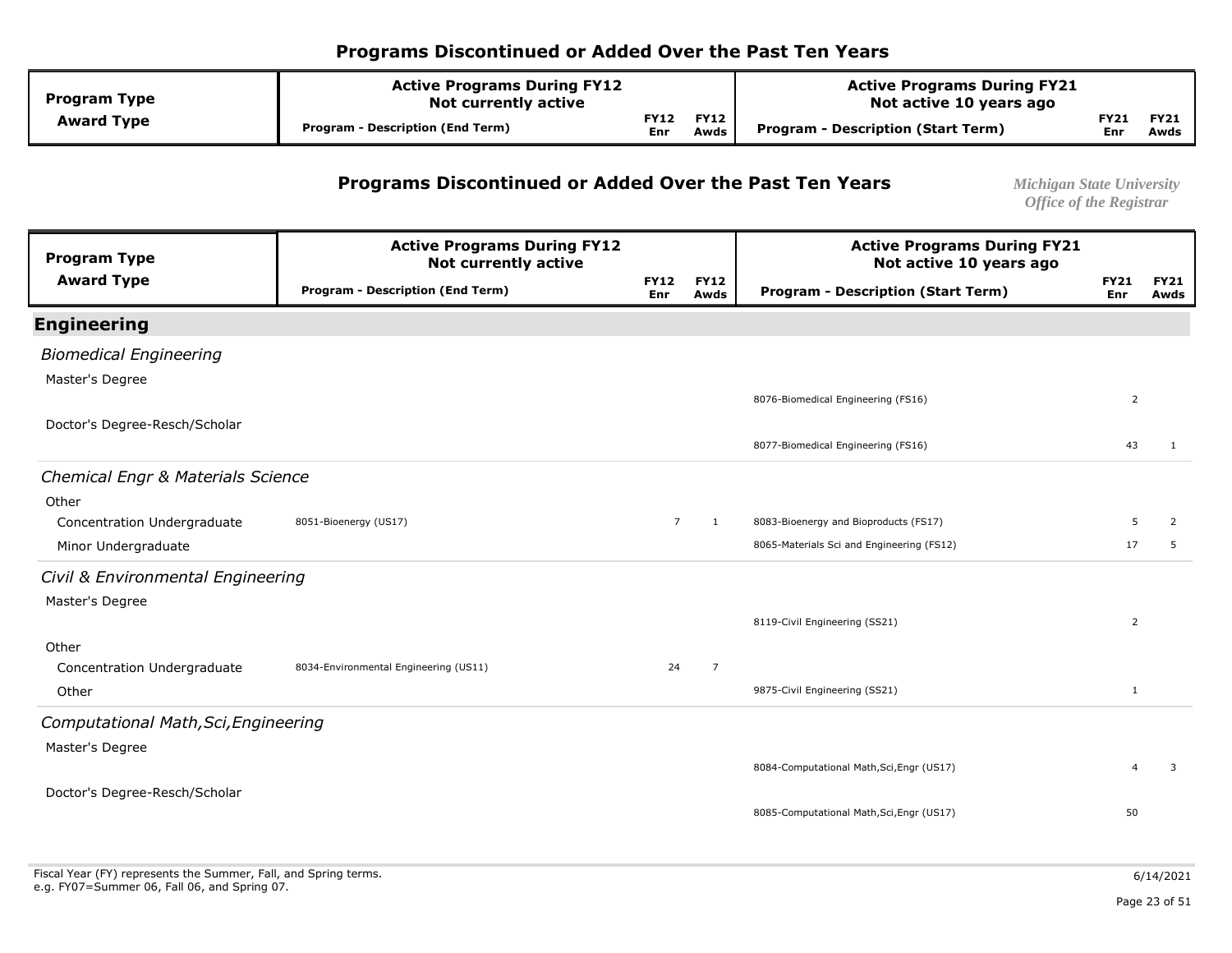| <b>Program Type</b>                        | <b>Active Programs During FY12</b><br><b>Not currently active</b> |                           |                     | <b>Active Programs During FY21</b><br>Not active 10 years ago |                    |                     |
|--------------------------------------------|-------------------------------------------------------------------|---------------------------|---------------------|---------------------------------------------------------------|--------------------|---------------------|
| <b>Award Type</b>                          | <b>Program - Description (End Term)</b>                           | <b>FY12</b><br><b>Enr</b> | <b>FY12</b><br>Awds | <b>Program - Description (Start Term)</b>                     | <b>FY21</b><br>Enr | <b>FY21</b><br>Awds |
|                                            |                                                                   |                           |                     |                                                               |                    |                     |
| Other                                      |                                                                   |                           |                     |                                                               |                    |                     |
| Graduate Certificate                       |                                                                   |                           |                     | 8086-Computational Modeling (US17)                            | $\overline{7}$     | 5                   |
|                                            |                                                                   |                           |                     | 8087-High-Performance Computing (US17)                        | 3                  | 3                   |
| Other                                      |                                                                   |                           |                     | 9860-Computational Math, Sci, Engr (US17)                     | 51                 | 4                   |
| <b>Computer Science &amp; Engineering</b>  |                                                                   |                           |                     |                                                               |                    |                     |
| <b>Baccalaureate Degree</b>                |                                                                   |                           |                     |                                                               |                    |                     |
|                                            |                                                                   |                           |                     | 8096-Computational Data Science (FS19)                        | 23                 |                     |
|                                            |                                                                   |                           |                     | 8098-Computational Data Science - Second Degree (FS19)        | $\Omega$           |                     |
| Other                                      |                                                                   |                           |                     |                                                               |                    |                     |
| Additional Major Undergraduate             |                                                                   |                           |                     | 8097-Computational Data Science (FS19)                        | $\mathbf 0$        |                     |
| <b>Electrical and Computer Engineering</b> |                                                                   |                           |                     |                                                               |                    |                     |
| Master's Degree                            |                                                                   |                           |                     |                                                               |                    |                     |
|                                            | 2348-Electrical Engineering (SS19)                                | 82                        | 25                  | 8093-Electr & Computer Engineering (US19)                     | 48                 | 13                  |
|                                            |                                                                   |                           |                     | 8094-Electr & Computer Engineering (US19)                     | 30                 |                     |
| Doctor's Degree-Resch/Scholar              |                                                                   |                           |                     |                                                               |                    |                     |
|                                            | 2349-Electrical Engineering (SS19)                                | 154                       | 15                  | 8095-Electr & Computer Engineering (US19)                     | 50                 | $\mathbf{1}$        |
| Other                                      |                                                                   |                           |                     |                                                               |                    |                     |
| Concentration Undergraduate                |                                                                   |                           |                     | 8069-Biomedical Engineering (FS13)                            | 3                  | 2                   |
| Other                                      | 9844-Electrical Engineering (SS19)                                | $\mathbf{1}$              | 0                   | 9867-Electr & Computer Engineering (US19)                     | $\mathbf{1}$       |                     |
| <b>Engineering Dean</b>                    |                                                                   |                           |                     |                                                               |                    |                     |
| Other                                      |                                                                   |                           |                     |                                                               |                    |                     |
| Concentration Undergraduate                | 8052-Bioenergy Engineering (US16)                                 | 3                         | 1                   | 8070-Business Law (FS13)                                      | 4                  | 4                   |
|                                            | 8059-Telecommunications (US15)                                    | $\overline{3}$            | $\mathbf 0$         | 8071-Packaging (FS13)                                         | 17                 | 9                   |
|                                            |                                                                   |                           |                     | 8074-Media and Information (FS15)                             | $\mathbf{1}$       | $\mathbf{1}$        |
|                                            |                                                                   |                           |                     | 8082-Bioenergy & Bioproduct Engr (FS16)                       | 9                  | 5                   |
| Graduate Certificate                       |                                                                   |                           |                     | 8068-College Teaching-Engineering (SS13)                      | 0                  | $\mathbf{1}$        |
| Minor Undergraduate                        |                                                                   |                           |                     | 8075-Energy (FS16)                                            | 26                 | 16                  |
| <b>Mechanical Engineering</b>              |                                                                   |                           |                     |                                                               |                    |                     |
| Master's Degree                            |                                                                   |                           |                     |                                                               |                    |                     |
|                                            |                                                                   |                           |                     | 8090-Mechanical Engineering (SS19)                            | 33                 | $\overline{2}$      |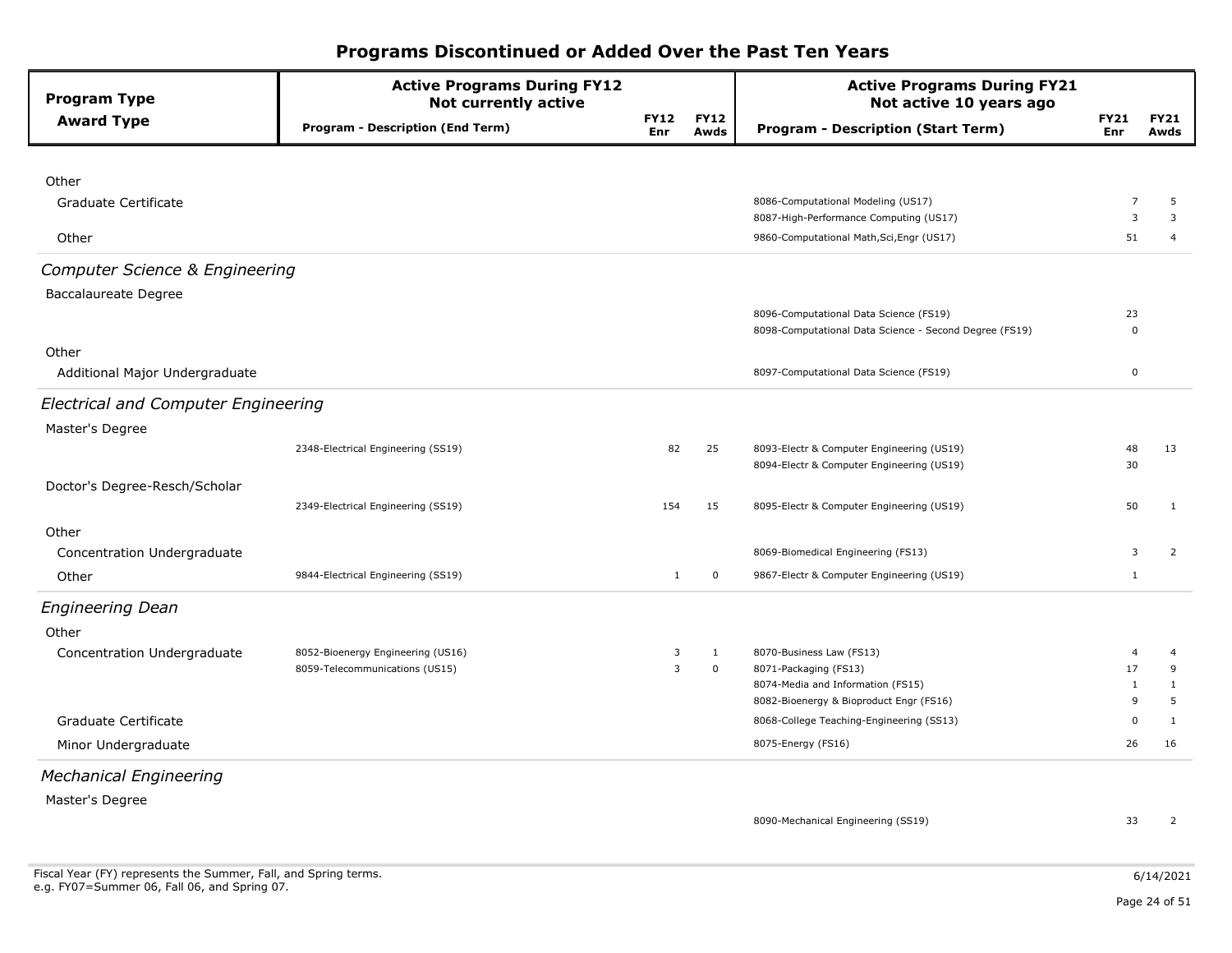| <b>Program Type</b>                     | <b>Active Programs During FY12</b><br><b>Not currently active</b> |              |                    |                     | <b>Active Programs During FY21</b><br>Not active 10 years ago |       |                    |                     |
|-----------------------------------------|-------------------------------------------------------------------|--------------|--------------------|---------------------|---------------------------------------------------------------|-------|--------------------|---------------------|
| <b>Award Type</b>                       | <b>Program - Description (End Term)</b>                           |              | <b>FY12</b><br>Enr | <b>FY12</b><br>Awds | <b>Program - Description (Start Term)</b>                     |       | <b>FY21</b><br>Enr | <b>FY21</b><br>Awds |
| Other                                   |                                                                   |              |                    |                     |                                                               |       |                    |                     |
| Concentration Undergraduate             | 8035-Biomechanical Engineering (US16)                             |              | 58                 | 18                  | 8078-Biomedical Engineering (FS16)                            |       | 71                 | 28                  |
|                                         |                                                                   |              |                    |                     | 8079-Automotive Powertrain (FS16)                             |       | 43                 | 12                  |
|                                         |                                                                   |              |                    |                     | 8080-Computational Design (FS16)                              |       | 38                 | 20                  |
|                                         |                                                                   |              |                    |                     | 8081-Energy (FS16)                                            |       | 44                 | 21                  |
|                                         |                                                                   |              |                    |                     | 8088-Aerospace Engineering (FS18)                             |       | 74                 | 27                  |
|                                         |                                                                   |              |                    |                     | 8089-Cryogenic Engineering (FS18)                             |       | 2                  |                     |
| <b>Totals for</b><br><b>Engineering</b> |                                                                   | # Of         | <b>FY12</b><br>Enr | <b>FY12</b><br>Awds |                                                               | # Of  | FY21<br>Enr        | FY21<br>Awds        |
|                                         |                                                                   | Prgms        | Total              | Total               |                                                               | Prgms | Total              | Total               |
|                                         | Master's Degree                                                   |              |                    |                     | <b>Baccalaureate Degree</b>                                   |       |                    |                     |
|                                         |                                                                   | -1           | 82                 | 25                  |                                                               | 2     | 23                 | 0                   |
|                                         | Doctor's Degree-Resch/Scholar                                     |              |                    |                     | Master's Degree                                               |       |                    |                     |
|                                         |                                                                   | $\mathbf{1}$ | 154                | 15                  |                                                               | 6     | 119                | 18                  |
|                                         | Other                                                             |              |                    |                     | Doctor's Degree-Resch/Scholar                                 |       |                    |                     |
|                                         | Concentration Undergraduate                                       | 5            | 95                 | 27                  |                                                               | 3     | 143                | $\overline{2}$      |
|                                         | Other                                                             | -1           | $\mathbf{1}$       | $\mathbf 0$         | Other                                                         |       |                    |                     |
|                                         | College Total                                                     | 8            | 332                | 67                  | Additional Major Undergraduate                                | -1    | 0                  | 0                   |
|                                         |                                                                   |              |                    |                     | Concentration Undergraduate                                   | 12    | 311                | 131                 |
|                                         |                                                                   |              |                    |                     | Graduate Certificate                                          | 3     | 10                 | 9                   |
|                                         |                                                                   |              |                    |                     | Minor Undergraduate                                           | 2     | 43                 | 21                  |
|                                         |                                                                   |              |                    |                     | Other                                                         | 3     | 53                 | 4                   |
|                                         |                                                                   |              |                    |                     | College Total                                                 | 32    | 702                | 185                 |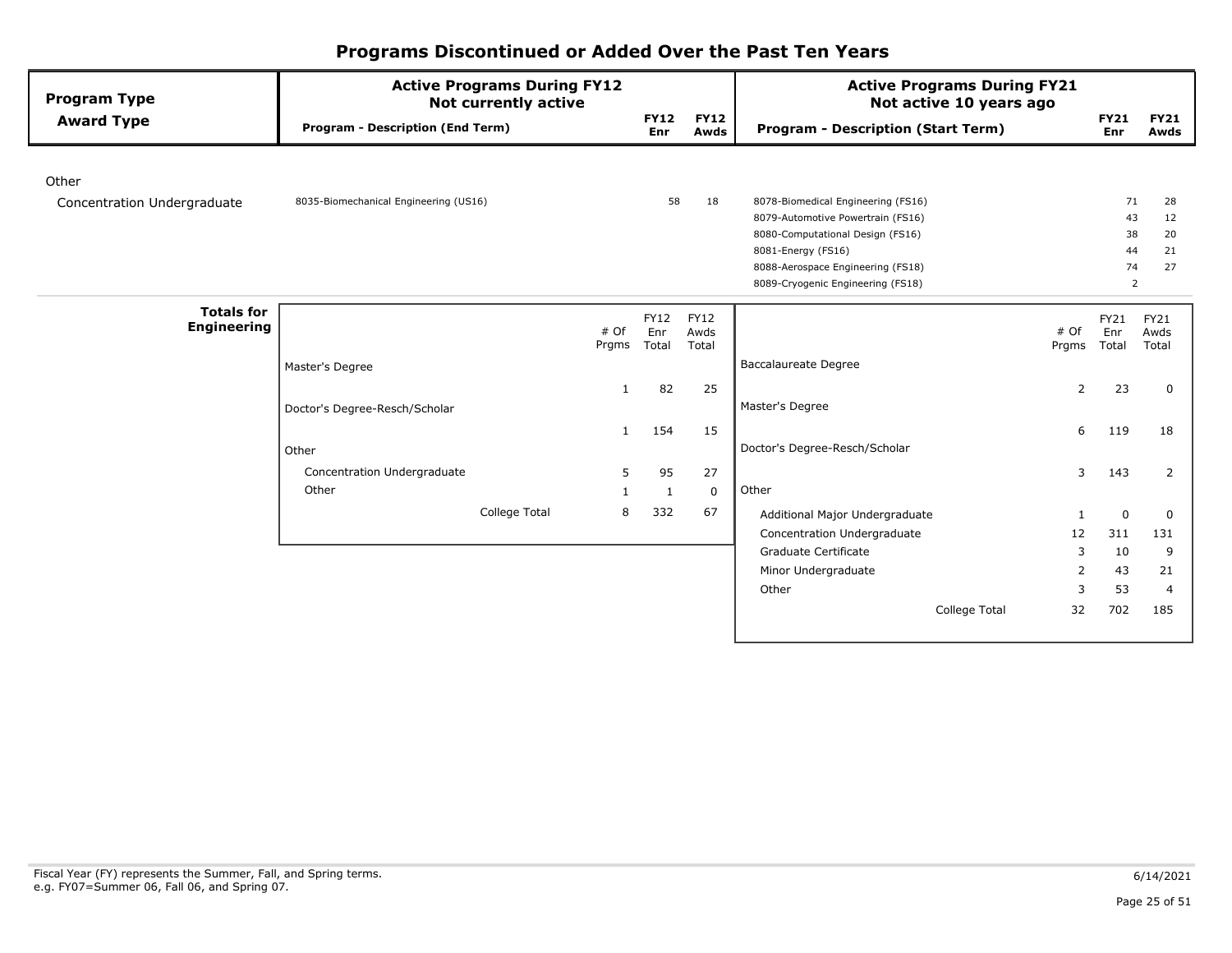| <b>Program Type</b> | <b>Active Programs During FY12</b><br><b>Not currently active</b> |                    |                     | <b>Active Programs During FY21</b><br>Not active 10 years ago |             |                     |  |
|---------------------|-------------------------------------------------------------------|--------------------|---------------------|---------------------------------------------------------------|-------------|---------------------|--|
| <b>Award Type</b>   | <b>Program - Description (End Term)</b>                           | <b>FY12</b><br>Enr | <b>FY12</b><br>Awds | <b>Program - Description (Start Term)</b>                     | FY21<br>Enr | <b>FY21</b><br>Awds |  |

#### **Programs Discontinued or Added Over the Past Ten Years** *Michigan State University*

*Office of the Registrar* 

| <b>Program Type</b> | <b>Active Programs During FY12</b><br><b>Not currently active</b> |             |                     | <b>Active Programs During FY21</b><br>Not active 10 years ago |             |                     |  |
|---------------------|-------------------------------------------------------------------|-------------|---------------------|---------------------------------------------------------------|-------------|---------------------|--|
| <b>Award Type</b>   | Program - Description (End Term)                                  | FY12<br>Enr | <b>FY12</b><br>Awds | Program - Description (Start Term)                            | FY21<br>Enr | <b>FY21</b><br>Awds |  |

#### **Graduate School Dean**

*Graduate School Dean* 

**Other** 

 **Totals for Graduate School Dean** 

Graduate Certificate **5011-Community Engagement** (SS13)

0

|                      |               | # Of<br>Prgms | FY21<br>Enr<br>Total | FY21<br>Awds<br>Total |
|----------------------|---------------|---------------|----------------------|-----------------------|
| Other                |               |               |                      |                       |
| Graduate Certificate |               | 1             | 0                    | 0                     |
|                      | College Total | 1             | 0                    | 0                     |
|                      |               |               |                      |                       |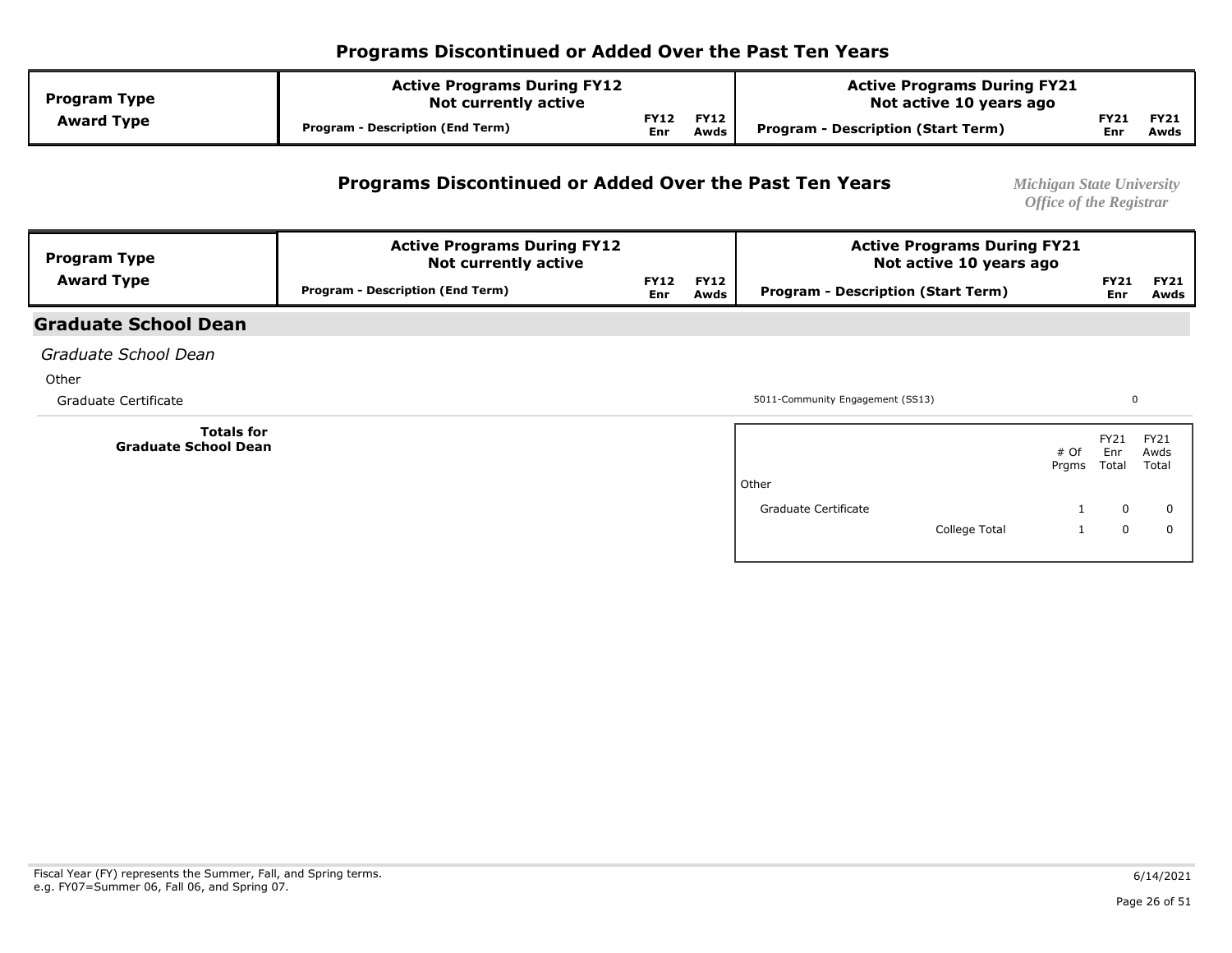| <b>Program Type</b> | <b>Active Programs During FY12</b><br><b>Not currently active</b> |                           |                     | <b>Active Programs During FY21</b><br>Not active 10 years ago |                    |                     |  |
|---------------------|-------------------------------------------------------------------|---------------------------|---------------------|---------------------------------------------------------------|--------------------|---------------------|--|
| <b>Award Type</b>   | <b>Program - Description (End Term)</b>                           | <b>FY12</b><br><b>Enr</b> | <b>FY12</b><br>Awds | Program - Description (Start Term)                            | FY21<br><b>Enr</b> | <b>FY21</b><br>Awds |  |

#### **Programs Discontinued or Added Over the Past Ten Years** *Michigan State University*

| <b>Program Type</b>            | <b>Active Programs During FY12</b><br><b>Not currently active</b> |                    |                     | <b>Active Programs During FY21</b><br>Not active 10 years ago                 |                    |                     |
|--------------------------------|-------------------------------------------------------------------|--------------------|---------------------|-------------------------------------------------------------------------------|--------------------|---------------------|
| <b>Award Type</b>              | <b>Program - Description (End Term)</b>                           | <b>FY12</b><br>Enr | <b>FY12</b><br>Awds | <b>Program - Description (Start Term)</b>                                     | <b>FY21</b><br>Enr | <b>FY21</b><br>Awds |
| <b>Human Medicine</b>          |                                                                   |                    |                     |                                                                               |                    |                     |
| Epidemiology and Biostatistics |                                                                   |                    |                     |                                                                               |                    |                     |
| Master's Degree                |                                                                   |                    |                     |                                                                               |                    |                     |
|                                |                                                                   |                    |                     | 2847-Biostatistics (FS13)                                                     | 11                 | -4                  |
| Doctor's Degree-Resch/Scholar  |                                                                   |                    |                     |                                                                               |                    |                     |
|                                |                                                                   |                    |                     | 2860-Biostatistics (FS17)                                                     | 10                 |                     |
| Other                          |                                                                   |                    |                     |                                                                               |                    |                     |
| Minor Undergraduate            |                                                                   |                    |                     | 2852-Global Public Hlth & Epidemiol (FS15)                                    | 85                 | 23                  |
| Specialization Undergraduate   | 2835-Global Public Hlth & Epidemiol (US15)                        | 40                 | $\overline{7}$      |                                                                               |                    |                     |
| Human Medicine Dean            |                                                                   |                    |                     |                                                                               |                    |                     |
| Doctor's Degree-Prof Practice  |                                                                   |                    |                     |                                                                               |                    |                     |
|                                | 2824-Human Medicine (US19)                                        | 8                  | 0                   | 2855-Human Medicine (FS16)                                                    | 3                  |                     |
|                                |                                                                   |                    |                     | 2861-Human Medicine (SS18)                                                    | 6                  | 2                   |
| Master's Degree                |                                                                   |                    |                     |                                                                               |                    |                     |
|                                |                                                                   |                    |                     | 2862-Clinical Medicine (US18)                                                 |                    | 2                   |
| Other                          |                                                                   |                    |                     |                                                                               |                    |                     |
| Graduate Certificate           | 2842-Public Health Informatics (US16)                             | 1                  | 1                   | 2856-Med Partners in Public Health (US16)                                     | $\Omega$           |                     |
|                                | 2843-International Public Health (US16)                           | 3                  | 1                   | 2857-Leadership Med for Underserved (FS16)                                    | $\Omega$           |                     |
|                                | 2845-Public Health Administration (US16)                          | 2                  | 0                   | 2858-Leadership in Rural Medicine (FS16)                                      |                    |                     |
|                                |                                                                   |                    |                     | 2859-College Teaching-Human Med (SS13)<br>2864-Human Medicine Research (US20) | $\Omega$           |                     |
| Specialization Undergraduate   | 2833-Bioethics, Humanities & Society (US15)                       | 485                | 158                 |                                                                               |                    |                     |
|                                |                                                                   |                    |                     |                                                                               |                    |                     |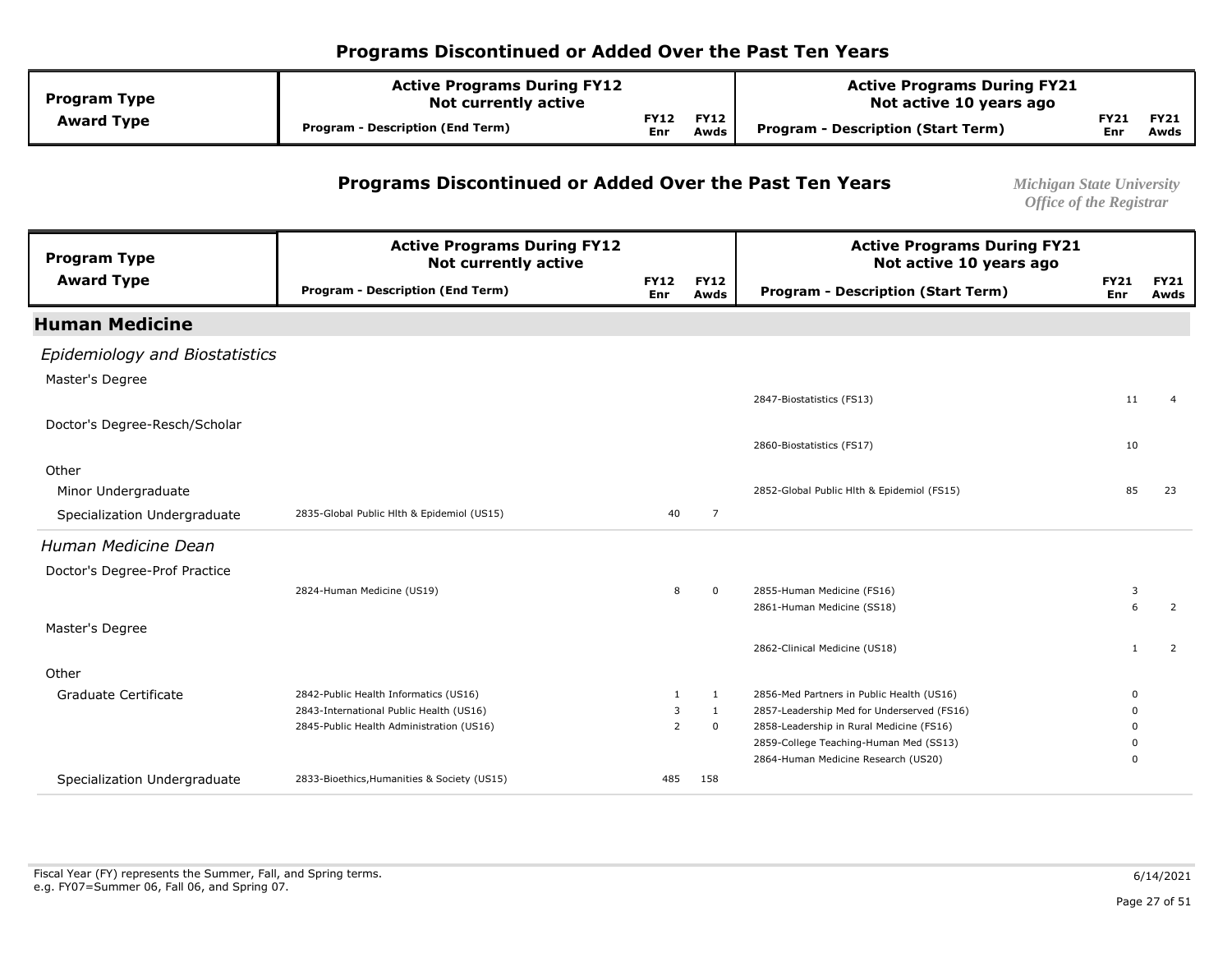| <b>Program Type</b>               | <b>Active Programs During FY12</b><br><b>Not currently active</b> |               |                           |                     | <b>Active Programs During FY21</b><br>Not active 10 years ago |                   |                         |                     |
|-----------------------------------|-------------------------------------------------------------------|---------------|---------------------------|---------------------|---------------------------------------------------------------|-------------------|-------------------------|---------------------|
| <b>Award Type</b>                 | <b>Program - Description (End Term)</b>                           |               | <b>FY12</b><br><b>Enr</b> | <b>FY12</b><br>Awds | <b>Program - Description (Start Term)</b>                     |                   | <b>FY21</b><br>Enr      | <b>FY21</b><br>Awds |
|                                   |                                                                   |               |                           |                     |                                                               |                   |                         |                     |
| Microbiology & Molecular Genetics |                                                                   |               |                           |                     |                                                               |                   |                         |                     |
| Master's Degree                   |                                                                   |               |                           |                     |                                                               |                   |                         |                     |
|                                   | 2779-Microbiology (US16)                                          |               | $\mathbf 0$               | $\mathbf 0$         |                                                               |                   |                         |                     |
| Pharmacology & Toxicology         |                                                                   |               |                           |                     |                                                               |                   |                         |                     |
| Other                             |                                                                   |               |                           |                     |                                                               |                   |                         |                     |
| <b>Concentration Graduate</b>     |                                                                   |               |                           |                     | 2850-Pharmacology (US13)                                      |                   | $\mathbf 0$             |                     |
| Graduate Certificate              |                                                                   |               |                           |                     | 2851-Toxicology (US13)<br>2849-Safety Pharmacology (FS12)     |                   | $\Omega$<br>$\mathbf 0$ |                     |
|                                   |                                                                   |               |                           |                     |                                                               |                   |                         |                     |
| Physiology                        |                                                                   |               |                           |                     |                                                               |                   |                         |                     |
| Doctor's Degree-Resch/Scholar     |                                                                   |               |                           |                     |                                                               |                   |                         |                     |
|                                   |                                                                   |               |                           |                     | 2865-Molecular, Cell, &Inter Physio (FS20)                    |                   | $\mathbf 0$             |                     |
| <b>Totals for</b>                 |                                                                   |               | <b>FY12</b>               | <b>FY12</b>         |                                                               |                   | FY21                    | <b>FY21</b>         |
| <b>Human Medicine</b>             |                                                                   | # Of<br>Prgms | Enr<br>Total              | Awds<br>Total       |                                                               | # Of<br>Prgms     | Enr<br>Total            | Awds<br>Total       |
|                                   | Doctor's Degree-Prof Practice                                     |               |                           |                     | Doctor's Degree-Prof Practice                                 |                   |                         |                     |
|                                   |                                                                   | $\mathbf{1}$  | 8                         | $\mathbf 0$         |                                                               | 2                 | 9                       | 2                   |
|                                   | Master's Degree                                                   |               |                           |                     | Master's Degree                                               |                   |                         |                     |
|                                   |                                                                   | $\mathbf{1}$  | $\mathbf 0$               | $\mathbf 0$         |                                                               | $\overline{2}$    | 12                      | 6                   |
|                                   | Other                                                             |               |                           |                     | Doctor's Degree-Resch/Scholar                                 |                   |                         |                     |
|                                   | Graduate Certificate                                              | 3             | 6                         | 2                   |                                                               | 2                 | 10                      | 0                   |
|                                   | Specialization Undergraduate                                      | 2             | 525                       | 165                 | Other                                                         |                   |                         |                     |
|                                   | College Total                                                     | 7             | 539                       | 167                 | <b>Concentration Graduate</b>                                 | 2                 | 0                       | 0                   |
|                                   |                                                                   |               |                           |                     | Graduate Certificate<br>Minor Undergraduate                   | 6<br>$\mathbf{1}$ | $\mathbf 0$<br>85       | 0<br>23             |
|                                   |                                                                   |               |                           |                     | College Total                                                 | 15                | 116                     | 31                  |
|                                   |                                                                   |               |                           |                     |                                                               |                   |                         |                     |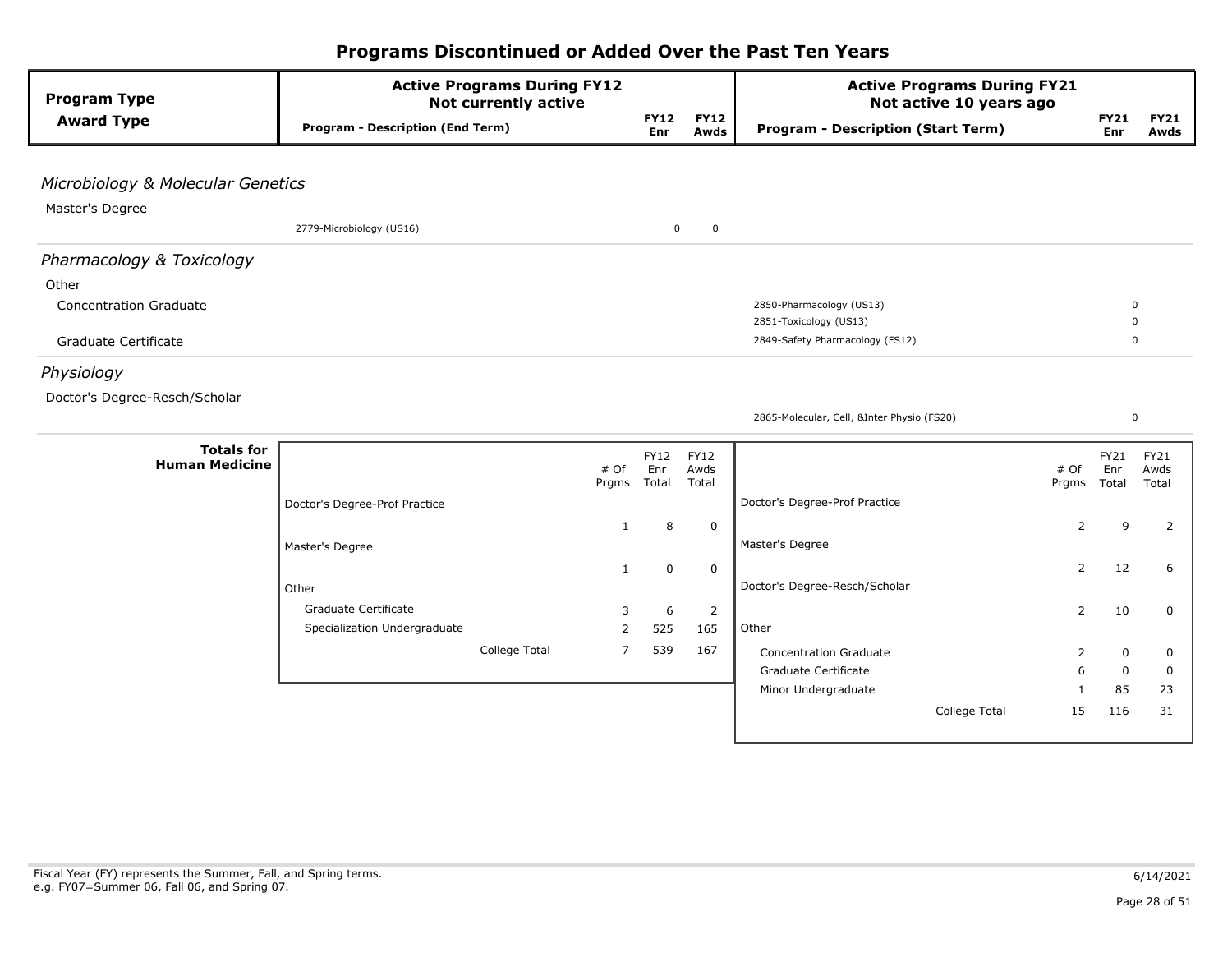| <b>Program Type</b> | <b>Active Programs During FY12</b><br><b>Not currently active</b> |             |                     | <b>Active Programs During FY21</b><br>Not active 10 years ago |             |                     |
|---------------------|-------------------------------------------------------------------|-------------|---------------------|---------------------------------------------------------------|-------------|---------------------|
| <b>Award Type</b>   | <b>Program - Description (End Term)</b>                           | FY12<br>Enr | <b>FY12</b><br>Awds | Program - Description (Start Term)                            | FY21<br>Enr | <b>FY21</b><br>Awds |

#### **Programs Discontinued or Added Over the Past Ten Years** *Michigan State University*

| <b>Program Type</b>                               | <b>Active Programs During FY12</b><br><b>Not currently active</b> |               |                             |                              | <b>Active Programs During FY21</b><br>Not active 10 years ago |                      |             |                       |
|---------------------------------------------------|-------------------------------------------------------------------|---------------|-----------------------------|------------------------------|---------------------------------------------------------------|----------------------|-------------|-----------------------|
| <b>Award Type</b>                                 | <b>Program - Description (End Term)</b>                           |               | <b>FY12</b><br>Enr          | <b>FY12</b><br>Awds          | <b>Program - Description (Start Term)</b>                     | Enr                  | <b>FY21</b> | <b>FY21</b><br>Awds   |
| <b>James Madison College</b>                      |                                                                   |               |                             |                              |                                                               |                      |             |                       |
| James Madison College Dean                        |                                                                   |               |                             |                              |                                                               |                      |             |                       |
| Other                                             |                                                                   |               |                             |                              |                                                               |                      |             |                       |
| Minor Undergraduate                               |                                                                   |               |                             |                              | 3206-Political Economy (FS15)                                 |                      | 104         | 22                    |
|                                                   |                                                                   |               |                             |                              | 3207-Sci, Tech, Envir & Public Plcy (FS15)                    |                      | 129         | 26                    |
|                                                   |                                                                   |               |                             |                              | 3209-Muslim Studies (FS15)                                    |                      | 33          | 10                    |
|                                                   |                                                                   |               |                             |                              | 3210-European Studies (SS16)                                  |                      | 79          | 22                    |
| Specialization Undergraduate                      | 3181-Western European Studies (US15)                              |               | 52                          | 9                            |                                                               |                      |             |                       |
|                                                   | 3197-Political Economy (US15)                                     |               | 109                         | 24                           |                                                               |                      |             |                       |
|                                                   | 3198-Sci, Tech, Envir & Public Plcy (US15)                        |               | 129                         | 28                           |                                                               |                      |             |                       |
|                                                   | 3199-Muslim Studies (US15)                                        |               | 75                          | 15                           |                                                               |                      |             |                       |
| <b>Totals for</b><br><b>James Madison College</b> |                                                                   | # Of<br>Prgms | <b>FY12</b><br>Enr<br>Total | <b>FY12</b><br>Awds<br>Total | # Of<br>Prgms                                                 | FY21<br>Enr<br>Total |             | FY21<br>Awds<br>Total |
|                                                   | Other                                                             |               |                             |                              | Other                                                         |                      |             |                       |
|                                                   | Specialization Undergraduate                                      | 4             | 365                         | 76                           | Minor Undergraduate                                           | $\overline{4}$       | 345         | 80                    |
|                                                   |                                                                   |               |                             |                              |                                                               |                      |             |                       |
|                                                   | College Total                                                     | 4             | 365                         | 76                           | College Total                                                 | 4                    | 345         | 80                    |
|                                                   |                                                                   |               |                             |                              |                                                               |                      |             |                       |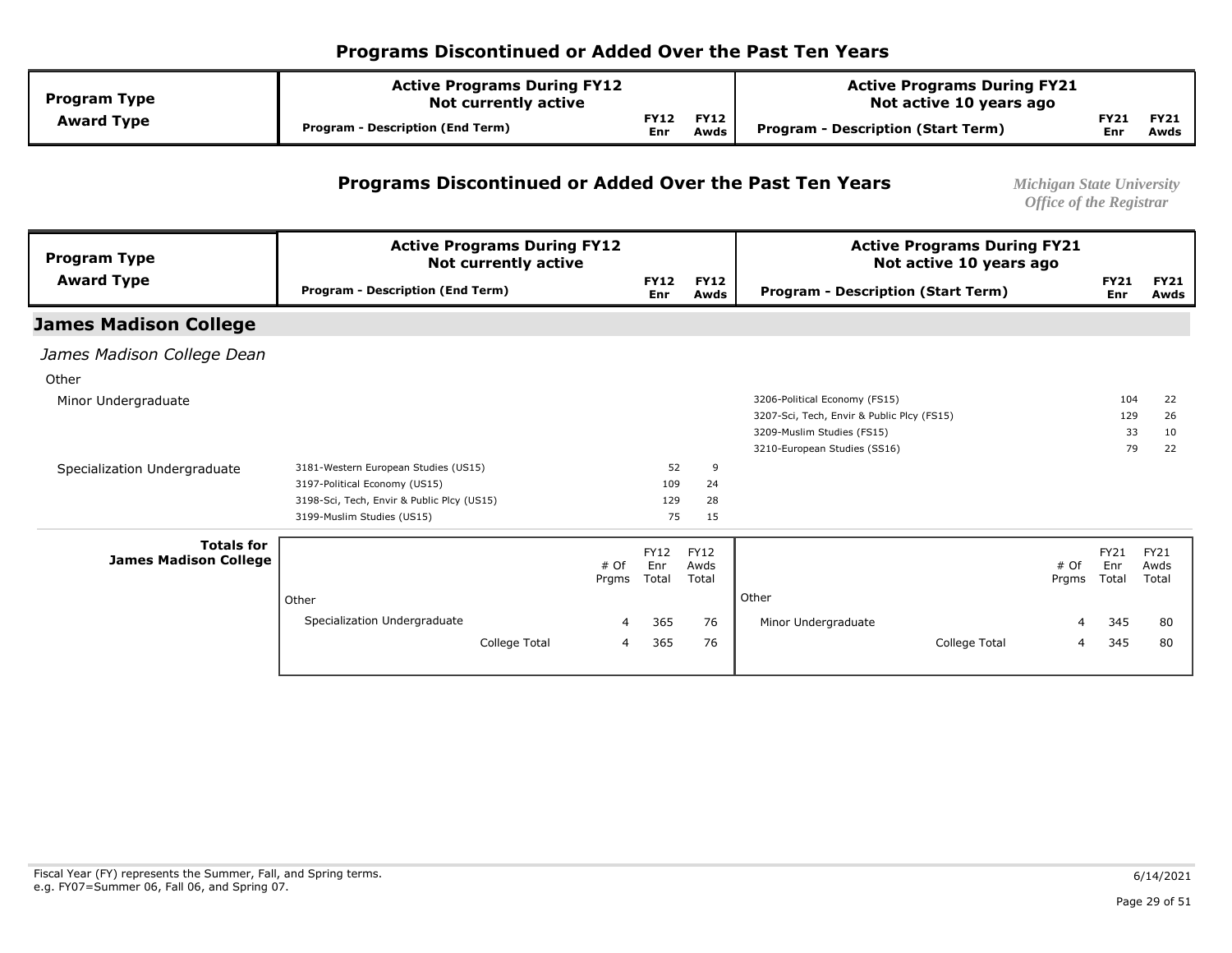| <b>Program Type</b> | <b>Active Programs During FY12</b><br><b>Not currently active</b> |                    |                     | <b>Active Programs During FY21</b><br>Not active 10 years ago |             |                     |
|---------------------|-------------------------------------------------------------------|--------------------|---------------------|---------------------------------------------------------------|-------------|---------------------|
| <b>Award Type</b>   | Program - Description (End Term)                                  | <b>FY12</b><br>Enr | <b>FY12</b><br>Awds | Program - Description (Start Term)                            | FY21<br>Enr | <b>FY21</b><br>Awds |

#### **Programs Discontinued or Added Over the Past Ten Years** *Michigan State University*

| <b>Program Type</b>           | <b>Active Programs During FY12</b><br><b>Not currently active</b> |                    |                     | <b>Active Programs During FY21</b><br>Not active 10 years ago |   |                      |                       |
|-------------------------------|-------------------------------------------------------------------|--------------------|---------------------|---------------------------------------------------------------|---|----------------------|-----------------------|
| <b>Award Type</b>             | <b>Program - Description (End Term)</b>                           | <b>FY12</b><br>Enr | <b>FY12</b><br>Awds | <b>Program - Description (Start Term)</b>                     |   | <b>FY21</b><br>Enr   | <b>FY21</b><br>Awds   |
| Law                           |                                                                   |                    |                     |                                                               |   |                      |                       |
| <b>MSU College of Law</b>     |                                                                   |                    |                     |                                                               |   |                      |                       |
| Doctor's Degree-Prof Practice |                                                                   |                    |                     |                                                               |   |                      |                       |
|                               |                                                                   |                    |                     | 3313-Legal Doctrine and Analysis (US14)                       |   | 18                   | 18                    |
|                               |                                                                   |                    |                     | 3345-Global Food Law (FS12)                                   |   | 11                   | 2                     |
|                               |                                                                   |                    |                     | 3346-Global Food Law (FS12)                                   |   | 89                   | 10                    |
|                               |                                                                   |                    |                     | 3347-American Legal System (FS13)                             |   | 0                    |                       |
|                               |                                                                   |                    |                     | 8106-Legal Studies (FS18)                                     |   | 5                    |                       |
| <b>Totals for</b><br>Law      |                                                                   |                    |                     | # Of<br>Prgms                                                 |   | FY21<br>Enr<br>Total | FY21<br>Awds<br>Total |
|                               |                                                                   |                    |                     | Doctor's Degree-Prof Practice                                 |   |                      |                       |
|                               |                                                                   |                    |                     |                                                               | 5 | 123                  | 30                    |
|                               |                                                                   |                    |                     | College Total                                                 | 5 | 123                  | 30                    |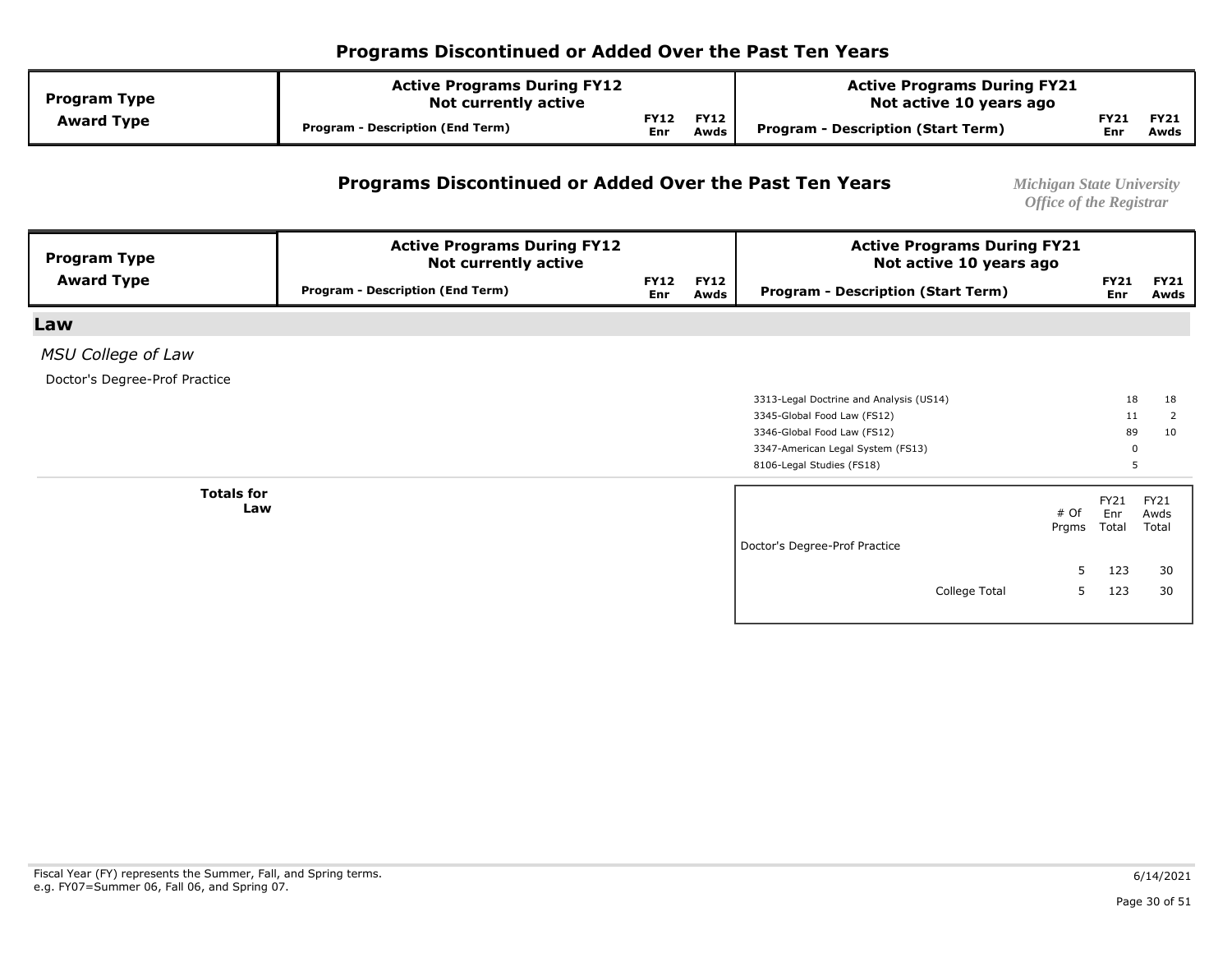| <b>Program Type</b> | <b>Active Programs During FY12</b><br><b>Not currently active</b> |                    |                     | <b>Active Programs During FY21</b><br>Not active 10 years ago |                    |                     |  |
|---------------------|-------------------------------------------------------------------|--------------------|---------------------|---------------------------------------------------------------|--------------------|---------------------|--|
| <b>Award Type</b>   | <b>Program - Description (End Term)</b>                           | <b>FY12</b><br>Enr | <b>FY12</b><br>Awds | <b>Program - Description (Start Term)</b>                     | <b>FY21</b><br>Enr | <b>FY21</b><br>Awds |  |

#### **Programs Discontinued or Added Over the Past Ten Years** *Michigan State University*

| <b>Program Type</b>         | <b>Active Programs During FY12</b><br>Not currently active |                           |                     | <b>Active Programs During FY21</b><br>Not active 10 years ago |                    |                     |
|-----------------------------|------------------------------------------------------------|---------------------------|---------------------|---------------------------------------------------------------|--------------------|---------------------|
| <b>Award Type</b>           | <b>Program - Description (End Term)</b>                    | <b>FY12</b><br><b>Enr</b> | <b>FY12</b><br>Awds | <b>Program - Description (Start Term)</b>                     | <b>FY21</b><br>Enr | <b>FY21</b><br>Awds |
| <b>Lyman Briggs College</b> |                                                            |                           |                     |                                                               |                    |                     |
| Lyman Briggs Dean           |                                                            |                           |                     |                                                               |                    |                     |
| Baccalaureate Degree        |                                                            |                           |                     |                                                               |                    |                     |
|                             | 3489-Computational Chemistry (SS13)                        | 0                         | $^{\circ}$          | 5154-Actuarial Science (US12)                                 |                    |                     |
|                             | 3491-Computational Chemistry - Second Degree (SS13)        | $\mathbf{0}$              | $\mathbf{0}$        | 5156-Actuarial Science - Second Degree (US12)                 |                    |                     |
|                             | 3498-Diagnostic Molecular Science (FS12)                   | 6                         |                     | 5157-Mathematics, Advanced (US12)                             |                    |                     |
|                             | 3500-Diagnostic Molecular Science - Second Degree (FS12)   | $\Omega$                  | $\mathbf{0}$        | 5159-Mathematics, Advanced - Second Degree (US12)             |                    |                     |
|                             | 3501-Earth Science-Interdept (FS16)                        | $\Omega$                  | $^{\circ}$          | 5160-Food Science (SS13)                                      |                    |                     |
|                             | 3503-Earth Science-Interdept - Second Degree (FS16)        | $\mathbf 0$               | $\mathbf{0}$        | 5162-Food Science - Second Degree (SS13)                      |                    |                     |
|                             |                                                            |                           |                     | 5167-Neuroscience (SS13)                                      | 268                | 75                  |
|                             |                                                            |                           |                     | 5169-Neuroscience - Second Degree (SS13)                      |                    |                     |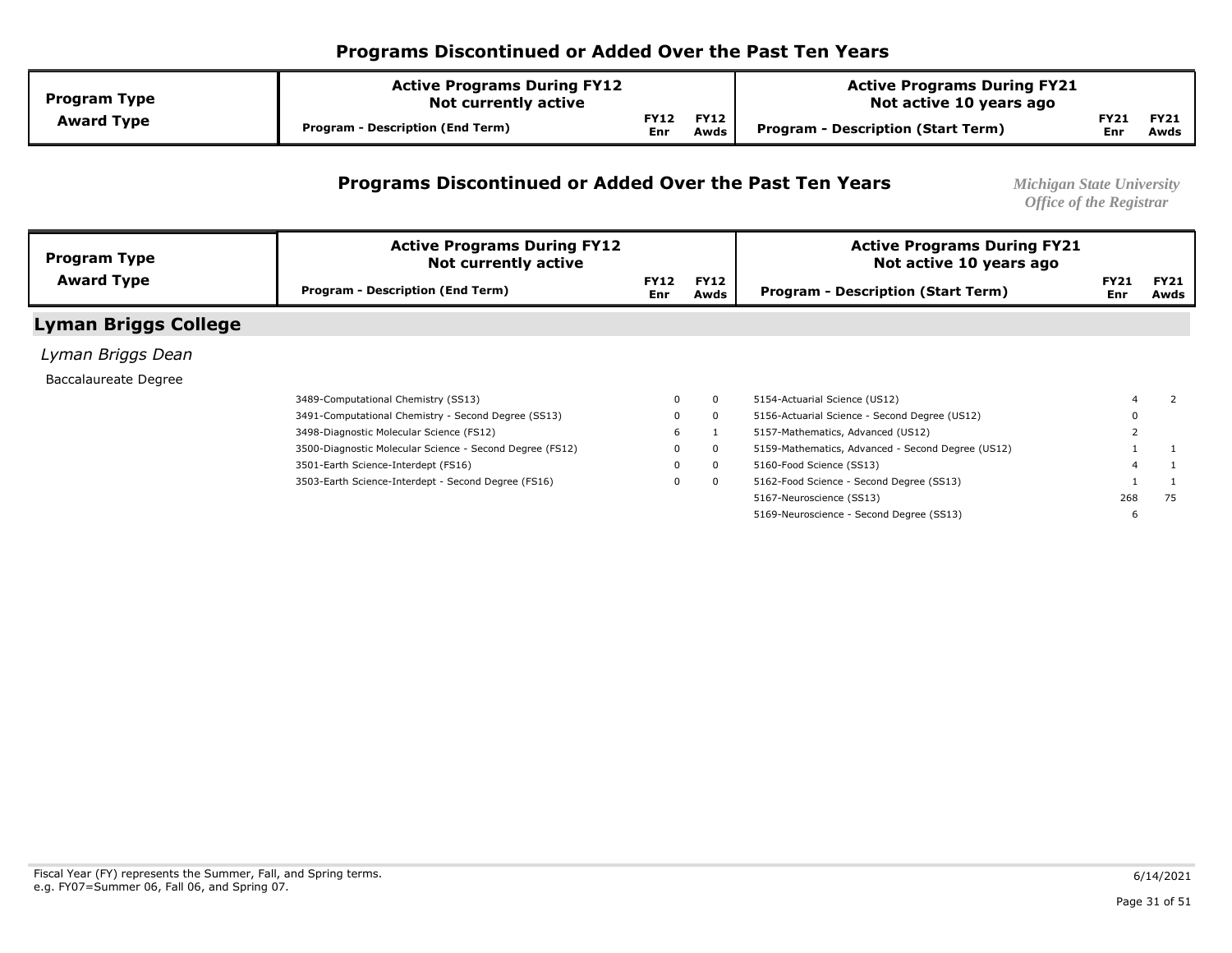| <b>Program Type</b>            | <b>Active Programs During FY12</b><br><b>Not currently active</b> |                    |                          | <b>Active Programs During FY21</b><br>Not active 10 years ago |                    |                     |
|--------------------------------|-------------------------------------------------------------------|--------------------|--------------------------|---------------------------------------------------------------|--------------------|---------------------|
| <b>Award Type</b>              | <b>Program - Description (End Term)</b>                           | <b>FY12</b><br>Enr | <b>FY12</b><br>Awds      | <b>Program - Description (Start Term)</b>                     | <b>FY21</b><br>Enr | <b>FY21</b><br>Awds |
|                                |                                                                   |                    |                          |                                                               |                    |                     |
| Other                          |                                                                   |                    |                          |                                                               |                    |                     |
| Additional Major Undergraduate | 3490-Computational Chemistry (SS13)                               |                    | $\mathbf 0$<br>0         | 5155-Actuarial Science (US12)                                 |                    |                     |
|                                | 3499-Diagnostic Molecular Science (FS12)                          |                    | $\mathbf{0}$<br>0        | 5158-Mathematics, Advanced (US12)                             |                    |                     |
|                                | 3502-Earth Science-Interdept (FS16)                               |                    | $\Omega$<br>$\mathbf{0}$ | 5161-Food Science (SS13)                                      | $\Omega$           |                     |
|                                |                                                                   |                    |                          | 5168-Neuroscience (SS13)                                      | 13                 | 1                   |
| Concentration Undergraduate    | 2745-Neurobiology & Animal Behavior (FS14)                        | 24                 | $\overline{4}$           | 5163-Basic Food Science (SS13)                                |                    | 1                   |
|                                | 2747-General Earth Science (FS16)                                 |                    | $\mathbf{0}$<br>0        | 5164-Food Business and Industry (SS13)                        |                    |                     |
|                                | 2748-Meteorology/Atmospheric Sci (FS16)                           |                    | $\mathbf 0$<br>$\Omega$  | 5165-Food Packaging (SS13)                                    |                    |                     |
|                                |                                                                   |                    |                          | 5166-Food Technology (SS13)                                   |                    | 1                   |
|                                |                                                                   |                    |                          | 5170-Animal Behavior & Neurobiology (SS15)                    | 20                 | 2                   |
|                                |                                                                   |                    |                          | 5171-Biomed & Molecular Nutrition (FS16)                      | 42                 | 16                  |
|                                |                                                                   |                    |                          | 5172-Global Nutrition and Health (FS16)                       | $\overline{2}$     |                     |
|                                |                                                                   |                    |                          | 5173-Public Health Nutrition (FS16)                           |                    |                     |
|                                |                                                                   |                    |                          | 5181-Clinical Chemistry Concen (FS18)                         | 8                  | 2                   |
|                                |                                                                   |                    |                          | 5182-Immunology Concentration (FS18)                          | 10                 | 3                   |
|                                |                                                                   |                    |                          | 5183-Medical Microbiology Concen (FS18)                       |                    |                     |
|                                |                                                                   |                    |                          | 5184-Hematology and Hemostasis (FS18)                         | $\overline{4}$     | 1                   |
|                                |                                                                   |                    |                          | 5185-Medical Laboratory Science Con (FS18)                    | 26                 | $\overline{4}$      |
|                                |                                                                   |                    |                          | 5186-Molecular Diagnostics Concen (FS18)                      | 3                  |                     |
| Minor Undergraduate            |                                                                   |                    |                          | 2749-Hist, Philosophy & Soc of Sci (FS12)                     | 36                 | 2                   |
|                                |                                                                   |                    |                          | 5174-Bioethics (FS17)                                         | 378                | 111                 |
| <b>Totals for</b>              |                                                                   | <b>FY12</b>        | <b>FY12</b>              |                                                               | FY21               | <b>FY21</b>         |
| <b>Lyman Briggs College</b>    | # Of                                                              | Enr                | Awds                     |                                                               | # Of<br>Enr        | Awds                |
|                                | Prgms                                                             | Total              | Total                    |                                                               | Total<br>Prgms     | Total               |
|                                | Baccalaureate Degree                                              |                    |                          | Baccalaureate Degree                                          |                    |                     |

| <b>Totals for</b><br>yman Briggs College |                                | # Of<br>Prgms | <b>FY12</b><br>Enr<br>Total | <b>FY12</b><br>Awds<br>Total |                                | # Of<br>Prgms | <b>FY21</b><br>Enr<br>Total | <b>FY21</b><br>Awds<br>Total |
|------------------------------------------|--------------------------------|---------------|-----------------------------|------------------------------|--------------------------------|---------------|-----------------------------|------------------------------|
|                                          | Baccalaureate Degree           |               |                             |                              | Baccalaureate Degree           |               |                             |                              |
|                                          |                                | 6             | 6                           |                              |                                | 8             | 286                         | 80                           |
|                                          | Other                          |               |                             |                              | Other                          |               |                             |                              |
|                                          | Additional Major Undergraduate |               | 0                           | 0                            | Additional Major Undergraduate | 4             | 13                          |                              |
|                                          | Concentration Undergraduate    |               | 24                          | 4                            | Concentration Undergraduate    | 14            | 131                         | 31                           |
|                                          | College Total                  | 12            | 30                          |                              | Minor Undergraduate            |               | 414                         | 113                          |
|                                          |                                |               |                             |                              | College Total                  | 28            | 844                         | 225                          |
|                                          |                                |               |                             |                              |                                |               |                             |                              |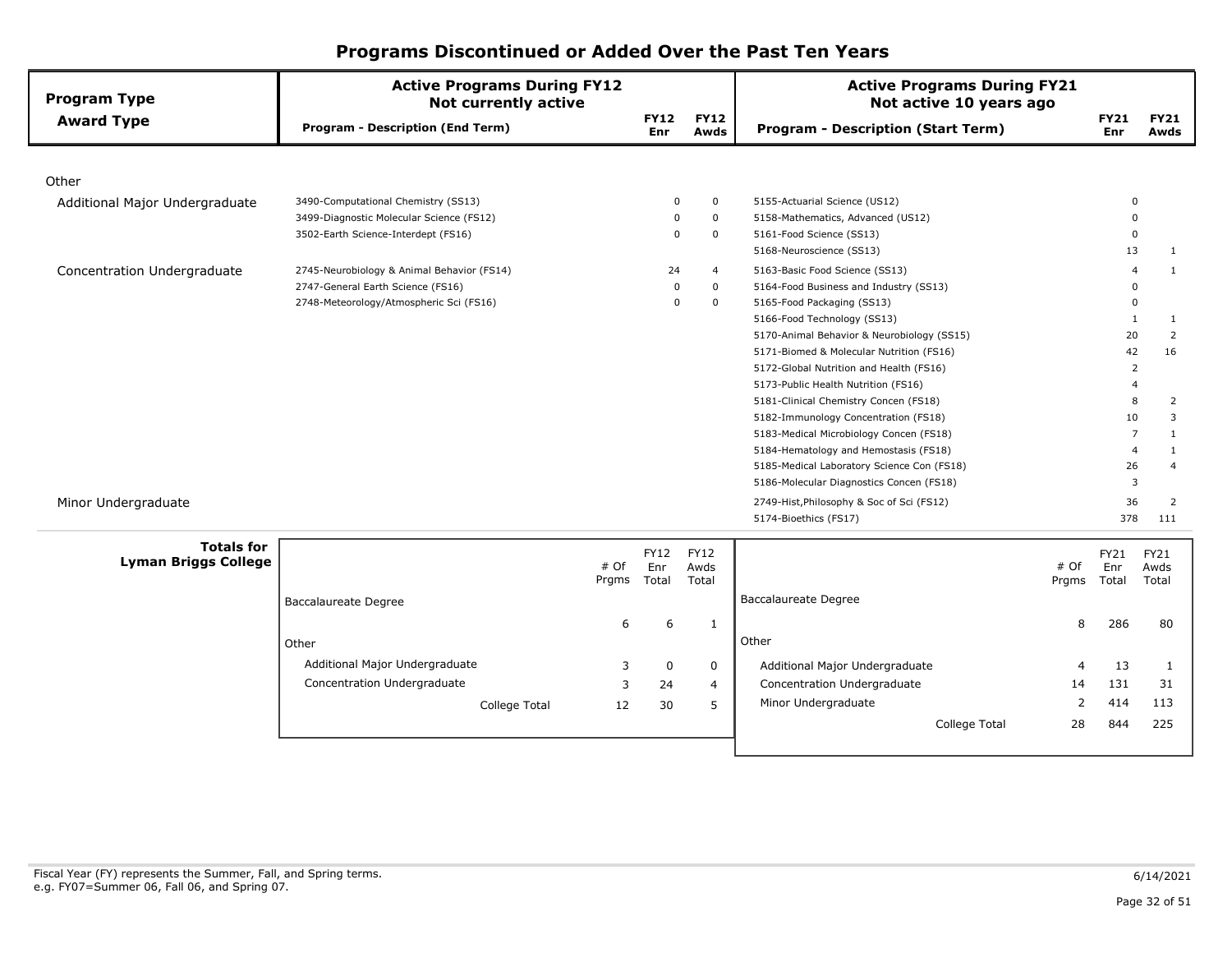| <b>Program Type</b> | <b>Active Programs During FY12</b><br><b>Not currently active</b> |             |                     | <b>Active Programs During FY21</b><br>Not active 10 years ago |             |                     |
|---------------------|-------------------------------------------------------------------|-------------|---------------------|---------------------------------------------------------------|-------------|---------------------|
| <b>Award Type</b>   | <b>Program - Description (End Term)</b>                           | FY12<br>Enr | <b>FY12</b><br>Awds | Program - Description (Start Term)                            | FY21<br>Enr | <b>FY21</b><br>Awds |

#### **Programs Discontinued or Added Over the Past Ten Years** *Michigan State University*

| <b>Program Type</b>           |                                         | <b>Active Programs During FY12</b><br><b>Not currently active</b> |               |                    |                     | <b>Active Programs During FY21</b><br>Not active 10 years ago |               |                    |                     |
|-------------------------------|-----------------------------------------|-------------------------------------------------------------------|---------------|--------------------|---------------------|---------------------------------------------------------------|---------------|--------------------|---------------------|
| <b>Award Type</b>             | <b>Program - Description (End Term)</b> |                                                                   |               | <b>FY12</b><br>Enr | <b>FY12</b><br>Awds | <b>Program - Description (Start Term)</b>                     |               | <b>FY21</b><br>Enr | <b>FY21</b><br>Awds |
| <b>Music</b>                  |                                         |                                                                   |               |                    |                     |                                                               |               |                    |                     |
| <b>Music</b>                  |                                         |                                                                   |               |                    |                     |                                                               |               |                    |                     |
| Doctor's Degree-Resch/Scholar |                                         |                                                                   |               |                    |                     |                                                               |               |                    |                     |
|                               |                                         |                                                                   |               |                    |                     | 7344-Collaborative Piano (US18)                               |               | 13                 | 2                   |
| Other                         |                                         |                                                                   |               |                    |                     |                                                               |               |                    |                     |
| Graduate Certificate          |                                         |                                                                   |               |                    |                     | 7343-College Teaching - Music (SS13)                          |               | $\mathbf{1}$       | 1                   |
|                               |                                         |                                                                   |               |                    |                     | 7345-Music Theory (US19)                                      |               | -5                 |                     |
|                               |                                         |                                                                   |               |                    |                     | 7346-Music Career Development (US20)                          |               | $\overline{7}$     | $\overline{a}$      |
|                               |                                         |                                                                   |               |                    |                     | 7347-Music Cognition (FS20)                                   |               | $\mathbf 0$        |                     |
| Minor Undergraduate           |                                         |                                                                   |               |                    |                     | 7342-Piano Pedagogy (FS15)                                    |               | $\Omega$           |                     |
| Specialization Undergraduate  | 7340-Piano Pedagogy (US15)              |                                                                   |               | 0                  | 0                   |                                                               |               |                    |                     |
| <b>Totals for</b>             |                                         |                                                                   |               | FY12               | <b>FY12</b>         |                                                               |               | FY21               | <b>FY21</b>         |
| <b>Music</b>                  |                                         |                                                                   | # Of<br>Prgms | Enr<br>Total       | Awds<br>Total       |                                                               | # Of<br>Prgms | Enr<br>Total       | Awds<br>Total       |
|                               | Other                                   |                                                                   |               |                    |                     | Doctor's Degree-Resch/Scholar                                 |               |                    |                     |
|                               | Specialization Undergraduate            |                                                                   | 1             | 0                  | $\mathbf 0$         |                                                               | $\mathbf{1}$  | 13                 | 2                   |
|                               |                                         | College Total                                                     | $\mathbf{1}$  | $\mathbf 0$        | $\mathbf{0}$        | Other                                                         |               |                    |                     |
|                               |                                         |                                                                   |               |                    |                     | Graduate Certificate                                          | $\Delta$      | 13                 | 5                   |
|                               |                                         |                                                                   |               |                    |                     | Minor Undergraduate                                           |               | $\mathbf 0$        | $\mathbf 0$         |
|                               |                                         |                                                                   |               |                    |                     | College Total                                                 | 6             | 26                 | 7                   |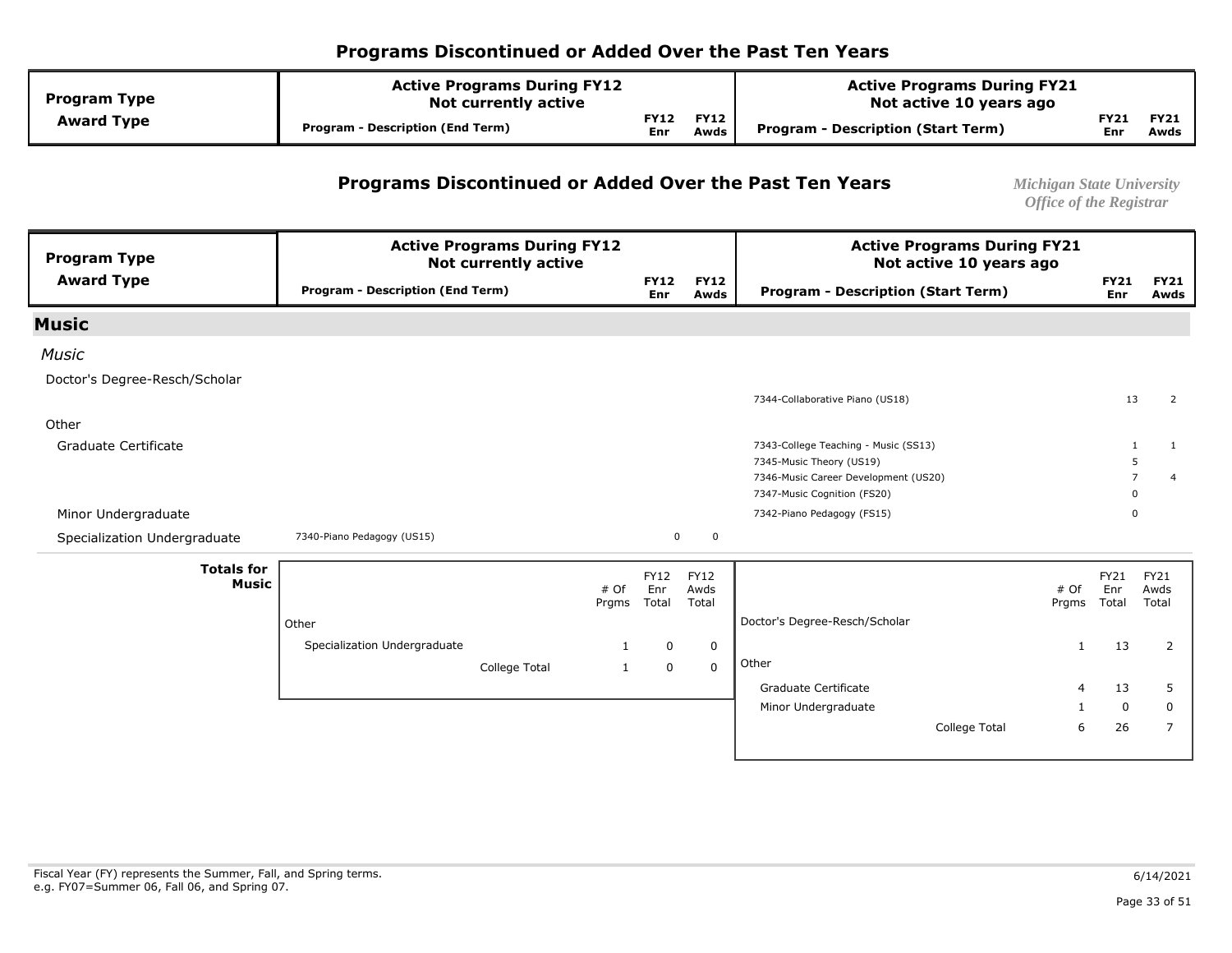| <b>Program Type</b> | <b>Active Programs During FY12</b><br>Not currently active |                    |                     | <b>Active Programs During FY21</b><br>Not active 10 years ago |             |                     |
|---------------------|------------------------------------------------------------|--------------------|---------------------|---------------------------------------------------------------|-------------|---------------------|
| <b>Award Type</b>   | <b>Program - Description (End Term)</b>                    | <b>FY12</b><br>Enr | <b>FY12</b><br>Awds | Program - Description (Start Term)                            | FY21<br>Enr | <b>FY21</b><br>Awds |

#### **Programs Discontinued or Added Over the Past Ten Years** *Michigan State University*

*Office of the Registrar* 

| <b>Program Type</b>                        | <b>Active Programs During FY12</b><br><b>Not currently active</b> |                           |                     | <b>Active Programs During FY21</b><br>Not active 10 years ago |                           |                     |
|--------------------------------------------|-------------------------------------------------------------------|---------------------------|---------------------|---------------------------------------------------------------|---------------------------|---------------------|
| <b>Award Type</b>                          | <b>Program - Description (End Term)</b>                           | <b>FY12</b><br><b>Enr</b> | <b>FY12</b><br>Awds | <b>Program - Description (Start Term)</b>                     | <b>FY21</b><br><b>Enr</b> | <b>FY21</b><br>Awds |
| <b>Natural Science</b>                     |                                                                   |                           |                     |                                                               |                           |                     |
| <b>Biomedical Laboratory Diagstcs Prog</b> |                                                                   |                           |                     |                                                               |                           |                     |
| <b>Baccalaureate Degree</b>                |                                                                   |                           |                     |                                                               |                           |                     |
|                                            | 3794-Clinical Laboratory Sciences (SS18)                          | 74                        | 17                  | 7140-Medical Laboratory Science (FS18)                        | 52                        | 24                  |
|                                            | 3796-Clinical Laboratory Sciences - Second Degree (SS18)          | 10                        | $\overline{2}$      | 7142-Medical Laboratory Science - Second Degree (FS18)        | -1                        | 1                   |
|                                            | 7056-Diagnostic Molecular Science (FS12)                          | 8                         | 3                   |                                                               |                           |                     |
|                                            | 7058-Diagnostic Molecular Science - Second Degree (FS12)          | $\mathbf 0$               | $\mathbf 0$         |                                                               |                           |                     |
| Other                                      |                                                                   |                           |                     |                                                               |                           |                     |
| Additional Major Undergraduate             | 3795-Clinical Laboratory Sciences (SS18)                          | 1                         | 0                   | 7141-Medical Laboratory Science (FS18)                        | 0                         |                     |
|                                            | 7057-Diagnostic Molecular Science (FS12)                          | $\mathbf 0$               | $\mathbf 0$         |                                                               |                           |                     |
| Concentration Undergraduate                |                                                                   |                           |                     | 7143-Clinical Chemistry Concen (FS18)                         | 9                         | $\overline{4}$      |
|                                            |                                                                   |                           |                     | 7144-Immunology Concentration (FS18)                          | 10                        | 6                   |
|                                            |                                                                   |                           |                     | 7145-Medical Microbiology Concen (FS18)                       | 26                        | 11                  |
|                                            |                                                                   |                           |                     | 7146-Hematology and Hemostasis (FS18)                         | $\overline{4}$            | $\mathbf{1}$        |
|                                            |                                                                   |                           |                     | 7147-Medical Laboratory Science Con (FS18)                    | 67                        | 6                   |
|                                            |                                                                   |                           |                     | 7148-Molecular Diagnostics Concen (FS18)                      | 16                        | 8                   |
| Chemistry                                  |                                                                   |                           |                     |                                                               |                           |                     |
| <b>Baccalaureate Degree</b>                |                                                                   |                           |                     |                                                               |                           |                     |
|                                            | 3991-Computational Chemistry (SS13)                               | 1                         | 0                   |                                                               |                           |                     |
|                                            | 3993-Computational Chemistry - Second Degree (SS13)               | $\mathbf{1}$              | $\Omega$            |                                                               |                           |                     |
| Other                                      |                                                                   |                           |                     |                                                               |                           |                     |
| Additional Major Undergraduate             | 3992-Computational Chemistry (SS13)                               | 0                         | $\mathbf 0$         |                                                               |                           |                     |
| Computational Math, Sci, Engineering       |                                                                   |                           |                     |                                                               |                           |                     |
| <b>Baccalaureate Degree</b>                |                                                                   |                           |                     |                                                               |                           |                     |
|                                            |                                                                   |                           |                     | 7154-Data Science (FS19)                                      | 104                       |                     |
|                                            |                                                                   |                           |                     | 7156-Data Science - Second Degree (FS19)                      | 6                         |                     |
|                                            |                                                                   |                           |                     |                                                               |                           |                     |
|                                            |                                                                   |                           |                     |                                                               |                           |                     |

6/14/2021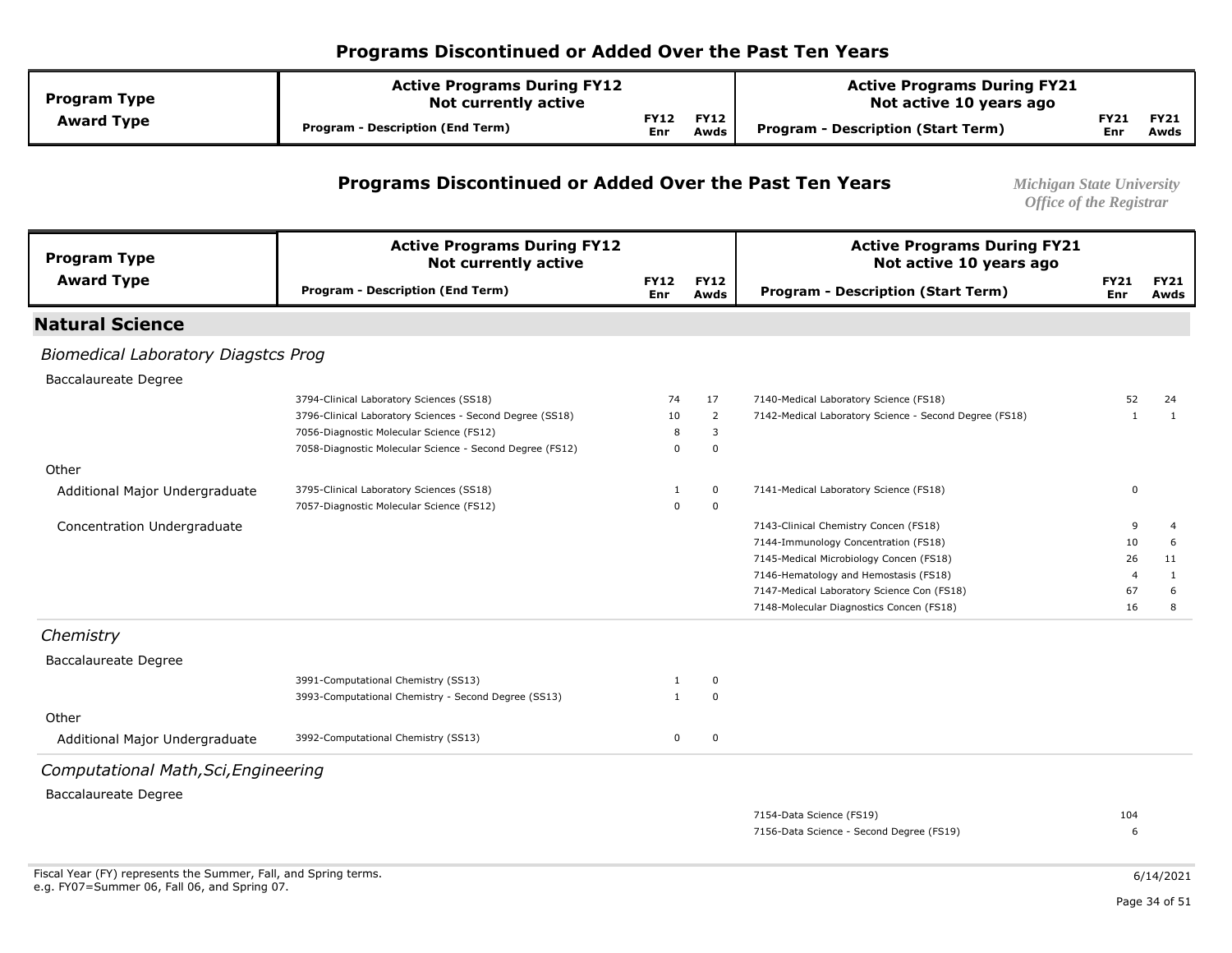| <b>Program Type</b>                     | <b>Active Programs During FY12</b><br><b>Not currently active</b> |                    |                     | <b>Active Programs During FY21</b><br>Not active 10 years ago |                    |                     |
|-----------------------------------------|-------------------------------------------------------------------|--------------------|---------------------|---------------------------------------------------------------|--------------------|---------------------|
| <b>Award Type</b>                       | <b>Program - Description (End Term)</b>                           | <b>FY12</b><br>Enr | <b>FY12</b><br>Awds | <b>Program - Description (Start Term)</b>                     | <b>FY21</b><br>Enr | <b>FY21</b><br>Awds |
|                                         |                                                                   |                    |                     |                                                               |                    |                     |
| Other                                   |                                                                   |                    |                     |                                                               |                    |                     |
| Additional Major Undergraduate          |                                                                   |                    |                     | 7155-Data Science (FS19)                                      | 19                 |                     |
| Minor Undergraduate                     |                                                                   |                    |                     | 7139-Comp Math, Science, & Engineer (FS17)                    | 222                | 61                  |
|                                         |                                                                   |                    |                     | 7157-Data Science (FS19)                                      | 122                | 20                  |
| <b>Earth and Environmental Sciences</b> |                                                                   |                    |                     |                                                               |                    |                     |
| <b>Baccalaureate Degree</b>             |                                                                   |                    |                     |                                                               |                    |                     |
|                                         | 3611-Earth Science (FS16)                                         | 31                 | 6                   |                                                               |                    |                     |
|                                         | 3613-Earth Science - Second Degree (FS16)                         | $\overline{2}$     | $\mathbf{1}$        |                                                               |                    |                     |
| Doctor's Degree-Resch/Scholar           |                                                                   |                    |                     |                                                               |                    |                     |
|                                         | 3927-Geological Sciences (FS18)                                   | 13                 | $\mathbf 0$         | 7152-Earth & Environmental Sciences (US19)                    | 16                 |                     |
|                                         | 3952-Environmental Geosciences (SS19)                             | 5                  | 2                   |                                                               |                    |                     |
| Other                                   |                                                                   |                    |                     |                                                               |                    |                     |
| Additional Major Undergraduate          | 3612-Earth Science (FS16)                                         | $\mathbf{1}$       | $\mathbf 0$         |                                                               |                    |                     |
| Concentration Undergraduate             | 7085-General Earth Science (FS16)                                 | 6                  | 5                   |                                                               |                    |                     |
|                                         | 7086-Meteorology/Atmospheric Sci (FS16)                           | 9                  | $\overline{2}$      |                                                               |                    |                     |
| Food Science & Human Nutrition          |                                                                   |                    |                     |                                                               |                    |                     |
| <b>Baccalaureate Degree</b>             |                                                                   |                    |                     |                                                               |                    |                     |
|                                         | 7047-Nutritional Sciences (US11)                                  | 159                | 67                  |                                                               |                    |                     |
|                                         | 7049-Nutritional Sciences - Second Degree (US11)                  | 10                 | $\overline{3}$      |                                                               |                    |                     |
| Master's Degree                         |                                                                   |                    |                     |                                                               |                    |                     |
|                                         | 7050-Human Nutrition (US11)                                       | $\pmb{0}$          | $\mathbf 0$         |                                                               |                    |                     |
| Doctor's Degree-Resch/Scholar           |                                                                   |                    |                     |                                                               |                    |                     |
|                                         | 7051-Human Nutrition (US11)                                       | $\mathbf 0$        | $\mathbf 0$         |                                                               |                    |                     |
|                                         | 7052-Human Nutrition-Envir Toxicol (US11)                         | $\mathbf 0$        | $\mathbf 0$         |                                                               |                    |                     |
| Other                                   |                                                                   |                    |                     |                                                               |                    |                     |
| Additional Major Undergraduate          | 7048-Nutritional Sciences (US11)                                  | $\mathbf 0$        | $\mathbf 0$         |                                                               |                    |                     |
| Minor Undergraduate                     | 7089-Nutritional Sciences (US11)                                  | 22                 | 1                   |                                                               |                    |                     |

*Integrative Biology* 

Baccalaureate Degree

7134-Integrative Biology - Second Degree (SS17) 3 1 7132-Integrative Biology (SS17) 53 10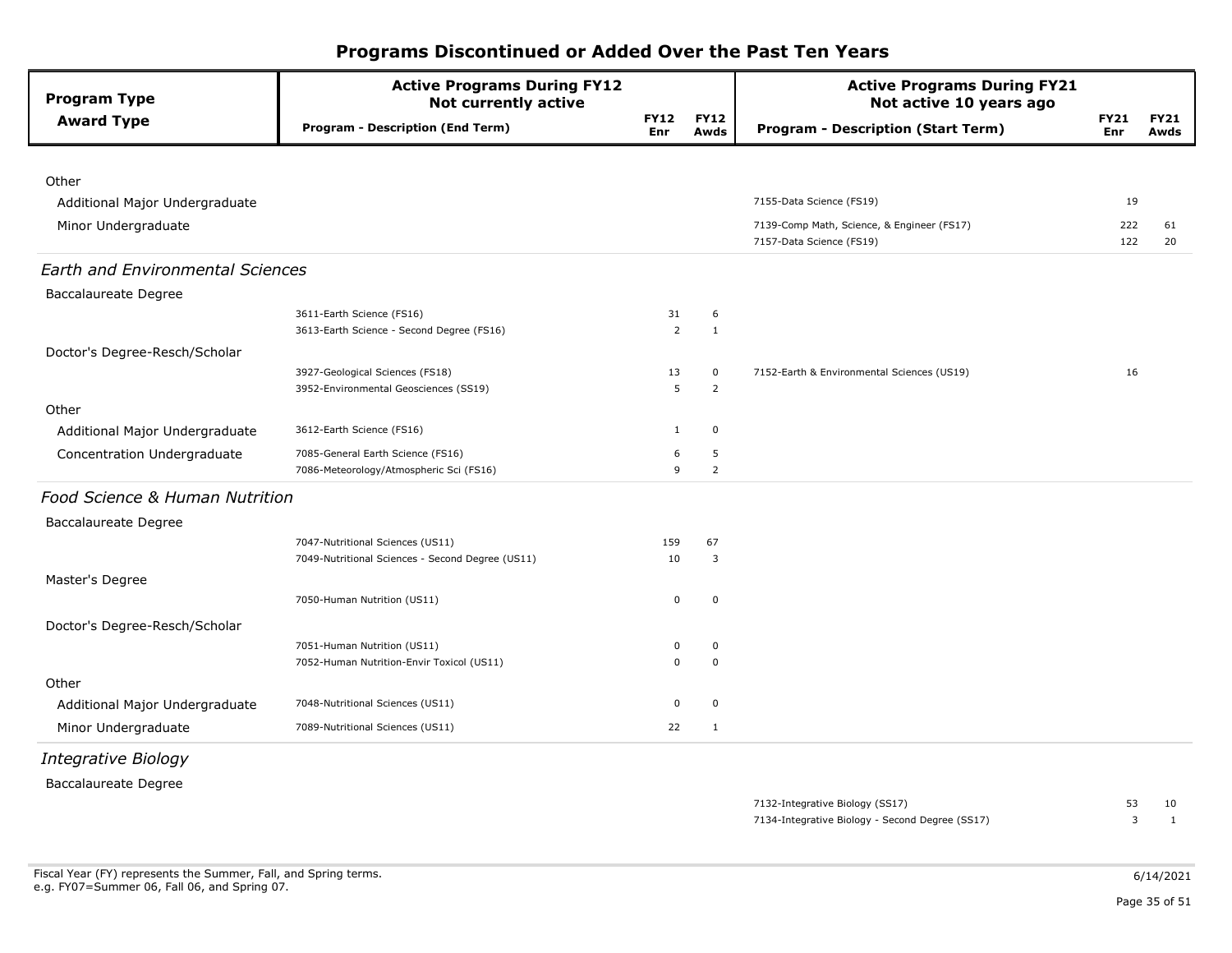| <b>Program Type</b>            | <b>Active Programs During FY12</b><br><b>Not currently active</b>     |                           |                     | <b>Active Programs During FY21</b><br>Not active 10 years ago |                           |                     |
|--------------------------------|-----------------------------------------------------------------------|---------------------------|---------------------|---------------------------------------------------------------|---------------------------|---------------------|
| <b>Award Type</b>              | Program - Description (End Term)                                      | <b>FY12</b><br><b>Enr</b> | <b>FY12</b><br>Awds | <b>Program - Description (Start Term)</b>                     | <b>FY21</b><br><b>Enr</b> | <b>FY21</b><br>Awds |
|                                |                                                                       |                           |                     |                                                               |                           |                     |
| Master's Degree                |                                                                       |                           |                     |                                                               |                           |                     |
|                                | 3887-Zoology (US16)                                                   | 5                         | $\mathbf 0$         | 7129-Integrative Biology (FS16)                               | $\overline{4}$            |                     |
| Doctor's Degree-Resch/Scholar  |                                                                       |                           |                     |                                                               |                           |                     |
|                                | 3889-Zoology (US16)                                                   | 56                        | 5                   | 7130-Integrative Biology (FS16)                               | 33                        |                     |
|                                | 3941-Zoology-Envir Toxicology (US16)                                  | $\mathbf 0$               | $\mathbf 0$         | 7131-Integrative Biol-Environ Tox (FS16)                      | $\Omega$                  |                     |
| Other                          |                                                                       |                           |                     |                                                               |                           |                     |
| Additional Major Undergraduate |                                                                       |                           |                     | 7133-Integrative Biology (SS17)                               | $\overline{4}$            | $\overline{2}$      |
| Concentration Undergraduate    | 7095-Neurobiology & Animal Behavior (FS14)                            | 84                        | 17                  | 7123-Animal Behavior & Neurobiology (SS15)                    | 104                       | 28                  |
| Other                          | 9819-Zoology (US16)                                                   | 0                         | $\mathbf 0$         | 9858-Integrative Biology (FS16)                               | $\mathbf 0$               |                     |
| <b>Mathematics</b>             |                                                                       |                           |                     |                                                               |                           |                     |
| <b>Baccalaureate Degree</b>    |                                                                       |                           |                     |                                                               |                           |                     |
|                                |                                                                       |                           |                     | 7114-Mathematics, Advanced (FS12)                             | 5                         |                     |
|                                |                                                                       |                           |                     | 7115-Mathematics, Advanced - Second Degree (FS12)             | $\Omega$                  |                     |
| Master's Degree                |                                                                       |                           |                     |                                                               |                           |                     |
|                                | 3739-Mathematics (SS20)                                               | 0                         | $\mathbf 0$         |                                                               |                           |                     |
| Other                          |                                                                       |                           |                     |                                                               |                           |                     |
|                                |                                                                       |                           |                     | 7124-Actuarial Science (FS15)                                 | 102                       | 23                  |
| Minor Undergraduate            |                                                                       |                           |                     |                                                               |                           |                     |
| Specialization Undergraduate   | 7039-Actuarial Science (US15)                                         | 143                       | 16                  |                                                               |                           |                     |
| Natural Science Dean           |                                                                       |                           |                     |                                                               |                           |                     |
| <b>Baccalaureate Degree</b>    |                                                                       |                           |                     |                                                               |                           |                     |
|                                |                                                                       |                           |                     | 7111-Neuroscience (FS12)                                      | 672                       | 147                 |
|                                |                                                                       |                           |                     | 7113-Neuroscience - Second Degree (FS12)                      | 22                        | 3                   |
| Master's Degree                |                                                                       |                           |                     |                                                               |                           |                     |
|                                | 3782-Biological Science-Interdept (US13)                              | 14                        | 5                   | 7160-Genetics and Genome Sciences (FS20)                      | 0                         |                     |
|                                | 3800-Physical Science-Interdept (US13)                                | 15                        | $\overline{2}$      |                                                               |                           |                     |
|                                | 3935-General Science (US13)                                           | 6                         | $\overline{2}$      |                                                               |                           |                     |
|                                | 7038-Neuroscience (US14)                                              | 3                         | $\mathbf{1}$        |                                                               |                           |                     |
| Doctor's Degree-Resch/Scholar  |                                                                       |                           |                     |                                                               |                           |                     |
|                                | 3788-Genetics (US19)                                                  | 49                        | 8                   | 7153-Genetics and Genome Sciences (FS19)                      | 9                         |                     |
|                                | 3987-Neuroscience (US14)<br>7098-Neuroscience-Envir Toxicology (US14) | 36<br>$\mathbf{1}$        | 3<br>$\mathbf 0$    |                                                               |                           |                     |
|                                |                                                                       |                           |                     |                                                               |                           |                     |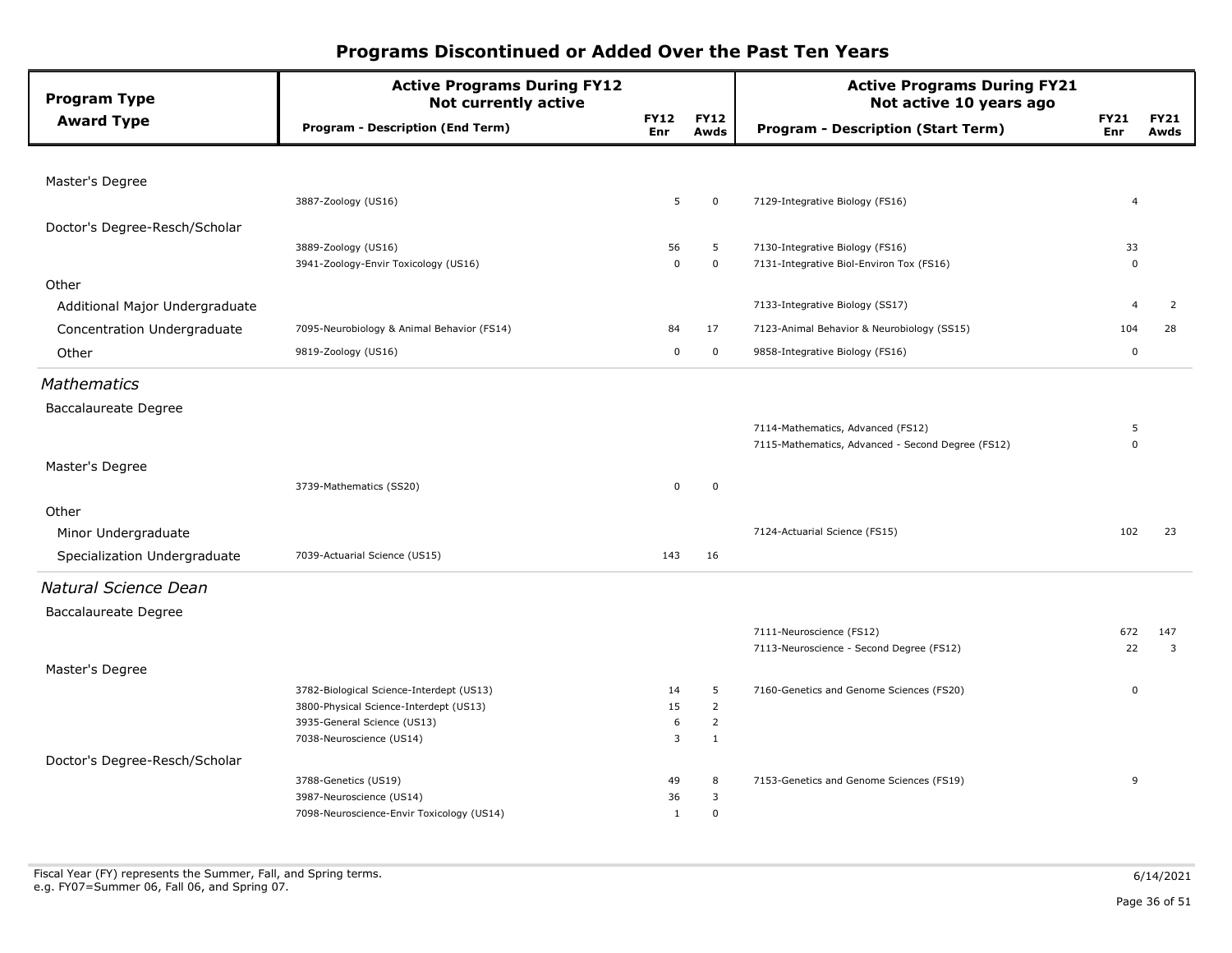| <b>Program Type</b>                 | <b>Active Programs During FY12</b><br><b>Not currently active</b> |                    |                     | <b>Active Programs During FY21</b><br>Not active 10 years ago                                      |                                |                     |
|-------------------------------------|-------------------------------------------------------------------|--------------------|---------------------|----------------------------------------------------------------------------------------------------|--------------------------------|---------------------|
| <b>Award Type</b>                   | <b>Program - Description (End Term)</b>                           | <b>FY12</b><br>Enr | <b>FY12</b><br>Awds | <b>Program - Description (Start Term)</b>                                                          | <b>FY21</b><br>Enr             | <b>FY21</b><br>Awds |
|                                     |                                                                   |                    |                     |                                                                                                    |                                |                     |
| Other                               |                                                                   |                    |                     |                                                                                                    |                                |                     |
| Additional Major Undergraduate      |                                                                   |                    |                     | 7112-Neuroscience (FS12)                                                                           | 29                             | $\overline{4}$      |
| Graduate Certificate                |                                                                   |                    |                     | 7136-College Teaching-Natural Sci (SS13)                                                           | 1                              | $\overline{4}$      |
| Minor Undergraduate                 |                                                                   |                    |                     | 7118-Envir & Sustainability Studies (FS15)                                                         | 513                            | 160                 |
| Other                               | 9805-Genetics (US19)                                              | $\mathbf 0$        | $\mathbf 0$         | 9863-Molecular Plant Sciences (SS18)<br>9866-Genetics and Genome Sciences (FS19)                   | $\overline{4}$<br>$\mathbf{1}$ |                     |
| Specialization Undergraduate        | 3933-Environmental Studies (US15)                                 | 292                | 56                  |                                                                                                    |                                |                     |
| Neuroscience Program                |                                                                   |                    |                     |                                                                                                    |                                |                     |
| Master's Degree                     |                                                                   |                    |                     |                                                                                                    |                                |                     |
|                                     |                                                                   |                    |                     | 7119-Neuroscience (FS14)                                                                           | $\mathbf{1}$                   |                     |
| Doctor's Degree-Resch/Scholar       |                                                                   |                    |                     |                                                                                                    |                                |                     |
|                                     |                                                                   |                    |                     | 7120-Neuroscience (FS14)                                                                           | 33                             | $\overline{4}$      |
| Other                               |                                                                   |                    |                     | 7121-Neuroscience-Envir Toxicology (FS14)                                                          | $\Omega$                       |                     |
| Graduate Certificate                |                                                                   |                    |                     | 7135-Medical Neuroscience (SS17)                                                                   | 52                             | 17                  |
|                                     |                                                                   |                    |                     | 7138-Neuroscience and the Law (FS18)                                                               | 0                              |                     |
| Other                               |                                                                   |                    |                     | 9871-Neuroscience (FS14)                                                                           | $\Omega$                       |                     |
| Physics-Astronomy                   |                                                                   |                    |                     |                                                                                                    |                                |                     |
| Other                               |                                                                   |                    |                     |                                                                                                    |                                |                     |
| Graduate Certificate                |                                                                   |                    |                     | 7158-Accelerator Science & Engineer (US20)                                                         | 0                              |                     |
| Physiology                          |                                                                   |                    |                     |                                                                                                    |                                |                     |
| Doctor's Degree-Resch/Scholar       |                                                                   |                    |                     |                                                                                                    |                                |                     |
|                                     |                                                                   |                    |                     | 5807-Molecular, Cell, &Inter Physio (FS20)                                                         | 4<br>0                         |                     |
|                                     |                                                                   |                    |                     | 7137-Physiology-Envir Toxicology (US17)                                                            |                                |                     |
| <b>Statistics &amp; Probability</b> |                                                                   |                    |                     |                                                                                                    |                                |                     |
| <b>Baccalaureate Degree</b>         |                                                                   |                    |                     |                                                                                                    |                                |                     |
|                                     |                                                                   |                    |                     | 7149-Quantitative Risk Analytics (FS19)<br>7151-Quantitative Risk Analytics - Second Degree (FS19) | 5<br>$\mathbf{1}$              | $\mathbf{1}$        |
| Other                               |                                                                   |                    |                     |                                                                                                    |                                |                     |
| Additional Major Undergraduate      |                                                                   |                    |                     | 7150-Quantitative Risk Analytics (FS19)                                                            | $\overline{2}$                 |                     |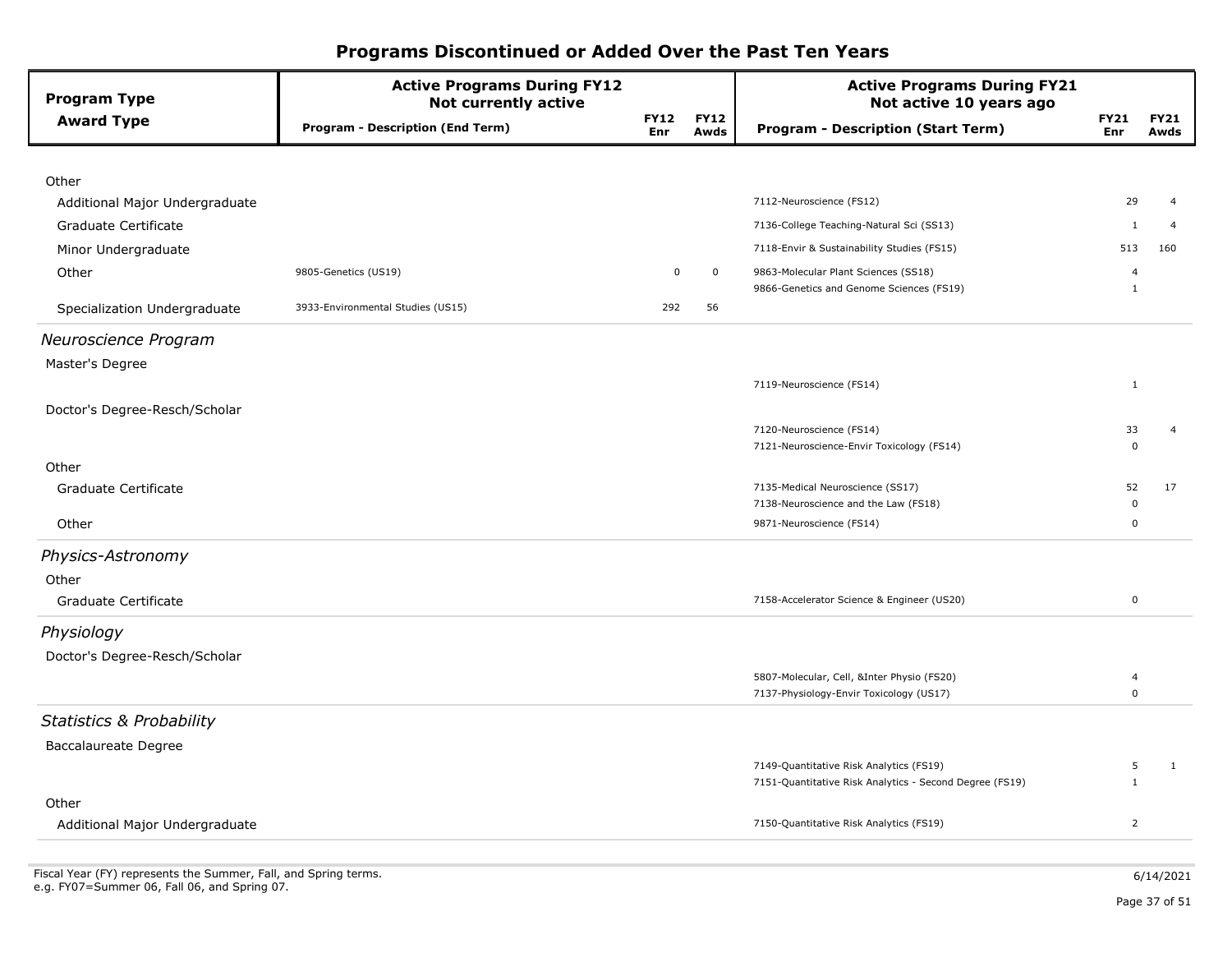| <b>Program Type</b>                         | <b>Active Programs During FY12</b><br><b>Not currently active</b> |                |                             |                              | <b>Active Programs During FY21</b><br>Not active 10 years ago |               |                             |                              |
|---------------------------------------------|-------------------------------------------------------------------|----------------|-----------------------------|------------------------------|---------------------------------------------------------------|---------------|-----------------------------|------------------------------|
| <b>Award Type</b>                           | <b>Program - Description (End Term)</b>                           |                | <b>FY12</b><br>Enr          | <b>FY12</b><br>Awds          | <b>Program - Description (Start Term)</b>                     |               | <b>FY21</b><br>Enr          | <b>FY21</b><br>Awds          |
|                                             |                                                                   |                |                             |                              |                                                               |               |                             |                              |
| <b>Totals for</b><br><b>Natural Science</b> |                                                                   | # Of<br>Prgms  | <b>FY12</b><br>Enr<br>Total | <b>FY12</b><br>Awds<br>Total |                                                               | # Of<br>Prgms | <b>FY21</b><br>Enr<br>Total | <b>FY21</b><br>Awds<br>Total |
|                                             | <b>Baccalaureate Degree</b>                                       |                |                             |                              | <b>Baccalaureate Degree</b>                                   |               |                             |                              |
|                                             |                                                                   | 10             | 296                         | 99                           |                                                               | 12            | 924                         | 187                          |
|                                             | Master's Degree                                                   |                |                             |                              | Master's Degree                                               |               |                             |                              |
|                                             |                                                                   | $\overline{7}$ | 43                          | 10                           |                                                               | 3             | 5                           | 0                            |
|                                             | Doctor's Degree-Resch/Scholar                                     |                |                             |                              | Doctor's Degree-Resch/Scholar                                 |               |                             |                              |
|                                             |                                                                   | 9              | 160                         | 18                           |                                                               | 8             | 95                          | 4                            |
|                                             | Other                                                             |                |                             |                              | Other                                                         |               |                             |                              |
|                                             | Additional Major Undergraduate                                    | 5              | $\overline{2}$              | $\mathbf 0$                  | Additional Major Undergraduate                                | 5             | 54                          | 6                            |
|                                             | Concentration Undergraduate                                       | 3              | 99                          | 24                           | Concentration Undergraduate                                   |               | 236                         | 64                           |
|                                             | Minor Undergraduate                                               |                | 22                          | 1                            | Graduate Certificate                                          |               | 53                          | 21                           |
|                                             | Other                                                             | $\overline{2}$ | $\mathbf 0$                 | $\Omega$                     | Minor Undergraduate                                           | 4             | 959                         | 264                          |
|                                             | Specialization Undergraduate                                      | $\mathcal{P}$  | 435                         | 72                           | Other                                                         |               | 5                           | 0                            |
|                                             | College Total                                                     | 39             | 1,057                       | 224                          | College Total                                                 | 47            | 2,331                       | 546                          |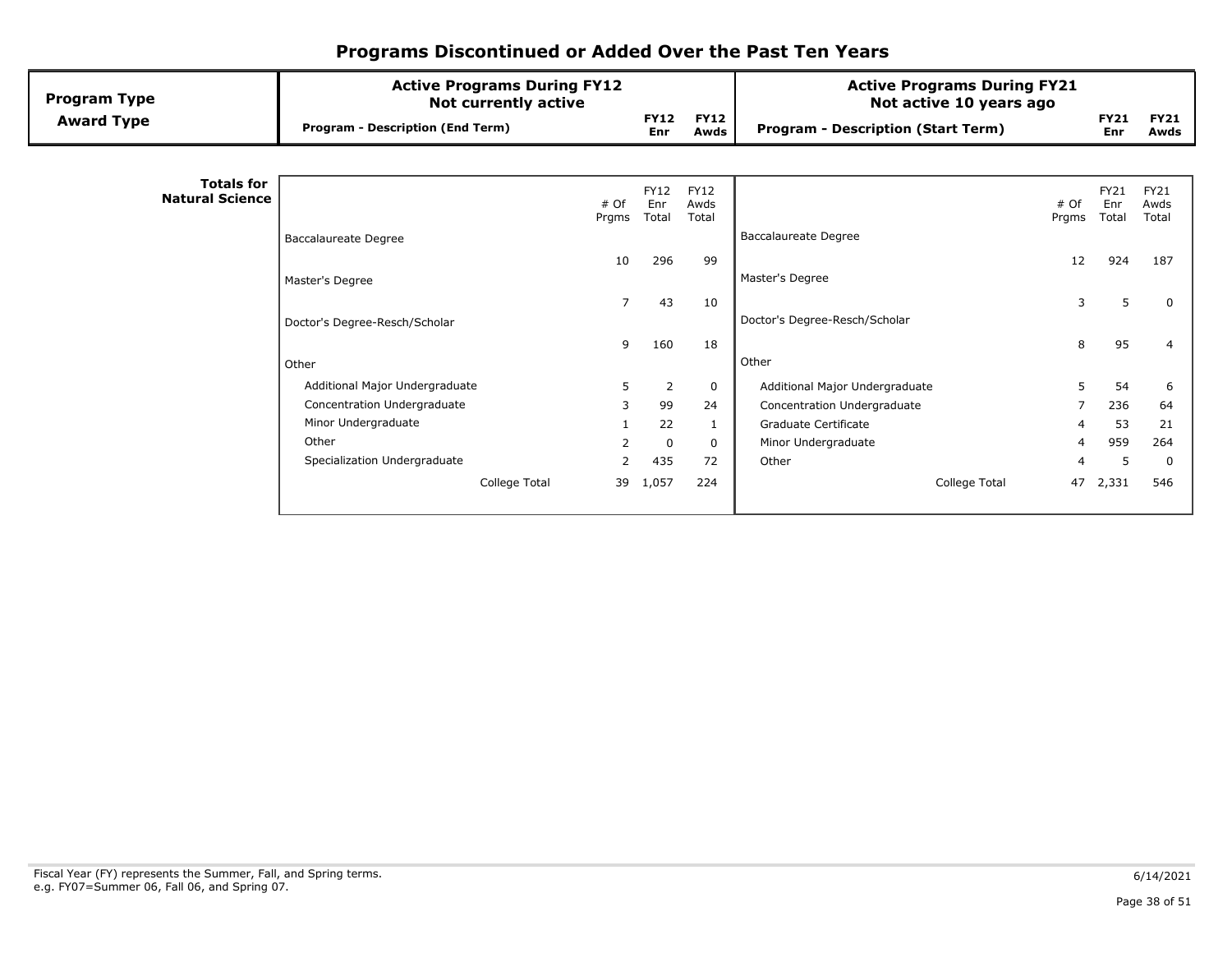| <b>Program Type</b> | <b>Active Programs During FY12</b><br><b>Not currently active</b> |                    |                     | <b>Active Programs During FY21</b><br>Not active 10 years ago |             |                     |
|---------------------|-------------------------------------------------------------------|--------------------|---------------------|---------------------------------------------------------------|-------------|---------------------|
| <b>Award Type</b>   | Program - Description (End Term)                                  | <b>FY12</b><br>Enr | <b>FY12</b><br>Awds | Program - Description (Start Term)                            | FY21<br>Enr | <b>FY21</b><br>Awds |

#### **Programs Discontinued or Added Over the Past Ten Years** *Michigan State University*

| <b>Program Type</b>           | <b>Active Programs During FY12</b><br><b>Not currently active</b> |                    |                     | <b>Active Programs During FY21</b><br>Not active 10 years ago |                    |                     |
|-------------------------------|-------------------------------------------------------------------|--------------------|---------------------|---------------------------------------------------------------|--------------------|---------------------|
| <b>Award Type</b>             | <b>Program - Description (End Term)</b>                           | <b>FY12</b><br>Enr | <b>FY12</b><br>Awds | <b>Program - Description (Start Term)</b>                     | <b>FY21</b><br>Enr | <b>FY21</b><br>Awds |
| <b>Nursing</b>                |                                                                   |                    |                     |                                                               |                    |                     |
| <b>Nursing</b>                |                                                                   |                    |                     |                                                               |                    |                     |
| Doctor's Degree-Prof Practice |                                                                   |                    |                     |                                                               |                    |                     |
|                               |                                                                   |                    |                     | 4030-Nursing Practice (FS13)                                  | 106                | 10                  |
|                               |                                                                   |                    |                     | 4054-Nursing Practice Post Master's (FS18)                    | 17                 | $\overline{4}$      |
|                               |                                                                   |                    |                     | 4055-Nursing Practice Clinical Nur (FS18)                     | 19                 |                     |
|                               |                                                                   |                    |                     | 4056-Nursing Practice Anesthesia (FS18)                       | 30                 |                     |
| Master's Degree               |                                                                   |                    |                     |                                                               |                    |                     |
|                               | 4024-Nursing (SS19)                                               | 35                 | 9                   |                                                               |                    |                     |
| Other                         |                                                                   |                    |                     |                                                               |                    |                     |
| <b>Concentration Graduate</b> | 4033-Nurse Practitioner (US18)                                    | 0                  | 0                   | 4046-Nurse Practitioner-Family (FS18)                         | 18                 |                     |
|                               | 4034-Clinical Nurse Spec-Nurse Educ (FS14)                        | 0                  | $\mathbf 0$         | 4047-Nurs Prac-Adult-Gerontol PC (FS18)                       | 2                  |                     |
|                               | 4035-Nurse Anesthesia (SS19)                                      | $\Omega$           | $\mathbf{0}$        | 4048-Adult-Gerontology Clinical (FS18)                        | 10                 | 3                   |
|                               |                                                                   |                    |                     | 4049-Nurse Practitioner-Family (FS18)                         | 76                 | 8                   |
|                               |                                                                   |                    |                     | 4050-Nurs Prac-Adult-Gerontol PC (FS18)                       | 18                 | 2                   |
|                               |                                                                   |                    |                     | 4051-Adult-Gerontology Clinical (FS18)                        | 19                 |                     |
|                               |                                                                   |                    |                     | 4052-Nurse Anesthesia (FS18)                                  | 30                 |                     |
|                               |                                                                   |                    |                     | 4057-Psychiatric Mental Health (FS19)                         | 11                 |                     |
|                               |                                                                   |                    |                     | 4058-Psychiatric Mental Health (FS19)                         | 17                 |                     |
| Graduate Certificate          | 4025-Nurse Practitioner (US15)                                    |                    | 1                   | 4044-College Teaching-Nursing (SS13)                          | <sup>0</sup>       |                     |
|                               | 4026-Clinical Nurse Specialist (FS14)                             | 6                  | 1                   | 4053-Teaching in Nursing (FS18)                               |                    |                     |
|                               |                                                                   |                    |                     | 4059-Adult-Gerontology - Clin N Spc (FS20)                    |                    |                     |
|                               |                                                                   |                    |                     | 4060-Nurse Pract- Psychiat Ment Hlt (US20)                    |                    |                     |
|                               |                                                                   |                    |                     | 4061-Nurse Pract- Adult Geron Prim (FS20)                     |                    |                     |
|                               |                                                                   |                    |                     | 4062-Nurse Practitioner - Family (FS20)                       |                    |                     |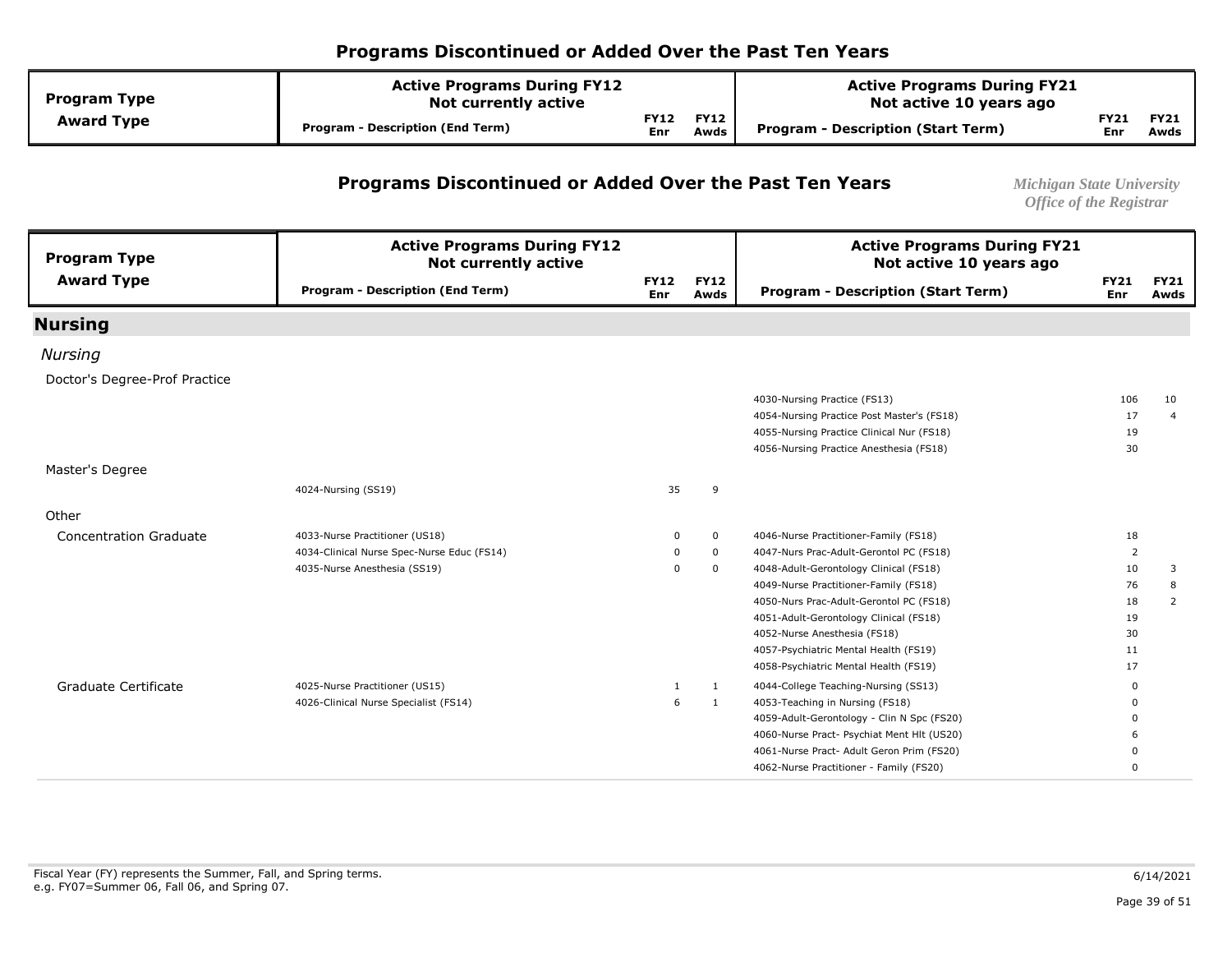| <b>Program Type</b><br><b>Award Type</b> | <b>Active Programs During FY12</b><br><b>Not currently active</b><br><b>Program - Description (End Term)</b> |               | <b>FY12</b><br><b>Enr</b> | <b>FY12</b><br>Awds          | <b>Active Programs During FY21</b><br>Not active 10 years ago<br><b>Program - Description (Start Term)</b> |               | <b>FY21</b><br>Enr   | <b>FY21</b><br>Awds          |
|------------------------------------------|--------------------------------------------------------------------------------------------------------------|---------------|---------------------------|------------------------------|------------------------------------------------------------------------------------------------------------|---------------|----------------------|------------------------------|
|                                          |                                                                                                              |               |                           |                              |                                                                                                            |               |                      |                              |
| <b>Totals for</b><br>Nursing             |                                                                                                              | # Of<br>Prgms | FY12<br>Enr<br>Total      | <b>FY12</b><br>Awds<br>Total |                                                                                                            | # Of<br>Prgms | FY21<br>Enr<br>Total | <b>FY21</b><br>Awds<br>Total |
|                                          | Master's Degree                                                                                              |               |                           |                              | Doctor's Degree-Prof Practice                                                                              |               |                      |                              |
|                                          |                                                                                                              |               | 35                        | 9                            |                                                                                                            | 4             | 172                  | 14                           |
|                                          | Other                                                                                                        |               |                           |                              | Other                                                                                                      |               |                      |                              |
|                                          | <b>Concentration Graduate</b>                                                                                | 3             | 0                         | $\Omega$                     | <b>Concentration Graduate</b>                                                                              | 9             | 201                  | 13                           |
|                                          | Graduate Certificate                                                                                         | $\mathcal{P}$ | $\overline{7}$            | 2                            | Graduate Certificate                                                                                       | 6             | 6                    | 0                            |
|                                          | College Total                                                                                                | 6             | 42                        | 11                           | College Total                                                                                              | 19            | 379                  | 27                           |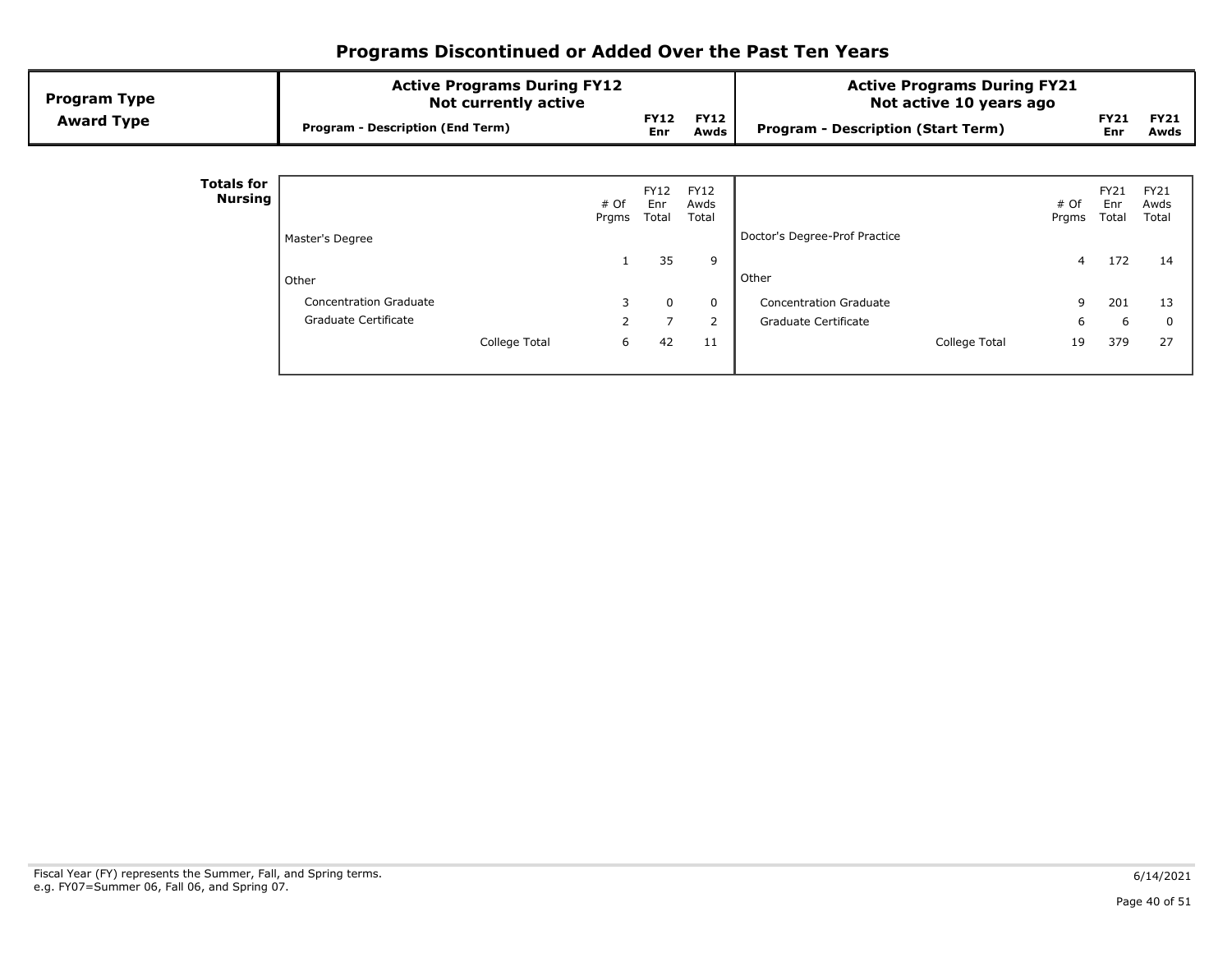| <b>Program Type</b> | <b>Active Programs During FY12</b><br><b>Not currently active</b> |                           |                     | <b>Active Programs During FY21</b><br>Not active 10 years ago |                    |                     |
|---------------------|-------------------------------------------------------------------|---------------------------|---------------------|---------------------------------------------------------------|--------------------|---------------------|
| <b>Award Type</b>   | <b>Program - Description (End Term)</b>                           | <b>FY12</b><br><b>Enr</b> | <b>FY12</b><br>Awds | Program - Description (Start Term)                            | <b>FY21</b><br>Enr | <b>FY21</b><br>Awds |

#### **Programs Discontinued or Added Over the Past Ten Years** *Michigan State University*

| <b>Program Type</b>               | <b>Active Programs During FY12</b><br><b>Not currently active</b> |                           |                     | <b>Active Programs During FY21</b><br>Not active 10 years ago |                    |                     |
|-----------------------------------|-------------------------------------------------------------------|---------------------------|---------------------|---------------------------------------------------------------|--------------------|---------------------|
| <b>Award Type</b>                 | <b>Program - Description (End Term)</b>                           | <b>FY12</b><br><b>Enr</b> | <b>FY12</b><br>Awds | <b>Program - Description (Start Term)</b>                     | <b>FY21</b><br>Enr | <b>FY21</b><br>Awds |
| <b>Osteopathic Medicine</b>       |                                                                   |                           |                     |                                                               |                    |                     |
| Microbiology & Molecular Genetics |                                                                   |                           |                     |                                                               |                    |                     |
| Master's Degree                   |                                                                   |                           |                     |                                                               |                    |                     |
|                                   | 4120-Microbiology (US16)                                          | $\mathbf 0$               | $\mathbf 0$         |                                                               |                    |                     |
| Osteopathic Medicine Dean         |                                                                   |                           |                     |                                                               |                    |                     |
| Doctor's Degree-Prof Practice     |                                                                   |                           |                     |                                                               |                    |                     |
|                                   | 4211-Osteopathic Medicine (US19)                                  | 19                        | $\mathbf 0$         | 4221-Osteopathic Medicine (FS15)                              | 5                  | 2                   |
| Master's Degree                   |                                                                   |                           |                     |                                                               |                    |                     |
|                                   |                                                                   |                           |                     | 4225-Global Health (FS19)                                     | 20                 | 2                   |
| Other                             |                                                                   |                           |                     |                                                               |                    |                     |
| Graduate Certificate              |                                                                   |                           |                     | 4223-College Teaching-Osteopathic M (SS13)                    | 0                  |                     |
|                                   |                                                                   |                           |                     | 4226-Global Health (FS19)                                     | 5                  | $\overline{2}$      |
| Pharmacology & Toxicology         |                                                                   |                           |                     |                                                               |                    |                     |
| Other                             |                                                                   |                           |                     |                                                               |                    |                     |
| <b>Concentration Graduate</b>     |                                                                   |                           |                     | 4219-Pharmacology (US13)                                      | $\mathbf{1}$       | 1                   |
|                                   |                                                                   |                           |                     | 4220-Toxicology (US13)                                        | $\overline{2}$     | 2                   |
| Graduate Certificate              |                                                                   |                           |                     | 4218-Safety Pharmacology (FS12)                               | 3                  | 2                   |
| Physiology                        |                                                                   |                           |                     |                                                               |                    |                     |
| Doctor's Degree-Resch/Scholar     |                                                                   |                           |                     |                                                               |                    |                     |
|                                   |                                                                   |                           |                     | 4228-Molecular, Cell, &Inter Physio (FS20)                    | $\Omega$           |                     |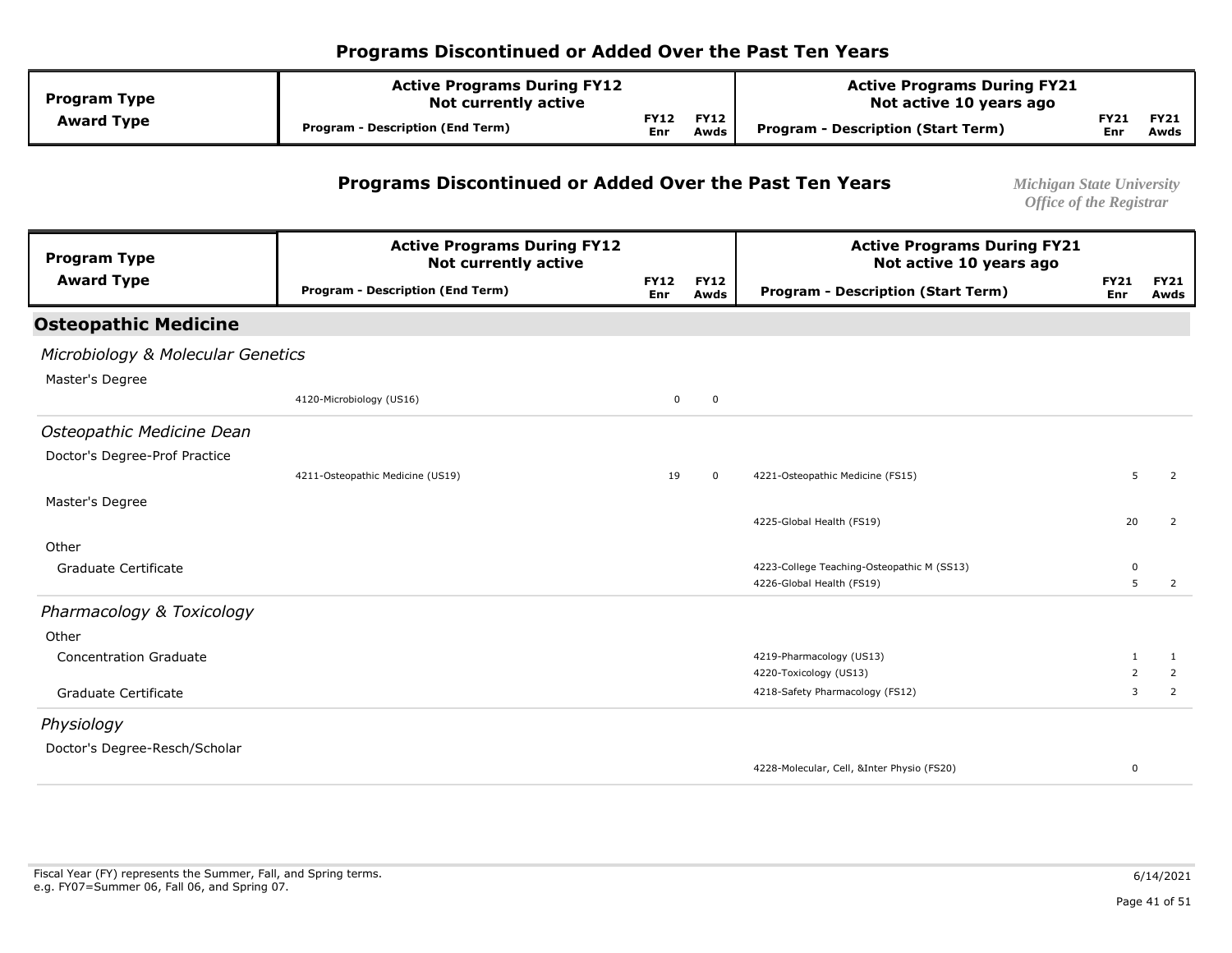| <b>FY12</b><br><b>FY12</b><br><b>FY21</b><br><b>Award Type</b><br><b>Program - Description (End Term)</b><br><b>Program - Description (Start Term)</b><br>Awds<br>Enr<br>Enr | <b>FY21</b><br>Awds          |
|------------------------------------------------------------------------------------------------------------------------------------------------------------------------------|------------------------------|
|                                                                                                                                                                              |                              |
|                                                                                                                                                                              |                              |
| <b>Totals for</b><br><b>FY12</b><br>FY12<br>FY21<br><b>Osteopathic Medicine</b><br># Of<br>Enr<br>Awds<br># Of<br>Enr<br>Total<br>Total<br>Total<br>Prgms<br>Prgms           | <b>FY21</b><br>Awds<br>Total |
| Doctor's Degree-Prof Practice<br>Doctor's Degree-Prof Practice                                                                                                               |                              |
| 5<br>19<br>0<br>1                                                                                                                                                            | 2                            |
| Master's Degree<br>Master's Degree                                                                                                                                           |                              |
| 20<br>0<br>0                                                                                                                                                                 | 2                            |
| Doctor's Degree-Resch/Scholar<br>19<br>$\mathbf 0$<br>College Total<br>2                                                                                                     |                              |
| $\mathbf 0$<br>Other                                                                                                                                                         | $\mathbf 0$                  |
| $\overline{2}$<br>3<br><b>Concentration Graduate</b>                                                                                                                         | 3                            |
| 3<br>8<br>Graduate Certificate                                                                                                                                               | $\overline{4}$               |
| 36<br>8<br>College Total                                                                                                                                                     | 11                           |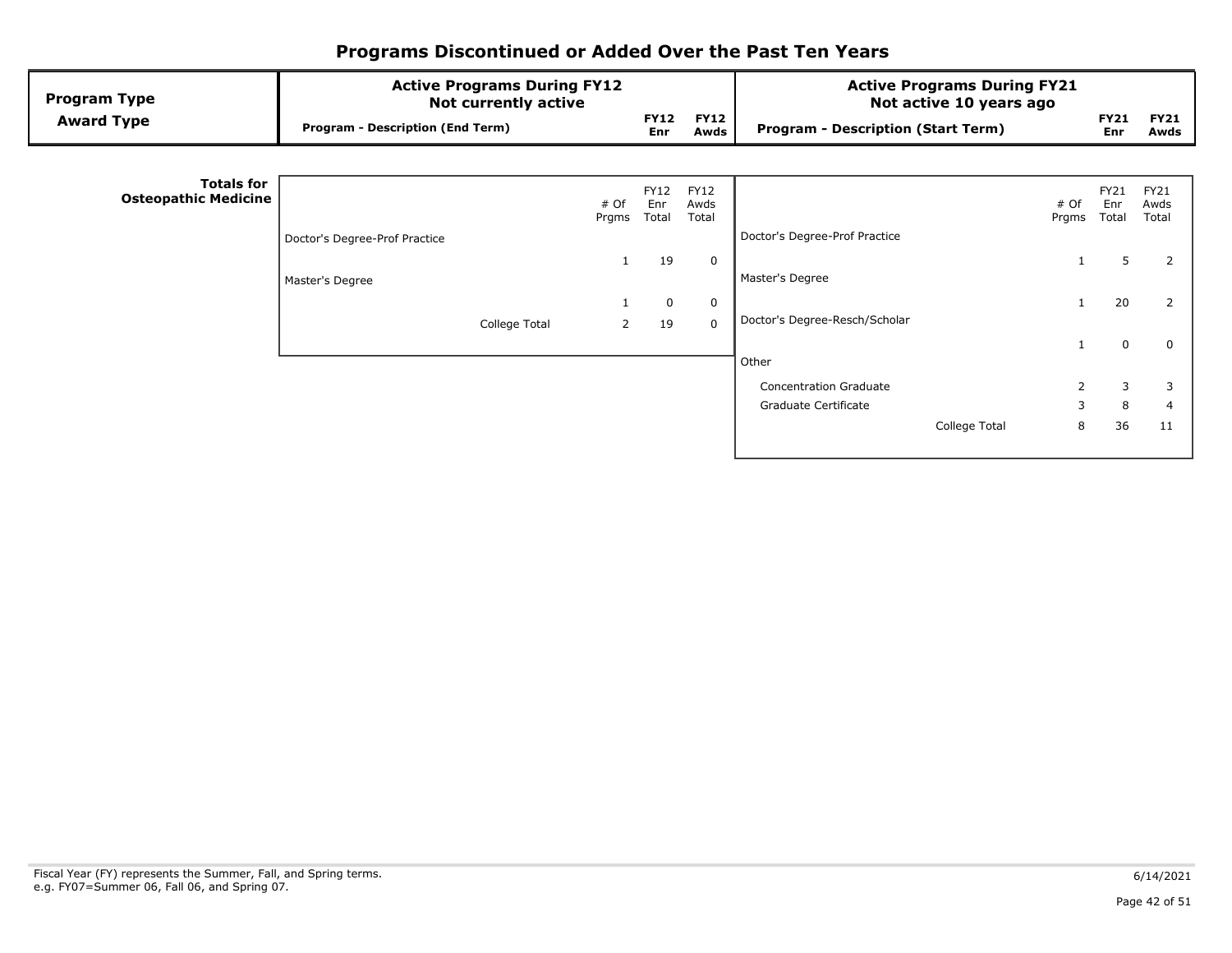| <b>Program Type</b> | <b>Active Programs During FY12</b><br><b>Not currently active</b> |                           |                     | <b>Active Programs During FY21</b><br>Not active 10 years ago |                    |                     |
|---------------------|-------------------------------------------------------------------|---------------------------|---------------------|---------------------------------------------------------------|--------------------|---------------------|
| <b>Award Type</b>   | <b>Program - Description (End Term)</b>                           | <b>FY12</b><br><b>Enr</b> | <b>FY12</b><br>Awds | Program - Description (Start Term)                            | <b>FY21</b><br>Enr | <b>FY21</b><br>Awds |

#### **Programs Discontinued or Added Over the Past Ten Years** *Michigan State University*

| <b>Program Type</b>                               | <b>Active Programs During FY12</b><br><b>Not currently active</b> |       |                    |                     | <b>Active Programs During FY21</b><br>Not active 10 years ago |                    |                     |  |
|---------------------------------------------------|-------------------------------------------------------------------|-------|--------------------|---------------------|---------------------------------------------------------------|--------------------|---------------------|--|
| <b>Award Type</b>                                 | <b>Program - Description (End Term)</b>                           |       | <b>FY12</b><br>Enr | <b>FY12</b><br>Awds | <b>Program - Description (Start Term)</b>                     | <b>FY21</b><br>Enr | <b>FY21</b><br>Awds |  |
| <b>Resdntl Coll Arts and Humanities</b>           |                                                                   |       |                    |                     |                                                               |                    |                     |  |
| Resdntl Coll Arts and Humanit Dean                |                                                                   |       |                    |                     |                                                               |                    |                     |  |
| Baccalaureate Degree                              |                                                                   |       |                    |                     |                                                               |                    |                     |  |
|                                                   | 8500-Residential Coll in Arts & Hum (US11)                        |       | 86                 | 8                   |                                                               |                    |                     |  |
|                                                   | 8502-Residential Coll in Arts & Hum - Second Degree (US11)        |       | 1                  | $\mathbf 0$         |                                                               |                    |                     |  |
| Other                                             |                                                                   |       |                    |                     |                                                               |                    |                     |  |
| Additional Major Undergraduate                    | 8501-Residential Coll in Arts & Hum (US11)                        |       | 9                  | $\mathbf{1}$        |                                                               |                    |                     |  |
| <b>Totals for</b><br><b>Resdntl Coll Arts and</b> |                                                                   | # Of  | <b>FY12</b><br>Enr | FY12<br>Awds        |                                                               |                    |                     |  |
| <b>Humanities</b>                                 |                                                                   | Prgms | Total              | Total               |                                                               |                    |                     |  |
|                                                   | <b>Baccalaureate Degree</b>                                       |       |                    |                     |                                                               |                    |                     |  |
|                                                   |                                                                   | 2     | 87                 | 8                   |                                                               |                    |                     |  |
|                                                   | Other                                                             |       |                    |                     |                                                               |                    |                     |  |
|                                                   | Additional Major Undergraduate                                    |       | 9                  | 1                   |                                                               |                    |                     |  |
|                                                   | College Total                                                     | 3     | 96                 | 9                   |                                                               |                    |                     |  |
|                                                   |                                                                   |       |                    |                     |                                                               |                    |                     |  |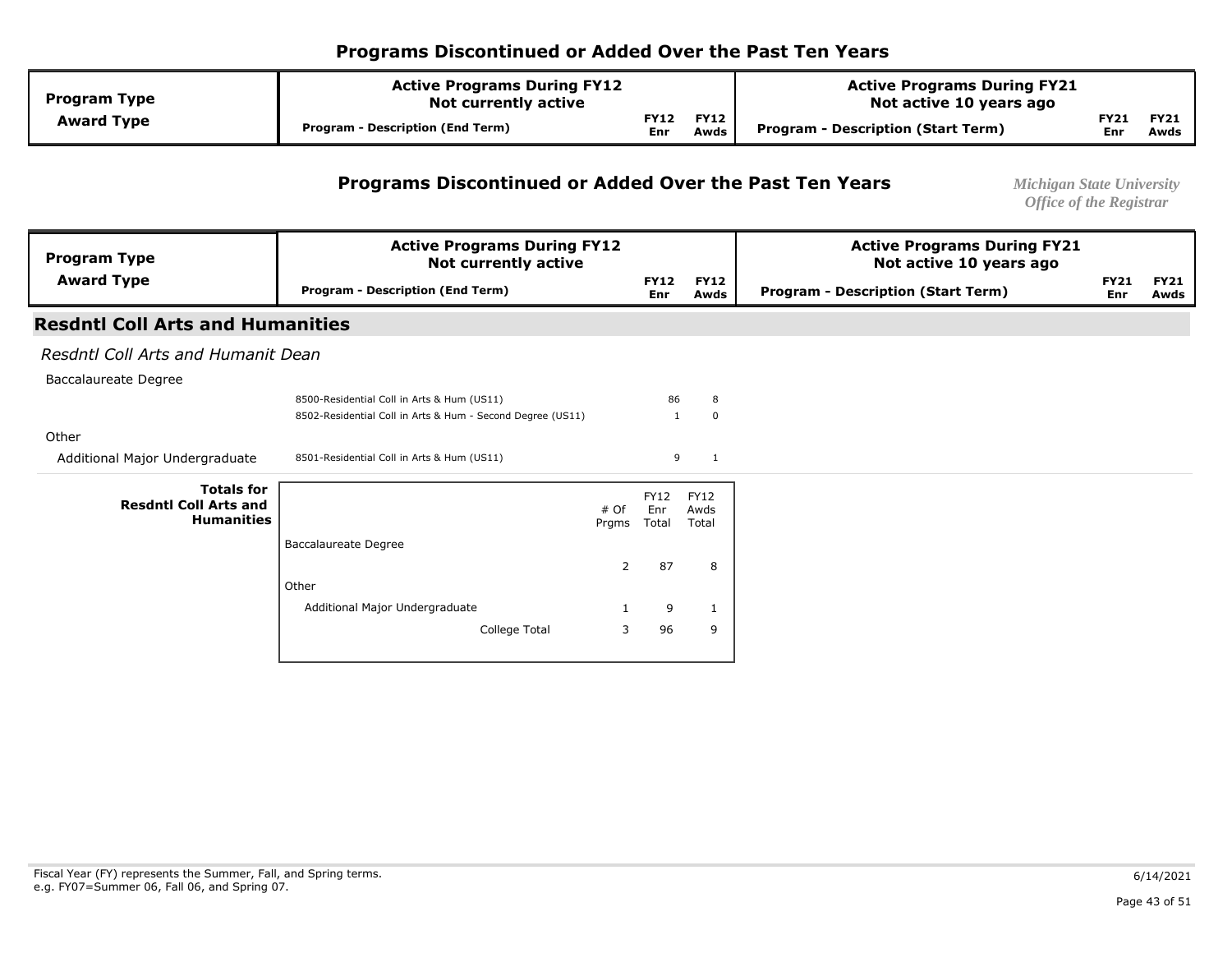| <b>Program Type</b> | <b>Active Programs During FY12</b><br><b>Not currently active</b> |                           |                     | <b>Active Programs During FY21</b><br>Not active 10 years ago |                    |                     |
|---------------------|-------------------------------------------------------------------|---------------------------|---------------------|---------------------------------------------------------------|--------------------|---------------------|
| <b>Award Type</b>   | <b>Program - Description (End Term)</b>                           | <b>FY12</b><br><b>Enr</b> | <b>FY12</b><br>Awds | Program - Description (Start Term)                            | FY21<br><b>Enr</b> | <b>FY21</b><br>Awds |

#### **Programs Discontinued or Added Over the Past Ten Years** *Michigan State University*

| <b>Program Type</b>                | <b>Active Programs During FY12</b><br><b>Not currently active</b> |                    | <b>Active Programs During FY21</b><br>Not active 10 years ago |                                                     |                    |                     |
|------------------------------------|-------------------------------------------------------------------|--------------------|---------------------------------------------------------------|-----------------------------------------------------|--------------------|---------------------|
| <b>Award Type</b>                  | <b>Program - Description (End Term)</b>                           | <b>FY12</b><br>Enr | <b>FY12</b><br>Awds                                           | <b>Program - Description (Start Term)</b>           | <b>FY21</b><br>Enr | <b>FY21</b><br>Awds |
| <b>Social Science</b>              |                                                                   |                    |                                                               |                                                     |                    |                     |
| <b>Criminal Justice</b>            |                                                                   |                    |                                                               |                                                     |                    |                     |
| Master's Degree                    |                                                                   |                    |                                                               |                                                     |                    |                     |
|                                    | 7647-Criminal Justice (US17)                                      | 6                  | $\overline{4}$                                                |                                                     |                    |                     |
| Other                              |                                                                   |                    |                                                               |                                                     |                    |                     |
| Graduate Certificate               |                                                                   |                    |                                                               | 7795-Cyber Criminology & Security (FS20)            | 0                  |                     |
| Minor Undergraduate                |                                                                   |                    |                                                               | 7747-Security Management (FS15)                     | 125                | 21                  |
| Specialization Undergraduate       | 4688-Security Management (US15)                                   | 89                 | 25                                                            |                                                     |                    |                     |
| Ctr Integrative Std-Social Science |                                                                   |                    |                                                               |                                                     |                    |                     |
| Other                              |                                                                   |                    |                                                               |                                                     |                    |                     |
| Concentration Undergraduate        | 7682-International Studies (US16)                                 | 52                 | $\overline{4}$                                                |                                                     |                    |                     |
|                                    | 7683-Human Capital and Society (US17)                             | 171                | 12                                                            |                                                     |                    |                     |
| Geo, Environ, and Spatial Sciences |                                                                   |                    |                                                               |                                                     |                    |                     |
| <b>Baccalaureate Degree</b>        |                                                                   |                    |                                                               |                                                     |                    |                     |
|                                    | 4348-Geography (US14)                                             | 28                 | 9                                                             | 7729-Human Geography (FS14)                         | 19                 | $\overline{4}$      |
|                                    | 4350-Geography - Second Degree (US14)                             | 3                  | 1                                                             | 7731-Human Geography - Second Degree (FS14)         | 2                  |                     |
|                                    | 4351-Geography (US14)                                             | 22                 | $\overline{4}$                                                | 7732-Environmental Geography (FS14)                 | 32                 | 7                   |
|                                    | 4352-Geography - Second Degree (US14)                             | 3                  | $\overline{2}$                                                | 7734-Environmental Geography - Second Degree (FS14) | 6                  |                     |
|                                    |                                                                   |                    |                                                               | 7751-Economic Geography (FS16)                      | 35                 | 11                  |
|                                    |                                                                   |                    |                                                               | 7753-Economic Geography - Second Degree (FS16)      | 6                  | $\overline{2}$      |
| Master's Degree                    |                                                                   |                    |                                                               |                                                     |                    |                     |
|                                    | 4742-Geographic Information Science (SS15)                        | 3                  | 0                                                             |                                                     |                    |                     |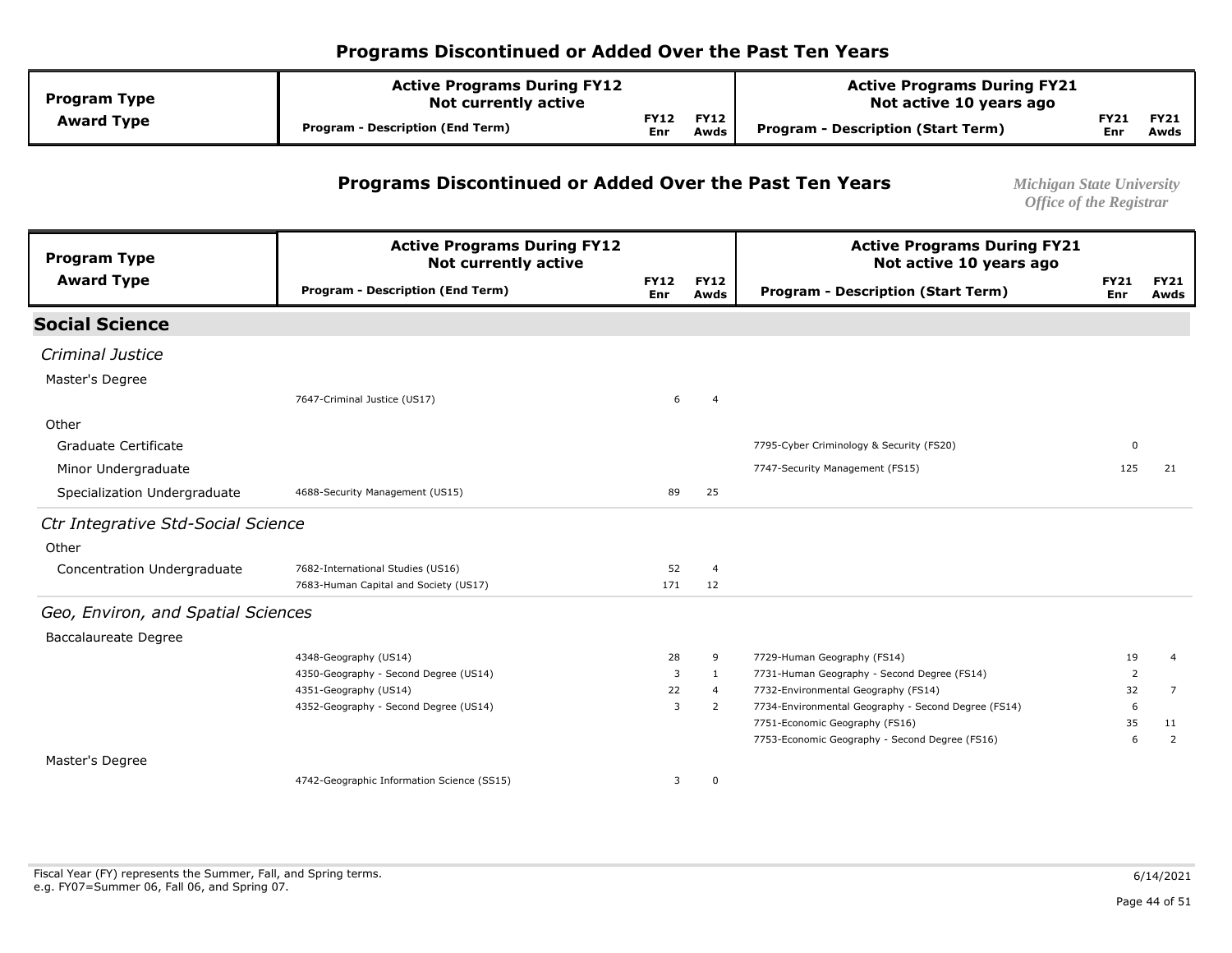| <b>Program Type</b>                | <b>Active Programs During FY12</b><br><b>Not currently active</b> |                           |                     | <b>Active Programs During FY21</b><br>Not active 10 years ago |                    |                     |
|------------------------------------|-------------------------------------------------------------------|---------------------------|---------------------|---------------------------------------------------------------|--------------------|---------------------|
| <b>Award Type</b>                  | <b>Program - Description (End Term)</b>                           | <b>FY12</b><br><b>Enr</b> | <b>FY12</b><br>Awds | <b>Program - Description (Start Term)</b>                     | <b>FY21</b><br>Enr | <b>FY21</b><br>Awds |
|                                    |                                                                   |                           |                     |                                                               |                    |                     |
| Other                              |                                                                   |                           |                     |                                                               |                    |                     |
| Additional Major Undergraduate     | 4349-Geography (US14)                                             | $\overline{7}$            | $\mathbf 0$         | 7730-Human Geography (FS14)                                   | 0                  |                     |
|                                    |                                                                   |                           |                     | 7733-Environmental Geography (FS14)                           | 5                  | $\overline{2}$      |
|                                    |                                                                   |                           |                     | 7752-Economic Geography (FS16)                                | 1                  |                     |
| Concentration Undergraduate        |                                                                   |                           |                     | 7774-Atmospheric & Climate Sciences (SS18)                    | 11                 | 1                   |
| Minor Undergraduate                |                                                                   |                           |                     | 7769-Environment and Health (FS17)                            | 354                | 120                 |
| Specialization Undergraduate       | 4666-Spatial Information Processing (SS14)                        | $\mathbf 0$               | $\mathbf 0$         |                                                               |                    |                     |
| History                            |                                                                   |                           |                     |                                                               |                    |                     |
| <b>Baccalaureate Degree</b>        |                                                                   |                           |                     |                                                               |                    |                     |
|                                    |                                                                   |                           |                     | 7717-History Education (FS12)                                 | 88                 | 15                  |
|                                    |                                                                   |                           |                     | 7719-History Education - Second Degree (FS12)                 | $\overline{2}$     |                     |
|                                    |                                                                   |                           |                     | 7771-Global History (FS17)                                    | 18                 | 4                   |
|                                    |                                                                   |                           |                     | 7773-Global History - Second Degree (FS17)                    | $\mathbf{1}$       | 1                   |
| Other                              |                                                                   |                           |                     |                                                               |                    |                     |
| Additional Major Undergraduate     |                                                                   |                           |                     | 7718-History Education (FS12)                                 | 1                  |                     |
|                                    |                                                                   |                           |                     | 7772-Global History (FS17)                                    | $\overline{2}$     |                     |
| Graduate Certificate               |                                                                   |                           |                     | 7770-American Studies (FS17)                                  | 3                  |                     |
| Minor Undergraduate                |                                                                   |                           |                     | 7721-Defense Studies and Leadership (SS13)                    | 63                 | 21                  |
|                                    |                                                                   |                           |                     | 7762-The City: Environ, Des & Society (FS17)                  | 70                 | 22                  |
|                                    |                                                                   |                           |                     | 7784-History (FS18)                                           | 102                | 32                  |
| Specialization Undergraduate       | 7608-African American Hst & Culture (FS13)                        | $\mathbf{1}$              | $\pmb{0}$           |                                                               |                    |                     |
| Human Development & Family Studies |                                                                   |                           |                     |                                                               |                    |                     |
| <b>Baccalaureate Degree</b>        |                                                                   |                           |                     |                                                               |                    |                     |
|                                    | 7633-Child Development (FS11)                                     | 35                        | 18                  | 7712-Human Devel and Family Studies (FS12)                    | 220                | 54                  |
|                                    | 7635-Child Development - Second Degree (FS11)                     | $\mathbf 0$               | $\mathbf 0$         | 7714-Human Devel and Family Studies - Second Degree (FS12)    | 5                  | 1                   |
|                                    | 7636-Family Community Services (US12)                             | 321                       | 78                  | 7715-Human Devel and Family Studies (FS12)                    | 139                | 33                  |
|                                    | 7638-Family Community Services - Second Degree (US12)             | 21                        | $\mathbf{1}$        | 7716-Human Devel and Family Studies - Second Degree (FS12)    | $\overline{2}$     | $\mathbf{1}$        |
|                                    | 7639-Family Community Services (US12)                             | 137                       | 28                  | 7739-Early Care and Education (US15)                          | $\overline{4}$     |                     |
|                                    | 7640-Family Community Services - Second Degree (US12)             | 3                         | 0                   | 7741-Early Care and Education - Second Degree (US15)          | $\mathbf{1}$       |                     |
| Master's Degree                    |                                                                   |                           |                     |                                                               |                    |                     |
|                                    | 7641-Child Development (US11)                                     | 14                        | 6                   | 7722-Family Community Services (US13)                         | 15                 | 5                   |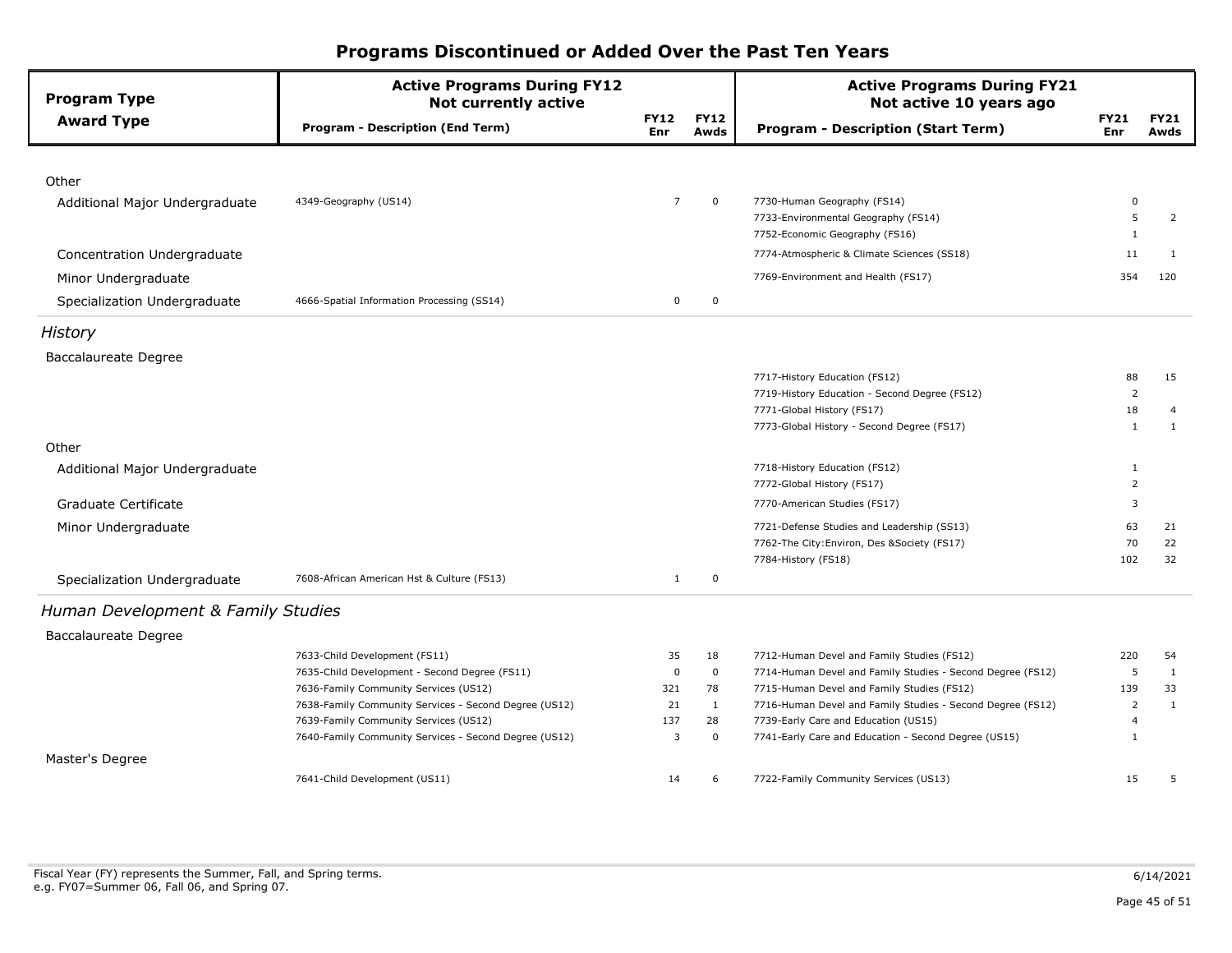| <b>Program Type</b>                 | <b>Active Programs During FY12</b><br><b>Not currently active</b> |                           |                     | <b>Active Programs During FY21</b><br>Not active 10 years ago                       |                    |                     |
|-------------------------------------|-------------------------------------------------------------------|---------------------------|---------------------|-------------------------------------------------------------------------------------|--------------------|---------------------|
| <b>Award Type</b>                   | <b>Program - Description (End Term)</b>                           | <b>FY12</b><br><b>Enr</b> | <b>FY12</b><br>Awds | <b>Program - Description (Start Term)</b>                                           | <b>FY21</b><br>Enr | <b>FY21</b><br>Awds |
|                                     |                                                                   |                           |                     |                                                                                     |                    |                     |
| Other                               |                                                                   |                           |                     |                                                                                     |                    |                     |
| Additional Major Undergraduate      | 7637-Family Community Services (US12)                             | 33                        | $\mathbf 0$         | 7713-Human Devel and Family Studies (FS12)                                          | 7                  |                     |
|                                     |                                                                   |                           |                     | 7740-Early Care and Education (US15)                                                | $\Omega$           |                     |
| <b>Concentration Graduate</b>       |                                                                   |                           |                     | 7796-Child Development (FS20)                                                       | $\Omega$           |                     |
|                                     |                                                                   |                           |                     | 7797-Couple and Family Therapy (FS20)<br>7798-Lifespan Hum Devel &Fam Divers (FS20) | $\mathbf 0$        |                     |
| Human Resources and Labor Relations |                                                                   |                           |                     |                                                                                     |                    |                     |
| Baccalaureate Degree                |                                                                   |                           |                     |                                                                                     |                    |                     |
|                                     |                                                                   |                           |                     | 7764-Human Capital and Society (FS17)                                               | 298                | 102                 |
|                                     |                                                                   |                           |                     | 7766-Human Capital and Society - Second Degree (FS17)                               | 10                 | 3                   |
| Doctor's Degree-Resch/Scholar       |                                                                   |                           |                     |                                                                                     |                    |                     |
|                                     |                                                                   |                           |                     | 7738-Human Resources and Labor Rel (FS15)                                           | 9                  |                     |
| Other                               |                                                                   |                           |                     |                                                                                     |                    |                     |
| Additional Major Undergraduate      |                                                                   |                           |                     | 7765-Human Capital and Society (FS17)                                               | 34                 | 10                  |
| Minor Undergraduate                 |                                                                   |                           |                     | 7755-Leadership Organization (FS16)                                                 | 903                | 295                 |
| <b>Political Science</b>            |                                                                   |                           |                     |                                                                                     |                    |                     |
| Baccalaureate Degree                |                                                                   |                           |                     |                                                                                     |                    |                     |
|                                     | 4715-Public Admin and Public Policy (US11)                        | 45                        | 18                  |                                                                                     |                    |                     |
|                                     | 4717-Public Admin and Public Policy - Second Degree (US11)        | 5                         | 1                   |                                                                                     |                    |                     |
| Other                               |                                                                   |                           |                     |                                                                                     |                    |                     |
| Additional Major Undergraduate      | 4716-Public Admin and Public Policy (US11)                        | 5                         | $\mathbf{1}$        |                                                                                     |                    |                     |
| Psychology                          |                                                                   |                           |                     |                                                                                     |                    |                     |
| Master's Degree                     |                                                                   |                           |                     |                                                                                     |                    |                     |
|                                     |                                                                   |                           |                     | 7735-Program Evaluation (FS14)                                                      | 21                 | 6                   |
| Other                               |                                                                   |                           |                     |                                                                                     |                    |                     |
| Graduate Certificate                |                                                                   |                           |                     | 7754-Program Evaluation (FS16)                                                      | 27                 | $\overline{4}$      |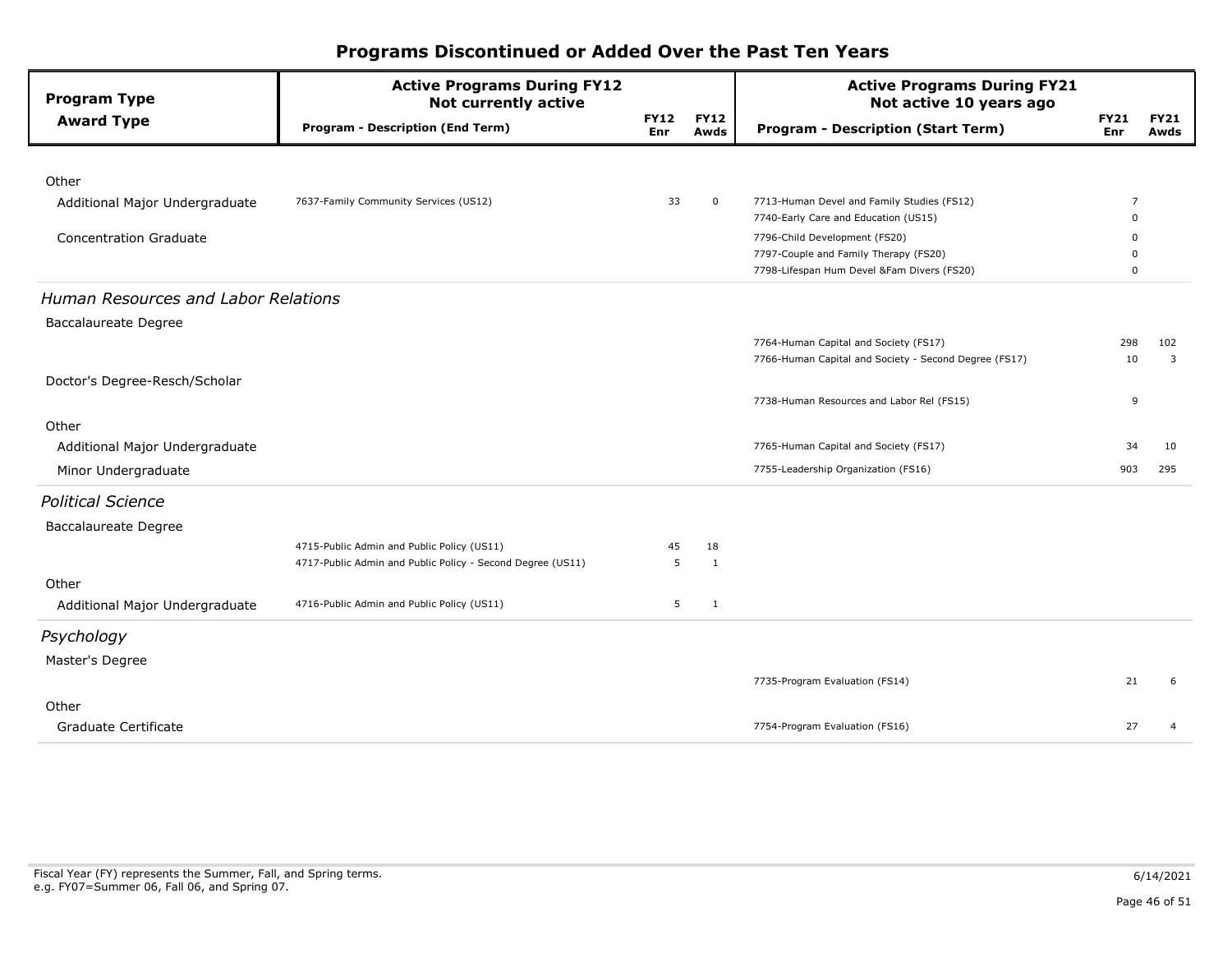| <b>Program Type</b>  | <b>Active Programs During FY12</b><br><b>Not currently active</b> |                           | <b>Active Programs During FY21</b><br>Not active 10 years ago |                                                            |                    |                     |
|----------------------|-------------------------------------------------------------------|---------------------------|---------------------------------------------------------------|------------------------------------------------------------|--------------------|---------------------|
| <b>Award Type</b>    | <b>Program - Description (End Term)</b>                           | <b>FY12</b><br><b>Enr</b> | <b>FY12</b><br>Awds                                           | <b>Program - Description (Start Term)</b>                  | <b>FY21</b><br>Enr | <b>FY21</b><br>Awds |
|                      |                                                                   |                           |                                                               |                                                            |                    |                     |
| Social Science Dean  |                                                                   |                           |                                                               |                                                            |                    |                     |
| Baccalaureate Degree |                                                                   |                           |                                                               |                                                            |                    |                     |
|                      | 7626-Global & Area Studies-Soc Sci (US16)                         | 29                        |                                                               | 7758-Global & Intl Stdys in Soc Sci (FS16)                 | 50                 | 8                   |
|                      | 7628-Global & Area Studies-Soc Sci - Second Degree (US16)         |                           |                                                               | 7760-Global & Intl Stdys in Soc Sci - Second Degree (FS16) |                    |                     |
|                      | 7629-Global & Area Studies-Soc Sci (SS16)                         | 8                         | $\mathbf 0$                                                   |                                                            |                    |                     |
|                      | 7630-Global & Area Studies-Soc Sci - Second Degree (SS16)         | 5                         |                                                               |                                                            |                    |                     |
|                      |                                                                   |                           |                                                               |                                                            |                    |                     |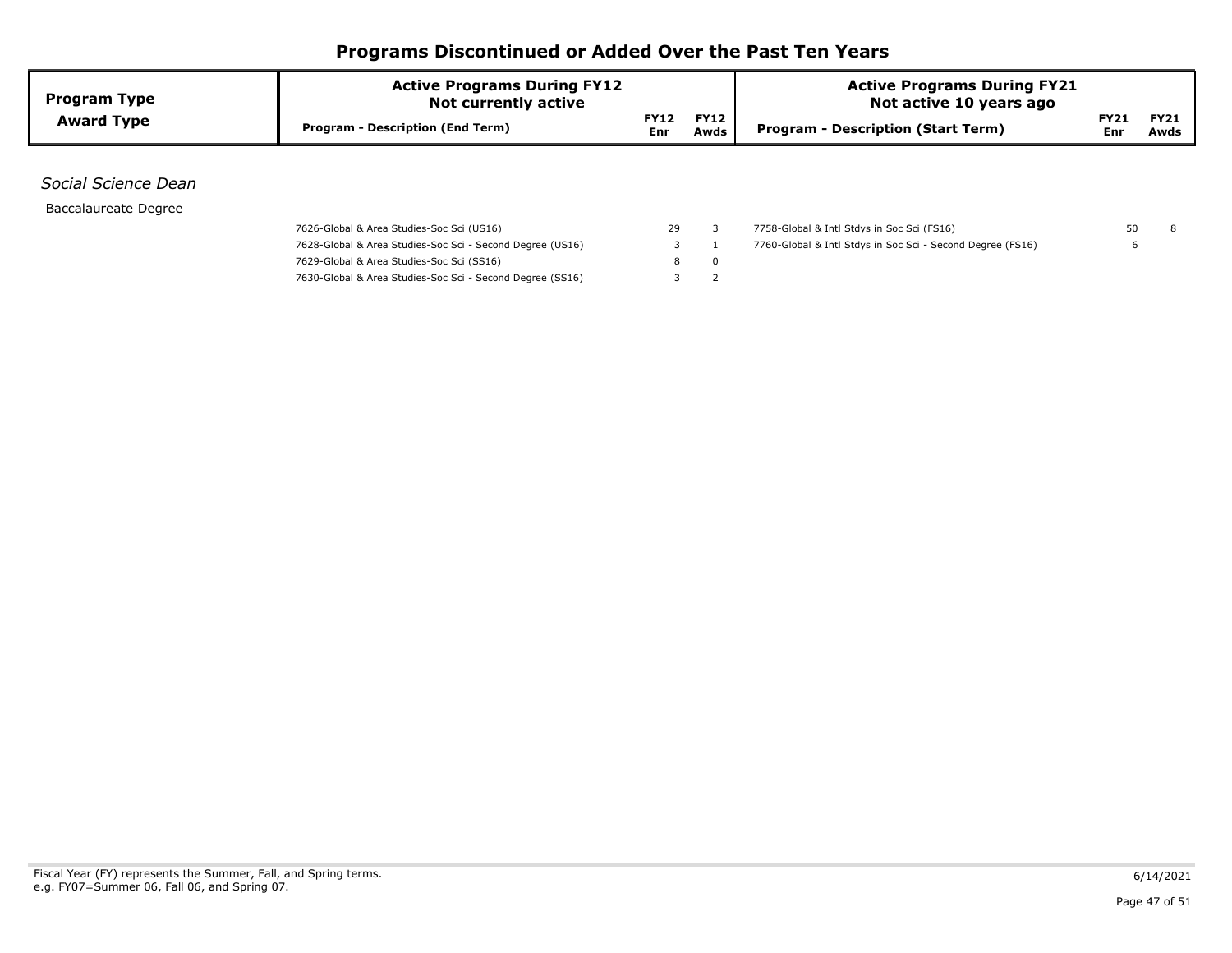| <b>Program Type</b>            | <b>Active Programs During FY12</b><br><b>Not currently active</b> |                    |                     | <b>Active Programs During FY21</b><br>Not active 10 years ago |                           |                     |
|--------------------------------|-------------------------------------------------------------------|--------------------|---------------------|---------------------------------------------------------------|---------------------------|---------------------|
| <b>Award Type</b>              | <b>Program - Description (End Term)</b>                           | <b>FY12</b><br>Enr | <b>FY12</b><br>Awds | <b>Program - Description (Start Term)</b>                     | <b>FY21</b><br><b>Enr</b> | <b>FY21</b><br>Awds |
|                                |                                                                   |                    |                     |                                                               |                           |                     |
| Other                          |                                                                   |                    |                     |                                                               |                           |                     |
| Additional Major Undergraduate | 7627-Global & Area Studies-Soc Sci (US16)                         | 9                  | $\overline{2}$      | 7759-Global & Intl Stdys in Soc Sci (FS16)                    | 15                        | 4                   |
| Concentration Undergraduate    |                                                                   |                    |                     | 7775-African Studies (FS16)                                   | 3                         | $\mathbf{1}$        |
|                                |                                                                   |                    |                     | 7776-Asian Studies (FS16)                                     | $\overline{7}$            | $\overline{2}$      |
|                                |                                                                   |                    |                     | 7777-Canadian Studies (FS16)                                  | $\Omega$                  |                     |
|                                |                                                                   |                    |                     | 7778-European Studies (FS16)                                  | 1                         | $\mathbf{1}$        |
|                                |                                                                   |                    |                     | 7779-Gender and Global Change (FS16)                          | $\overline{\mathcal{A}}$  |                     |
|                                |                                                                   |                    |                     | 7780-International Development (FS16)                         | 28                        | 6                   |
|                                |                                                                   |                    |                     | 7781-Latin American Caribbean Study (FS16)                    | $\overline{\mathbf{3}}$   | 2                   |
|                                |                                                                   |                    |                     | 7782-Middle Eastern Studies (FS16)                            | 3                         |                     |
|                                |                                                                   |                    |                     | 7783-Russian and Eurasian Studies (FS16)                      | 1                         |                     |
| Graduate Certificate           |                                                                   |                    |                     | 7720-Chicano/Latino Studies (SS13)                            | 6                         |                     |
|                                |                                                                   |                    |                     | 7725-College Teaching-Social Sci (SS13)                       | $\Omega$                  | $\mathbf{1}$        |
|                                |                                                                   |                    |                     | 7737-Envir & Social System Modeling (SS15)                    | 9                         | 3                   |
| Minor Undergraduate            |                                                                   |                    |                     | 7742-African Studies (FS15)                                   | 29                        | $\overline{7}$      |
|                                |                                                                   |                    |                     | 7743-Asian Studies (FS15)                                     | 109                       | 47                  |
|                                |                                                                   |                    |                     | 7744-Asian Pacific American Studies (FS15)                    | 15                        | $\overline{4}$      |
|                                |                                                                   |                    |                     | 7745-Chicano/Latino Studies (FS15)                            | 75                        | 16                  |
|                                |                                                                   |                    |                     | 7746-Latin Amer & Caribbean Studies (FS15)                    | 34                        | 6                   |
|                                |                                                                   |                    |                     | 7749-Global Studies in Social Sci (FS15)                      | 8                         |                     |
|                                |                                                                   |                    |                     | 7750-Peace and Justice Studies (FS15)                         | 74                        | 16                  |
|                                |                                                                   |                    |                     | 7768-International Development (FS17)                         | 189                       | 74                  |
|                                |                                                                   |                    |                     | 7785-Peace and Justice Studies SSC (FS18)                     | 160                       | 25                  |
|                                |                                                                   |                    |                     | 7786-SS Quantitative Data Analytics (FS19)                    | 256                       | 104                 |
|                                |                                                                   |                    |                     | 7789-Race and Ethnicity in the US (US20)                      | 48                        | 8                   |
|                                |                                                                   |                    |                     | 7790-Law, Justice and Public Policy (US20)                    | 741                       | 91                  |
|                                |                                                                   |                    |                     | 7791-Cities: Environ, Des & Society (FS20)                    | 161                       | 21                  |
|                                |                                                                   |                    |                     | 7792-Youth and Society (US20)                                 | 230                       | 18                  |
|                                |                                                                   |                    |                     | 7793-Human Behavior and Social Serv (US20)                    | 329                       | 78                  |
|                                |                                                                   |                    |                     | 7794-Asian Pac American Studies SSC (US20)                    | $\overline{7}$            |                     |
| Other                          |                                                                   |                    |                     | 9865-Environmental Science & Policy (FS18)                    | 40                        | 10                  |
| Specialization Graduate        | 4750-Environmental Science & Policy (US18)                        | 8                  | 5                   |                                                               |                           |                     |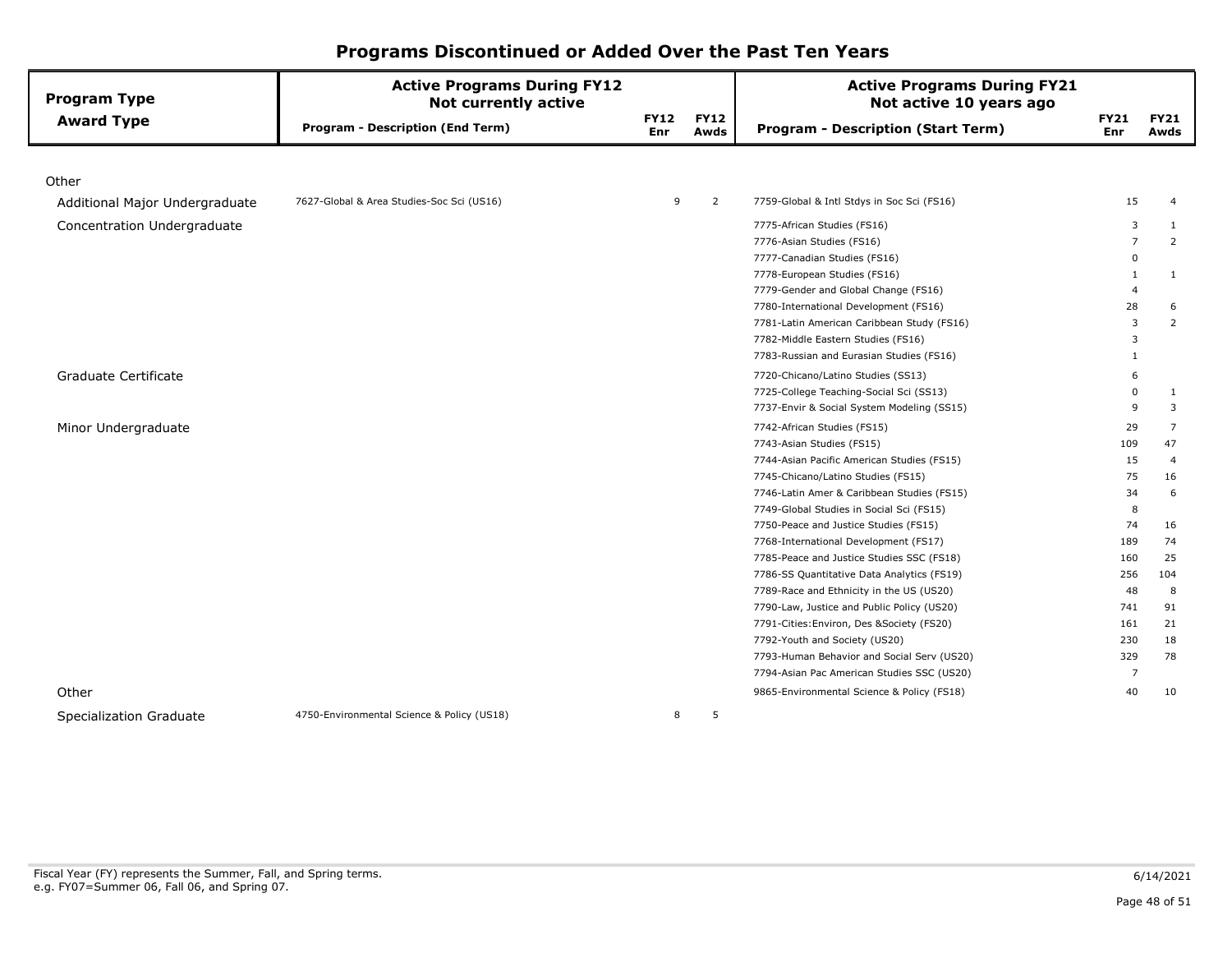| <b>Program Type</b>                        | <b>Active Programs During FY12</b><br><b>Not currently active</b> |       |                    |                     | <b>Active Programs During FY21</b><br>Not active 10 years ago |              |                    |                     |
|--------------------------------------------|-------------------------------------------------------------------|-------|--------------------|---------------------|---------------------------------------------------------------|--------------|--------------------|---------------------|
| <b>Award Type</b>                          | <b>Program - Description (End Term)</b>                           |       | <b>FY12</b><br>Enr | <b>FY12</b><br>Awds | <b>Program - Description (Start Term)</b>                     |              | <b>FY21</b><br>Enr | <b>FY21</b><br>Awds |
|                                            |                                                                   |       |                    |                     |                                                               |              |                    |                     |
| Specialization Undergraduate               | 4449-International Development (US15)                             |       | 52                 | 17                  |                                                               |              |                    |                     |
|                                            | 4452-African Studies (US15)                                       |       | 18                 | 10                  |                                                               |              |                    |                     |
|                                            | 4453-Asian Studies (US15)                                         |       | 61                 | 26                  |                                                               |              |                    |                     |
|                                            | 4658-Latin Amer & Caribbean Studies (US15)                        |       | 81                 | 16                  |                                                               |              |                    |                     |
|                                            | 4723-Chicano/Latino Studies (US15)                                |       | 42                 | $\overline{7}$      |                                                               |              |                    |                     |
|                                            | 4726-Peace and Justice Studies (US15)                             |       | 106                | 22                  |                                                               |              |                    |                     |
|                                            | 7601-Asian Pacific American Studies (US15)                        |       | 13                 | $\overline{2}$      |                                                               |              |                    |                     |
|                                            | 7651-Gender and Global Change (US15)                              |       | 3                  | $\overline{2}$      |                                                               |              |                    |                     |
| Social Work                                |                                                                   |       |                    |                     |                                                               |              |                    |                     |
| Master's Degree                            |                                                                   |       |                    |                     |                                                               |              |                    |                     |
|                                            | 4718-Organizational & Cmty Practice (US13)                        |       | 35                 | 6                   | 7723-Org & Cmty Leadershp Adv Stand (FS13)                    |              | 16                 | 6                   |
|                                            | 4719-Organizational & Cmty Practice (US13)                        |       | 9                  | $\overline{2}$      | 7724-Organization & Cmty Leadership (FS13)                    |              | 39                 | 11                  |
|                                            |                                                                   |       |                    |                     |                                                               |              |                    |                     |
| <b>Totals for</b><br><b>Social Science</b> |                                                                   | # Of  | FY12<br>Enr        | FY12<br>Awds        |                                                               | # Of         | FY21<br>Enr        | FY21<br>Awds        |
|                                            |                                                                   | Prgms | Total              | Total               |                                                               | Prgms        | Total              | Total               |
|                                            | <b>Baccalaureate Degree</b>                                       |       |                    |                     | <b>Baccalaureate Degree</b>                                   |              |                    |                     |
|                                            |                                                                   | 16    | 666                | 166                 |                                                               | 20           | 944                | 246                 |
|                                            | Master's Degree                                                   |       |                    |                     | Master's Degree                                               |              |                    |                     |
|                                            |                                                                   |       |                    |                     |                                                               |              |                    |                     |
|                                            |                                                                   | 5     | 67                 | 18                  |                                                               | 4            | 91                 | 28                  |
|                                            | Other                                                             |       |                    |                     | Doctor's Degree-Resch/Scholar                                 |              |                    |                     |
|                                            | Additional Major Undergraduate                                    | 4     | 54                 | 3                   |                                                               | $\mathbf{1}$ | 9                  | $\mathbf 0$         |
|                                            | Concentration Undergraduate                                       | 2     | 223                | 16                  | Other                                                         |              |                    |                     |
|                                            | <b>Specialization Graduate</b>                                    | 1     | 8                  | 5                   |                                                               |              |                    |                     |
|                                            | Specialization Undergraduate                                      |       |                    |                     | Additional Major Undergraduate                                | 9            | 65                 | 16                  |
|                                            |                                                                   | 11    | 466                | 127                 | <b>Concentration Graduate</b>                                 | 3            | $\mathbf 0$        | $\mathbf 0$         |
|                                            | College Total                                                     | 39    | 1,484              | 335                 | Concentration Undergraduate                                   | 10           | 61                 | 13                  |
|                                            |                                                                   |       |                    |                     | Graduate Certificate                                          | 6            | 45                 | 8                   |
|                                            |                                                                   |       |                    |                     | Minor Undergraduate                                           | 22           | 4,082              | 1,026               |
|                                            |                                                                   |       |                    |                     | Other                                                         | 1            | 40                 | 10                  |
|                                            |                                                                   |       |                    |                     | College Total                                                 | 76           | 5,337              | 1,347               |
|                                            |                                                                   |       |                    |                     |                                                               |              |                    |                     |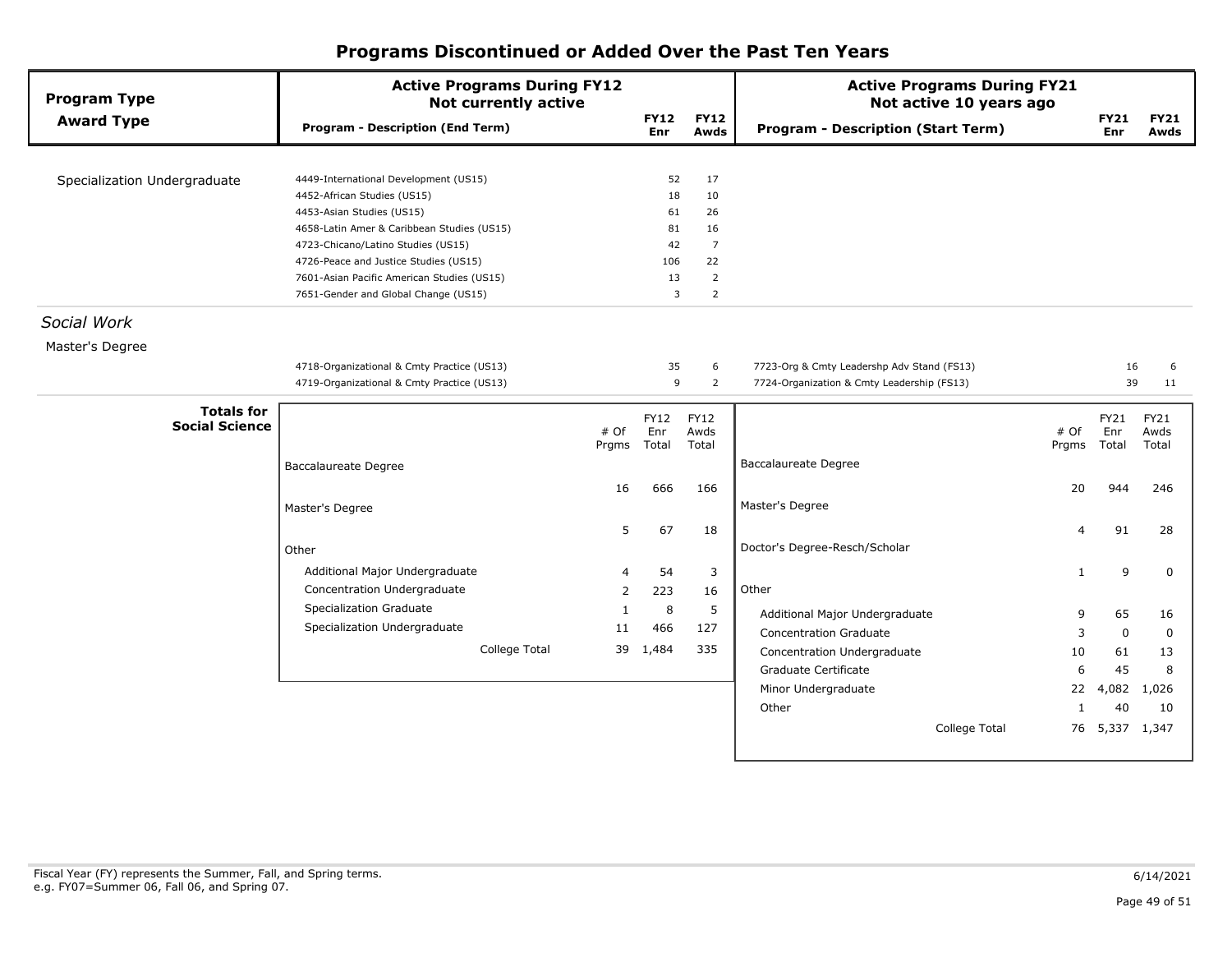| <b>Program Type</b> | <b>Active Programs During FY12</b><br><b>Not currently active</b> |                    |                     | <b>Active Programs During FY21</b><br>Not active 10 years ago |                      |                     |  |
|---------------------|-------------------------------------------------------------------|--------------------|---------------------|---------------------------------------------------------------|----------------------|---------------------|--|
| <b>Award Type</b>   | Program - Description (End Term)                                  | <b>FY12</b><br>Enr | <b>FY12</b><br>Awds | Program - Description (Start Term)                            | $-Y21$<br><b>Enr</b> | <b>FY21</b><br>Awds |  |

#### **Programs Discontinued or Added Over the Past Ten Years** *Michigan State University*

| <b>Program Type</b>               | <b>Active Programs During FY12</b><br><b>Not currently active</b> |                           |                     | <b>Active Programs During FY21</b><br>Not active 10 years ago |                    |                     |
|-----------------------------------|-------------------------------------------------------------------|---------------------------|---------------------|---------------------------------------------------------------|--------------------|---------------------|
| <b>Award Type</b>                 | <b>Program - Description (End Term)</b>                           | <b>FY12</b><br><b>Enr</b> | <b>FY12</b><br>Awds | <b>Program - Description (Start Term)</b>                     | <b>FY21</b><br>Enr | <b>FY21</b><br>Awds |
| <b>Veterinary Medicine</b>        |                                                                   |                           |                     |                                                               |                    |                     |
| Large Animal Clinical Sciences    |                                                                   |                           |                     |                                                               |                    |                     |
| Other                             |                                                                   |                           |                     |                                                               |                    |                     |
| Graduate Certificate              |                                                                   |                           |                     | 4933-Food Safety (US19)                                       | 6                  | 5                   |
| Microbiology & Molecular Genetics |                                                                   |                           |                     |                                                               |                    |                     |
| Master's Degree                   |                                                                   |                           |                     |                                                               |                    |                     |
|                                   | 4915-Microbiology (US16)                                          | $\mathbf 0$               | $\mathbf 0$         |                                                               |                    |                     |
| Pharmacology & Toxicology         |                                                                   |                           |                     |                                                               |                    |                     |
| Other                             |                                                                   |                           |                     |                                                               |                    |                     |
| <b>Concentration Graduate</b>     |                                                                   |                           |                     | 4923-Pharmacology (US13)                                      | 0                  |                     |
|                                   |                                                                   |                           |                     | 4924-Toxicology (US13)                                        | 0                  |                     |
| Graduate Certificate              |                                                                   |                           |                     | 4922-Safety Pharmacology (FS12)                               | $\Omega$           |                     |
| Minor Undergraduate               |                                                                   |                           |                     | 4926-Pharmacology and Toxicology (FS15)                       | 170                | 10                  |
| Physiology                        |                                                                   |                           |                     |                                                               |                    |                     |
| Doctor's Degree-Resch/Scholar     |                                                                   |                           |                     |                                                               |                    |                     |
|                                   |                                                                   |                           |                     | 4937-Molecular, Cell, &Inter Physio (FS20)                    | $\mathbf 0$        |                     |
| Veterinary Medicine Dean          |                                                                   |                           |                     |                                                               |                    |                     |
| <b>Baccalaureate Degree</b>       |                                                                   |                           |                     |                                                               |                    |                     |
|                                   | 4904-Veterinary Technology (FS19)                                 | 74                        | 10                  | 4934-Veterinary Nursing (SS20)                                | 49                 |                     |
|                                   | 4906-Veterinary Technology - Second Degree (FS19)                 | 6                         | 2                   | 4936-Veterinary Nursing - Second Degree (SS20)                | 5                  | 1                   |
| Doctor's Degree-Prof Practice     |                                                                   |                           |                     |                                                               |                    |                     |
|                                   | 4907-Veterinary Medicine (US17)                                   | 0                         | 0                   |                                                               |                    |                     |